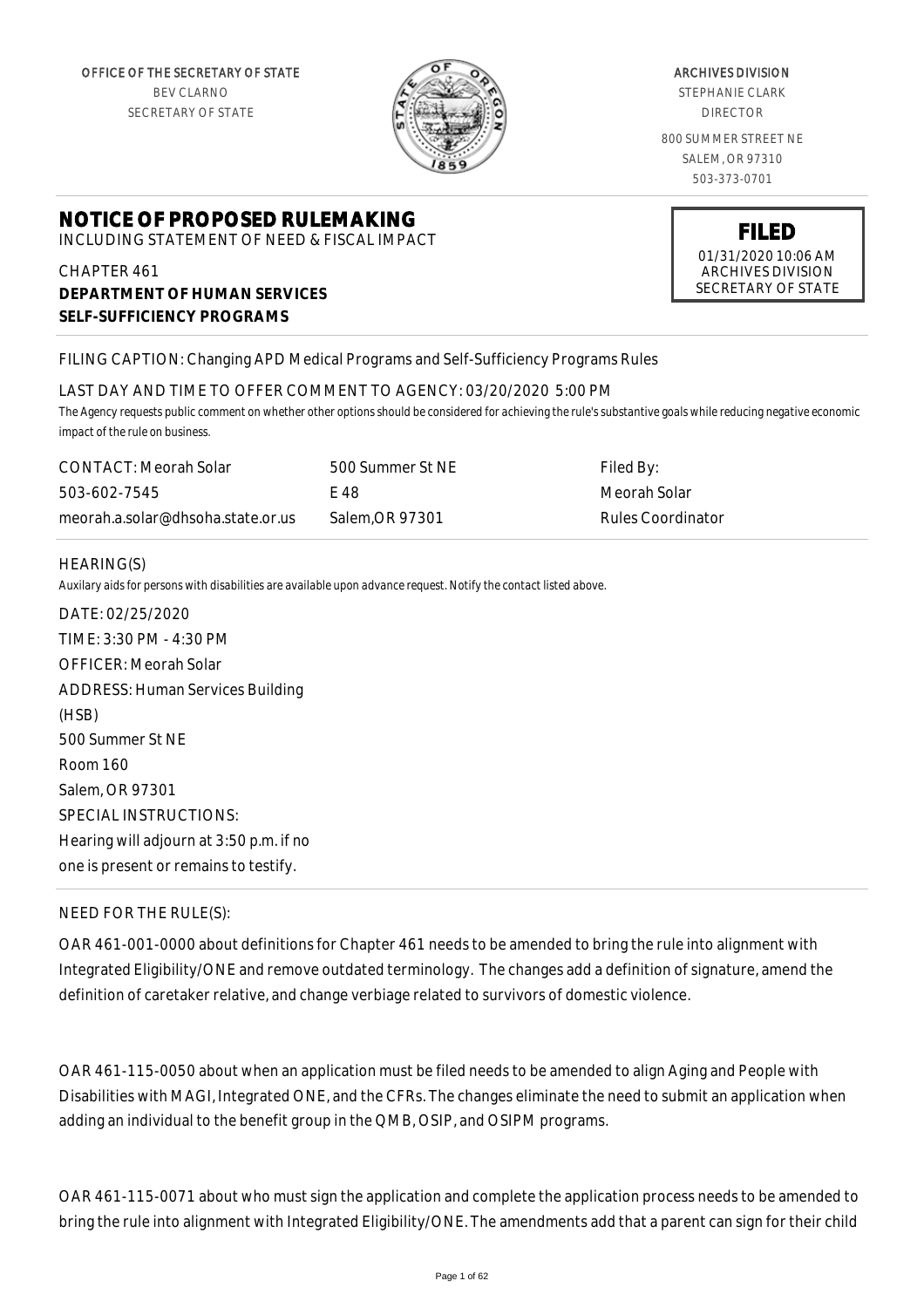under age 18 in the GA, OSIP, OSIPM, and QMB programs.

OAR 461-115-0230 about interviews needs to be amended to bring the rule into alignment with Integrated Eligibility/ONE. The changes clarify that no interview is needed when switching between the OSIPM and QMB programs when an initial interview has been completed at an earlier time for one of the programs.

OAR 461-140-0220 about determining whether an asset transfer is disqualifying, needs to be amended to align rule with Integrated Eligibility. The changes reflect that in the OSIPM program the transfer of assets between members of the same financial group may be disqualifying. The changes also add additional requirements that an annuity must meet for its transfer not to be disqualifying for certain individuals receiving OSIP or OSIPM.

OAR 461-140-0242 about having to do with disqualifying transfer of assets in the OSIP and OSIPM programs, needs to be amended to clarify Department policy, improve the accuracy of the rule, and align with Integrated Eligibility. The amendments add an age restriction to certain transfers of a trust. The adjustments also correct a rule reference and a defined term and clarify that the requirements about transfer of a home are not restricted by the transfer of assets section listed earlier in the rule.

OAR 461-140-0250 about determining the uncompensated value of a transferred asset needs to be amended to align the rule with Integrated Eligibility. The amendments provide that no credit (for the difference between the countable resources and the resource limit) shall be given in the case of transfers made on or after the Date of Request.

OAR 461-140-0296 about the length of disqualification due to an asset transfer in the OSIP and OSIPM program needs to be amended to clarify the rule, and align with current Department practices and Integrated Eligibility. The amendments clarify apportionment of disqualification between two transferor spouses, remove the requirement for both spouses to have made the disqualifying transfer in order for the disqualification to impact both individuals, cease basing apportionment on a percentage of ownership, and provide for partial-month disqualifications. The rule changes also remove policy that refers to SSI cash grants, which the Department no longer needs.

OAR 461-145-0020 about annuities for programs other than OSIPM needs to be amended to add a prohibition of deferrals and balloon payments and to reference a defined term. These changes add clarity to the rule as well as align the rule with current Department policy and Integrated Eligibility.

OAR 461-145-0022 about annuities in the OSIPM program needs to be amended to align the rules with current Department policy and Integrated Eligibility. The amendments better define "actuarially sound," explicitly prohibit deferrals and balloon payments, and clarify that an annuity that does not make regular payments for a lifetime or specified number of years will not be an excluded resource. The amendments also clarify the treatment of annuities purchased by certain married clients, specify that the Department must be named as the second remainder beneficiary in certain circumstances, and provide that when a non-compliant annuity has been purchased, it will either be a disqualifying transfer, or a countable resource, but not both.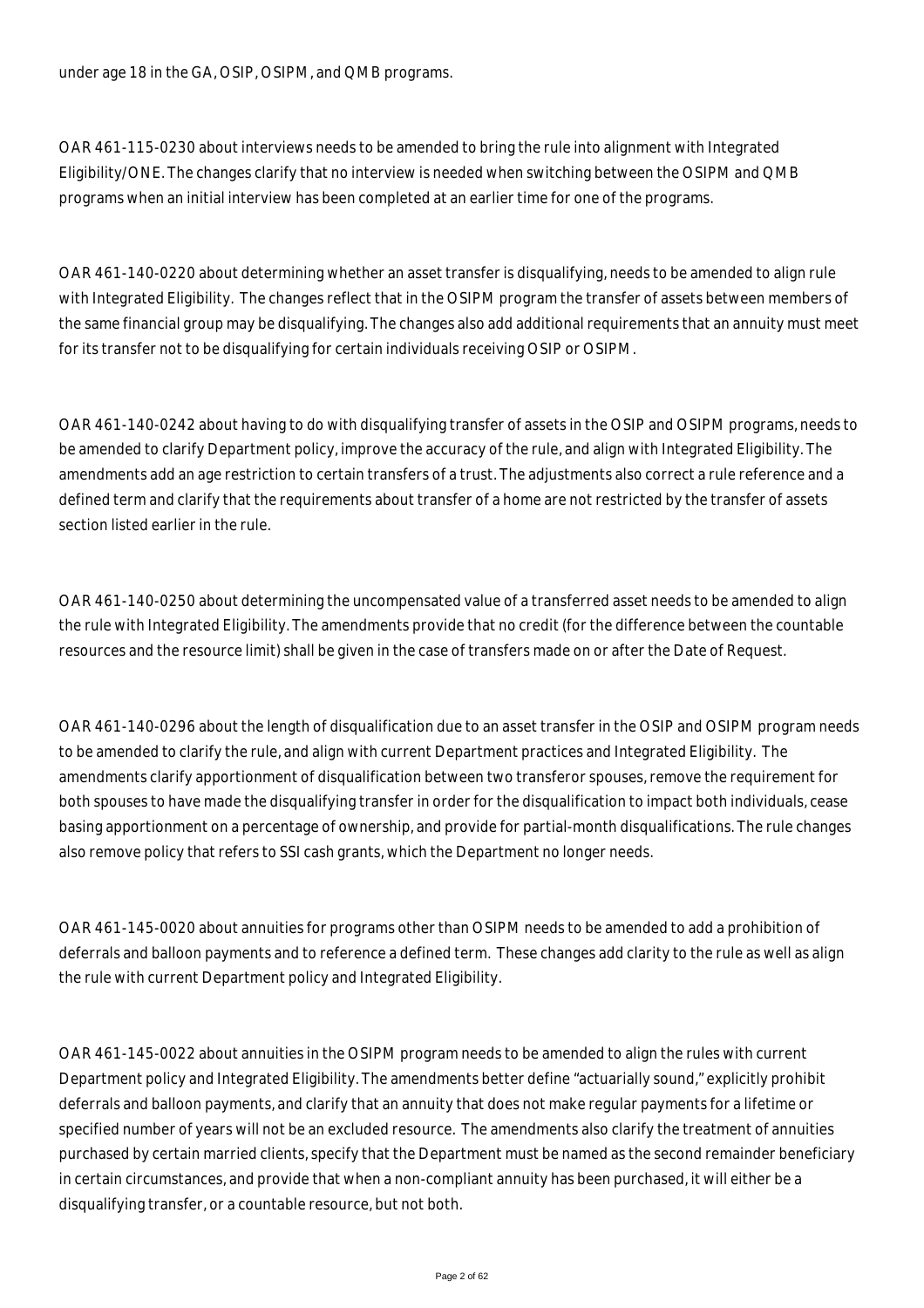OAR 461-145-0040 about burial arrangements and burial funds needs to be amended to bring the rule into alignment with Integrated Eligibility. The changes define their treatment for non-OSIP and OSIPM programs. They also change the treatment of burial insurances that meet specific criteria.

OAR 461-145-0088 about the income and resources of corporations and business entities in programs other than OSIP, OSIPM, and QMB needs to be amended to bring the SNAP program into alignment with other programs in its treatment of these assets. The rule is being amended to correct an incorrect term and to clarify how the income of corporations is treated.

OAR 461-145-0089 about non self-employment income and resources from corporations and other business entities for the OSIP, OSIPM, and QMB programs needs to be amended to provide greater consistency across programs and aligns the rule with Integrated Eligibility. The changes add requirements and clarify when an individual is and is not considered self-employed. The changes are part of a group of amendments to rules about assets from and determining treatment of various business entities.

OAR 461-145-0120 about earned income defined needs to be amended for all programs to provide greater consistency across programs and align the rule with Integrated Eligibility. The changes address income earned by a principal working for a corporation. The changes are part of a group of amendments to rules about assets from and determining treatment of various business entities.

OAR 461-145-0220 about home exclusion needs to be amended to align the rule with Integrated Eligibility. The amendments correct a rule reference, add an additional provision of home exclusion, and insert defined terminology. They also add a provision of exclusion during temporary absence for the OSIP, OSIPM, and QMB programs; if certain criteria are met.

OAR 461-145-0320 about life insurance needs to be amended to bring the rule into alignment with Integrated Eligibility. The amendments create differences in how the OSIP, OSIPM, and QMB-DW programs treat burial insurance compared to other programs and change how burial insurance not generating a cash surrender is treated.

OAR 461-145-0433 about the treatment of recreational vehicles needs to be amended for the OSIP and OSIPM programs to bring the rule into alignment with federal regulations, specifically the SSI POMS. The changes clarify the treatment of vehicles used for day-to-day transportation or for the OSIPM-EPD program.

OAR 461-145-0540 about the treatment of trusts needs to be amended to align the rule with Integrated Eligibility. The changes address the treatment of revocable trusts in the OSIP, OSIPM, and QMB-DW programs; amend some provisions about how the OSIPM and QMB-DW programs treat certain trusts; and add additional deductions from income within an income cap trust.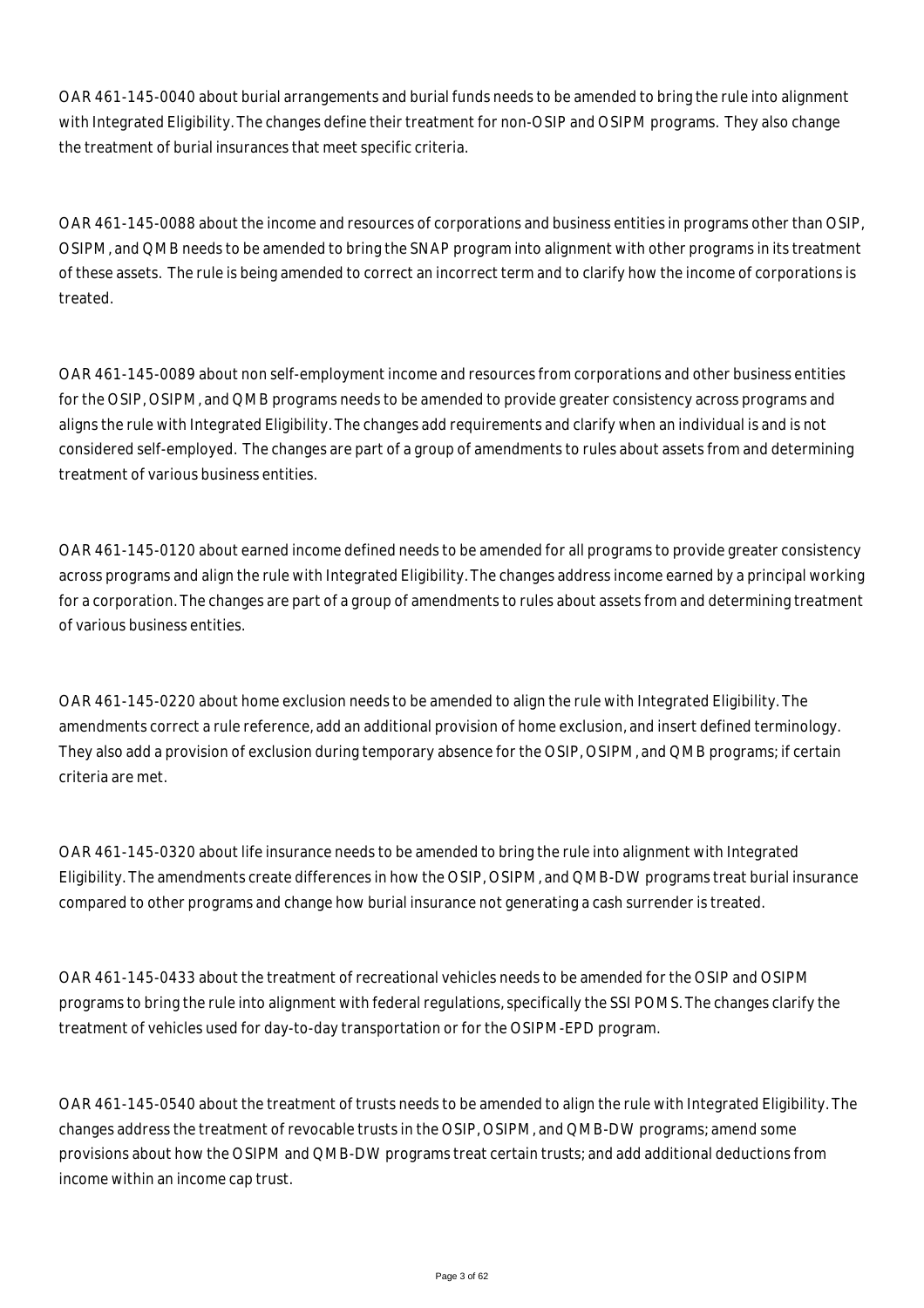OAR 461-145-0915 about self-employment in the OSIP, OSIPM, and QMB programs needs to be amended to provide greater consistency across programs and align the rule with Integrated Eligibility. The amendments add conditions under which some owners or principals of corporations can be considered self-employed as well as add that filing taxes as self-employed indicates the presence of self-employment. The changes are part of a group of amendments to rules about assets from and determining treatment of various business entities.

OAR 461-155-0660 about receiving a special need accommodation allowance, needs to be amended to make the rule more understandable and concise. The changes clarify that the accommodation allowance includes the cost of homeowners insurance, not other types of insurance.

OAR 461-160-0580 about excluded resources for OSIPM except OSIPM-EPD needs to be amended to bring the rule verbiage into federal compliance and align the rule with current policy. The changes correct the term "monthly income allowance" to "maintenance needs allowance."

OAR 461-160-0620 about income deductions and client liability in the OSIPM program needs to be amended to bring the rule amount in alignment with the most recently received Medicaid guidance and federal regulations. The change corrects the community spouse maximum monthly maintenance needs allowance from \$3,216.50 to \$3,216.00.

OAR 461-160-0630 about deductions for maintaining the home of a nursing facility care clients needs to be amended to make the rule more understandable and concise. The changes make clear that the deduction includes the cost of homeowners insurance, not other types of insurance.

OAR 461-160-0800 about determining the participant fee in the OSIP-EPD and OSIPM-EPD programs needs to be amended to align the rule with Integrated Eligibility. The amendments allow the participant fee to be based on the lesser of the participant fee calculation or the client liability calculation for individuals in a nonstandard living arrangement.

OAR 461-175-0230 about notices for individuals in nonstandard living situations needs to be amended to align the rule with Integrated Eligibility. The change requires that certain notices be sent when an individual's participant fee is changing in different situations.

OAR 461-175-0300 about prior notice, notice situations needs to be amended to align the rule with Integrated Eligibility. The amendment adds participant fee to the notice situations for client liability.

OAR 461-180-0020 about effective dates when there are changes in income or income deductions that cause increases needs to be amended to align the rule with Integrated Eligibility. The amendments integrate decreases in EPD participant fees into sections that currently describe the effective date for decreases in liability only as some participant fees may be based on client liability calculations. The changes also make all decreases in liability or participant fee, except those due to changes in service setting, effective the month they are reported or discovered.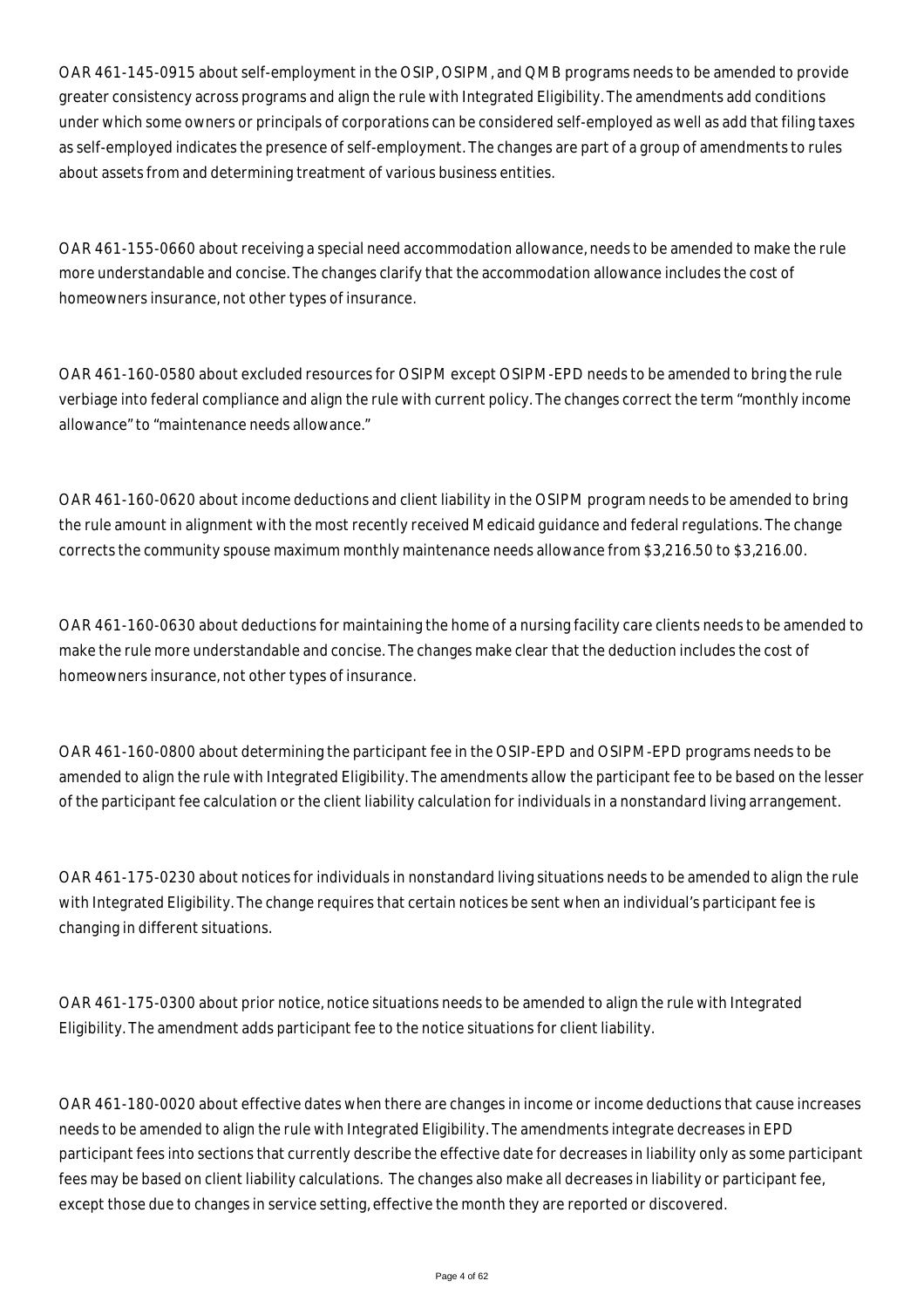# DOCUMENTS RELIED UPON, AND WHERE THEY ARE AVAILABLE:

Social Security Program Operations Manual System (POMS) SI 01130.100

Social Security Program Operations Manual System (POMS) SI 01130.200 https://secure.ssa.gov/apps10/poms.nsf/lnx/0501130200

2020 SSI and Spousal Impoverishment Standards https://www.medicaid.gov/sites/default/files/2020-01/ssi-andspousal-impoverishment-standards\_0.pdf

# FISCAL AND ECONOMIC IMPACT:

The Department estimates that amending OARs 461-001-0000, 461-115-0050, 461-115-0071, 461-115-0230, 461- 140-0220, 461-140-0242, 461-145-0020, 461-145-0022, 461-145-0040, 461-145-0088, 461-145-0089, 461-145- 0120, 461-145-0320, 461-145-0433, 461-145-0540, 461-145-0915, 461-155-0660, 461-160-0580, 461-160-0620, 461-160-0630, 461-160-0800, 461-175-0230, and 461-175-0300 will have no fiscal impact on clients, the public, the Department, other state agencies, local government, and business, including small business. There is no cost of compliance for small businesses. No small businesses are subject to this rule.

The Department estimates that amending OAR 461-140-0250 may have a negative fiscal impact on clients who make disqualifying transfers on or after the date of request. The Department estimates that this amendment may have a minimal positive fiscal impact on the Department. The Department is unable to estimate an exact dollar amount as there is no current mineable data correlating disqualifying transfers and the date of request. The Department estimates the changes will have no fiscal impact on the public, other state agencies, local government, and business, including small business. There is no cost of compliance for small businesses. No small businesses are subject to this rule.

The Department estimates that amending OAR 461-140-0296 will have a negative fiscal impact on certain long-term care consumers who are serving a disqualification and have a spouse who is also on long-term care. An exact dollar amount could not be estimated as the Department does not know how many individuals will be unable to serve the disqualification period, how many individuals will be affected, or the uncompensated values of their assets The Department estimates a positive fiscal impact for the Department regarding partial month disqualifications, but the dollar amount is unknown as it is unknown how many potential partial months of disqualification currently not imposed. The Department estimates there will be no fiscal impact on the public, other state agencies, local government, and business, including small business. There is no cost of compliance for small businesses. No small businesses are subject to this rule.

The Department anticipates that amending OAR 461-145-0220 will have a slight positive fiscal impact on clients and their dependent relatives residing in the homes of clients, the exact amount being unknown because there is no data on the number of dependent relatives our consumers have, nor on the reasons for absence from the home. The Department estimates that amending OAR 461-145-0220 will have no fiscal impact on the public, the Department, other state agencies, local government, and business, including small business. There is no cost of compliance for small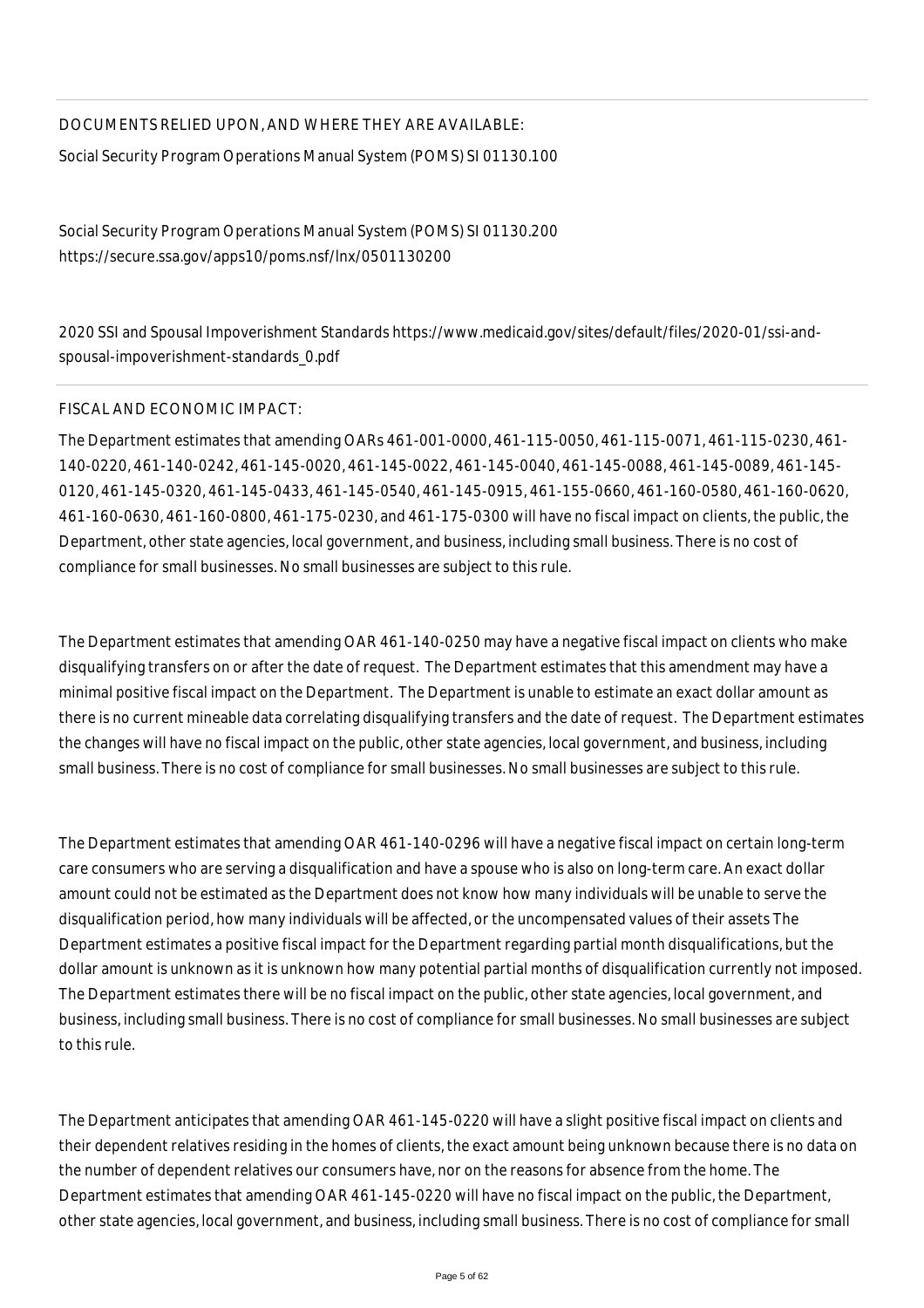businesses. No small businesses are subject to this rule.

The Department estimates that amending OAR 461-180-0020 will likely have a negative fiscal impact on OSIPM-EPD and OSIPM service clients as the Department will no longer reduce liabilities or participant fees in months prior to the month the change is reported, except when the change is due to a change in the service setting. The Department estimates that there may be a positive fiscal impact on the Department due to these same changes. A dollar amount fiscal impact cannot be estimated because the Department does not track reasons for refunds and adjustments to client liabilities and participant fees. The Department estimates that the amendments will have no fiscal impact on the public, other state agencies, local government, and business, including small business. There is no cost of compliance for small businesses. No small businesses are subject to this rule.

# COST OF COMPLIANCE:

*(1) Identify any state agencies, units of local government, and members of the public likely to be economically affected by the rule(s). (2) Effect on Small Businesses: (a) Estimate the number and type of small businesses subject to the rule(s); (b) Describe the expected reporting, recordkeeping and administrative activities and cost required to comply with the rule(s); (c) Estimate the cost of professional services, equipment supplies, labor and increased administration required to comply with the rule(s).*

See Fiscal and Economic Impact.

DESCRIBE HOW SMALL BUSINESSES WERE INVOLVED IN THE DEVELOPMENT OF THESE RULE(S):

See Fiscal and Economic Impact.

# WAS AN ADMINISTRATIVE RULE ADVISORY COMMITTEE CONSULTED? YES

# RULES PROPOSED:

461-001-0000, 461-115-0050, 461-115-0071, 461-115-0230, 461-140-0220, 461-140-0242, 461-140-0250, 461- 140-0296, 461-145-0020, 461-145-0022, 461-145-0040, 461-145-0088, 461-145-0089, 461-145-0120, 461-145- 0220, 461-145-0320, 461-145-0433, 461-145-0540, 461-145-0915, 461-155-0660, 461-160-0580, 461-160-0620, 461-160-0630, 461-160-0800, 461-175-0230, 461-175-0300, 461-180-0020

# AMEND: 461-001-0000

RULE SUMMARY: OAR 461-001-0000 about definitions for Chapter 461 is being amended to add a definition of signature, to amend the definition of caretaker relative, and to change verbiage related to survivors of domestic violence. These amendments bring the rule into alignment with Integrated Eligibility/ONE and remove outdated terminology.

CHANGES TO RULE:

461-001-0000 Definitions for Chapter 461 ¶

Defined terms are often italicized throughout this chapter of rules. If a defined term is accompanied by a crossreference to a rule defining the term, subsequent usages of that term in the same rule refer to the same definition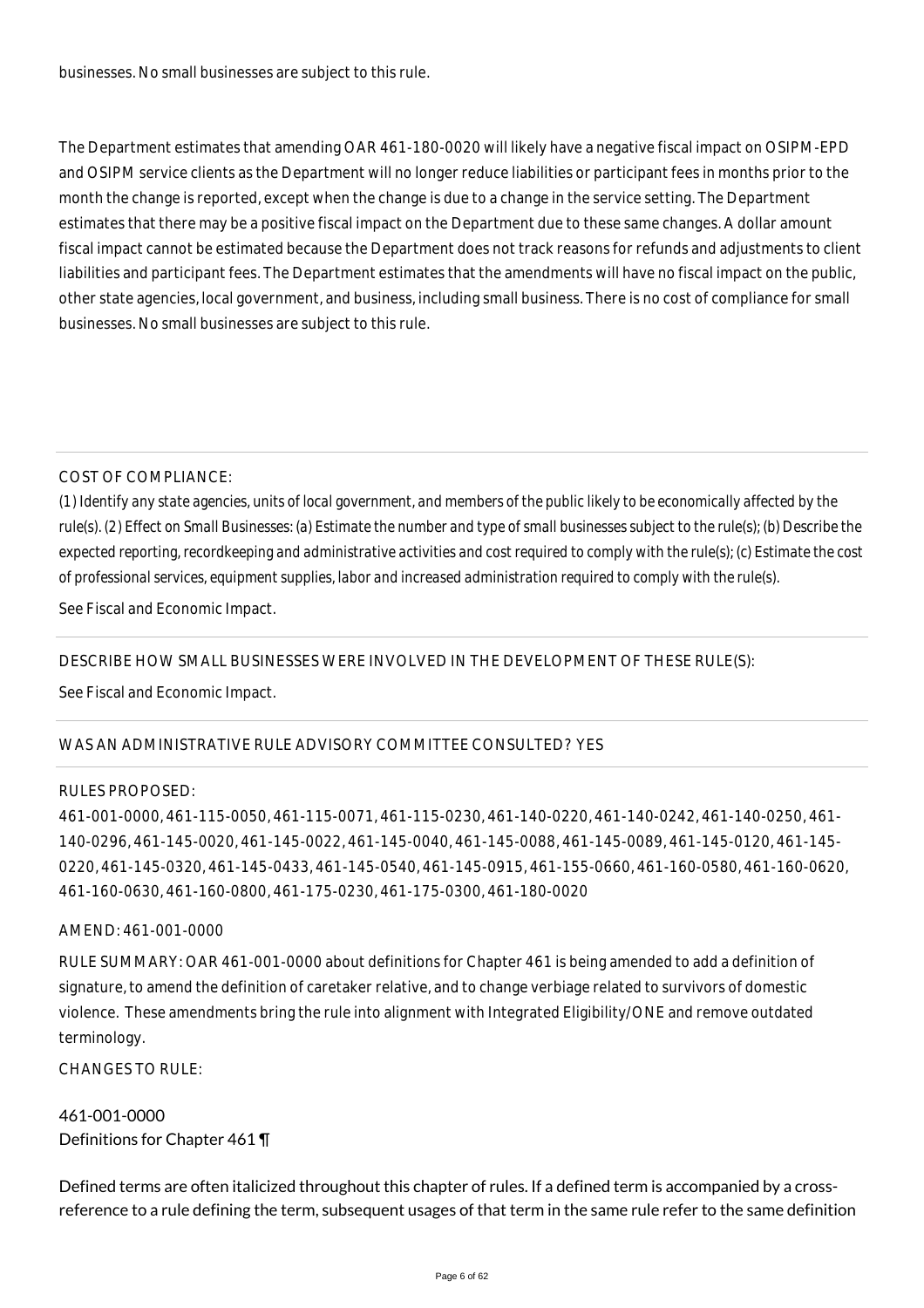cross-referenced earlier in the rule. In this chapter of rules, unless the context indicates otherwise:¶

(1) A reference to Division, Adult and Family Services Division (or AFS), Senior and Disabled Services Division (or SDSD), or any other agency formerly part of the Department of Human Services means the Department of Human Services (DHS), except:¶

(a) The rule in which reference occurs only regulates programs covered by OAR chapter 461.¶

(b) OCCS medical program eligibility rules are in OAR chapter 410, division 200.¶

(2) "Address Confidentiality Program" (ACP) means a program of the Oregon Department of Justice, which provides a substitute mailing address and mail forwarding service for ACP participants who are victims of domestic violence (see section (25) of this rule), sexual assault, or stalking.¶

(3) "Adjusted income" means the amount determined by subtracting income deductions from countable (see section (19) of this rule) income (see OAR 461-140-0010). Specific rules on the deductions are in OAR chapter 461, division 160.¶

(4) "Adoption assistance" means financial assistance provided to families adopting children with special needs.

"Adoption assistance" may be state or federally funded. Federal adoption assistance is authorized by the Adoption Assistance and Child Welfare Act of 1980 (Pub. L. No. 96-272, 94 Stat. 500 (1980)). State adoption assistance is authorized by ORS 418.330 to 418.335.¶

(5) "Assets" mean income and resources.¶

(6) "Basic decision notice" means a decision notice (see section (21) of this rule) mailed no later than the date of action given in the notice.¶

(7) "Blind Work Expenses" has the meaning given in OAR 461-001-0035.¶

(8) "Branch office" means any Department or AAA (Area Agency on Aging) office serving a program covered by this chapter of rules.¶

(9) "Budgeting" means the process of calculating the benefit level.¶

(10) "Budget month" means the calendar month from which nonfinancial and financial information is used to determine eligibility (see section (28) of this rule) and benefit level for the payment month (see section (52) of this rule).¶

(11) "Cafeteria plan" means a written benefit plan offered by an employer in which:¶

(a) All participants are employees; and¶

(b) Participants may choose, cafeteria-style, from a menu of two or more cash or qualified benefits. In this context, qualified benefits are benefits other than cash that the Internal Revenue Service does not consider part of an employee's gross income. Qualified benefits include, but are not limited to:¶

(A) Accident and health plans (including medical plans, vision plans, dental plans, accident and disability insurance);¶

(B) Group term life insurance plans (up to \$50,000);¶

(C) Dependent care assistance plans; and¶

(D) Certain stock bonus plans under section 401(k)(2) of the Internal Revenue Code (but not 401(k)(1) plans).¶ (12) "Capital asset" means property that contributes toward earning self-employment income, including selfemployment income from a microenterprise (see section (45) of this rule), either directly or indirectly. A "capital

asset" generally has a useful life of over one year and a value, alone or in combination, of \$100 or more.¶

(13) "Caretaker" means an individual who is responsible for the care, control, and supervision of a child (see section (16) of this rule). The status of "caretaker" ends once the individual no longer exercises care, control, and supervision of the child for 30 days.¶

(14) "Caretaker relative" means a caretaker (see section 13 of this rule) who meets the requirements of one of the following subsections:¶

 $(a)$  In individual with whom the child is living, who assumes primary responsibility for the child's care, and who is one of the following:¶

(a)  $\overline{A}$  relatives of the dependent child (see section (23) of this rule), as follows:  $\P$ 

(A) Any blood relative, including those of half-blood, and includor half-blood relative who is a parent (see section (51) of this rule), sibling, first cousins, nephews, or nieces, and individuals; including those of preceding generations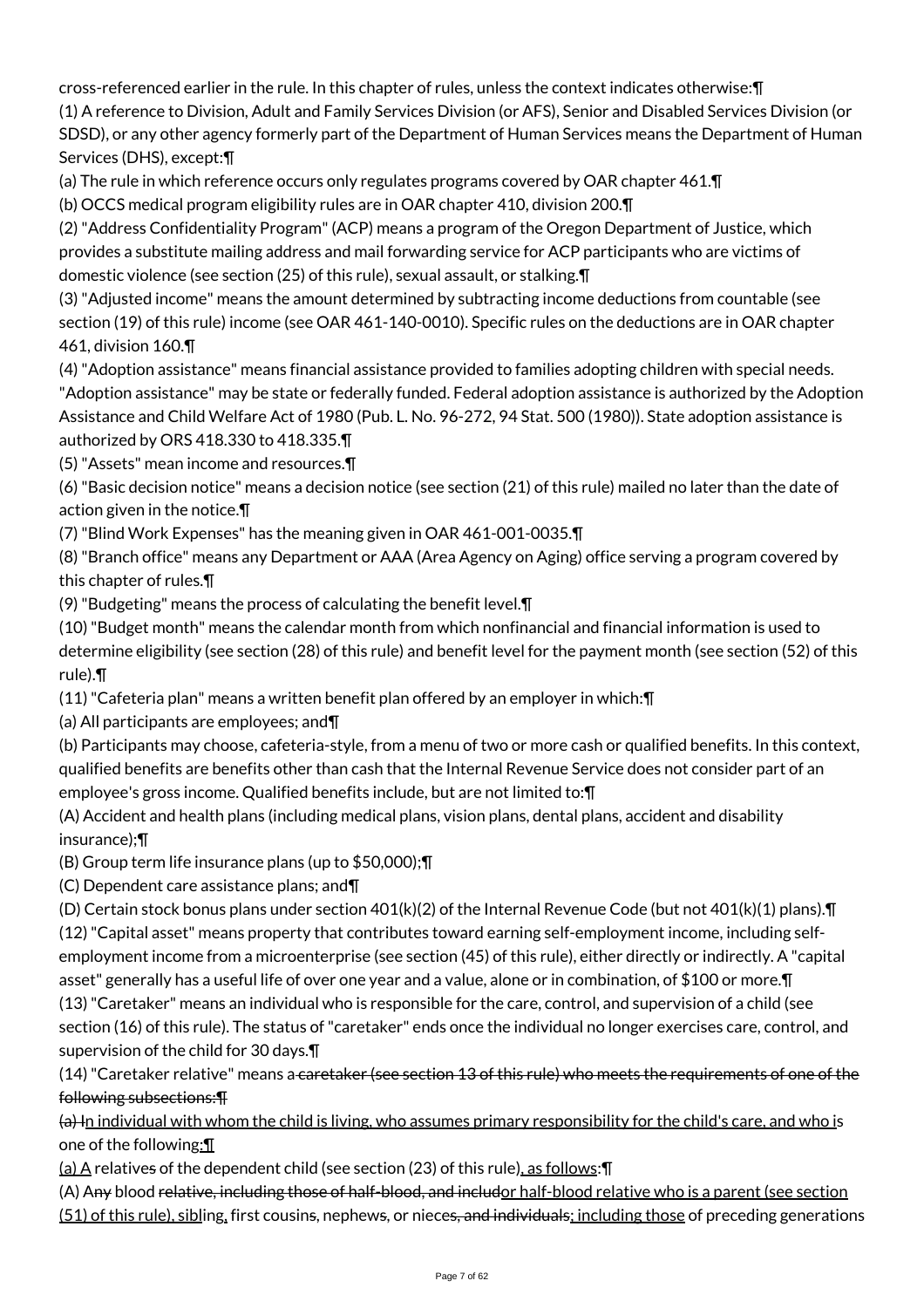as denoted by prefixes of grand, great, or great-great.¶

(B) Stepfather, stepmother, stepbrother, and stepsister.¶

(C) An individual who legally adopts the child and any individual related to the individual adopting the child, either naturally or through adoption.¶

(b) Is or was a.¶

(b) The spouse (see section (645) of this rule) of an individual listed in subsection (a) of this section.  $\P$ 

 $(c)$  Met the definition of "caretakethe parent or relative" under (see subsection  $(a)$  or  $(b14)(a)$  of this section before the child was adopted (notwithstanding the subsequent adoption of the child)rule) of the dependent child, even after the marriage is terminated by death or divorce.¶

(15) "Certification period" means the period for which an individual is certified eligible for a program.¶

(16) "Child" includes natural, step, and adoptive children. The term "child" does not include an unborn.¶

(a) In the ERDC program, a "child" need not have a biological or legal relationship to the caretaker but must be in the care and custody of the caretaker, must meet the citizenship or alien status requirements of OAR 461-120- 0110, and must be:¶

(A) Under the age of 18; or¶

(B) Under the age of 19 and in secondary school or vocational training at least half time.¶

(b) In the GA and OSIP programs, a "child" is an individual under the age of 18.¶

(c) In the OSIPM and QMB programs, "child" means an unmarried individual who:¶

(A) Is not considered a decision-maker in the household;¶

(B) Is under the age of 18; and¶

(C) Has at least one natural or adoptive parent in the same household.¶

(d) In the REF and REFM programs, a "child" is an individual who is not an emancipated minor and is under the age of 18.¶

(17) "Community based care" is any of the following:¶

(a) Adult foster care - Room and board and 24 hour care and services for the elderly or for people with disabilities 18 years of age or older. The care is contracted to be provided in a home for five or fewer clients.¶

(b) Assisted living facility - A program approach, within a physical structure, which provides or coordinates a range

of services, available on a 24-hour basis, for support of resident independence in a residential setting.¶

(c) In-home Services - Individuals living in their home receiving services determined necessary by the Department.¶

(d) Residential care facility - A facility that provides residential care in one or more buildings on contiguous property for six or more individuals who have physical disabilities or are socially dependent.¶

(e) Specialized living facility - Identifiable services designed to meet the needs of individuals in specific target groups which exist as the result of a problem, condition, or dysfunction resulting from a physical disability or a behavioral disorder and require more than basic services of other established programs.¶

(f) Independent choices - In-Home Services program wherein the participant is given cash benefits to purchase self-directed personal assistance services or goods and services provided pursuant to a written service plan (see OAR 411-030-0020).¶

(18) "Continuing benefit decision notice" means a decision notice that informs the client of the right to continued benefits and is mailed in time to be received by the date benefits are, or would be, received.¶

(19) "Countable" means that an available asset (either income or a resource) is not excluded and may be considered by some programs to determine eligibility.¶

(20) "Custodial parents" mean parents who have physical custody of a child. "Custodial parents" may be receiving benefits as dependent children or as caretaker relatives for their own children.¶

(21) "Decision notice" means a written notice of a decision by the Department regarding an individual's eligibility for benefits in a program.¶

(22) "Department" means the Department of Human Services (DHS).¶

(23) "Dependent child" in the TANF program means an individual who has not been legally emancipated and who is one of the following:¶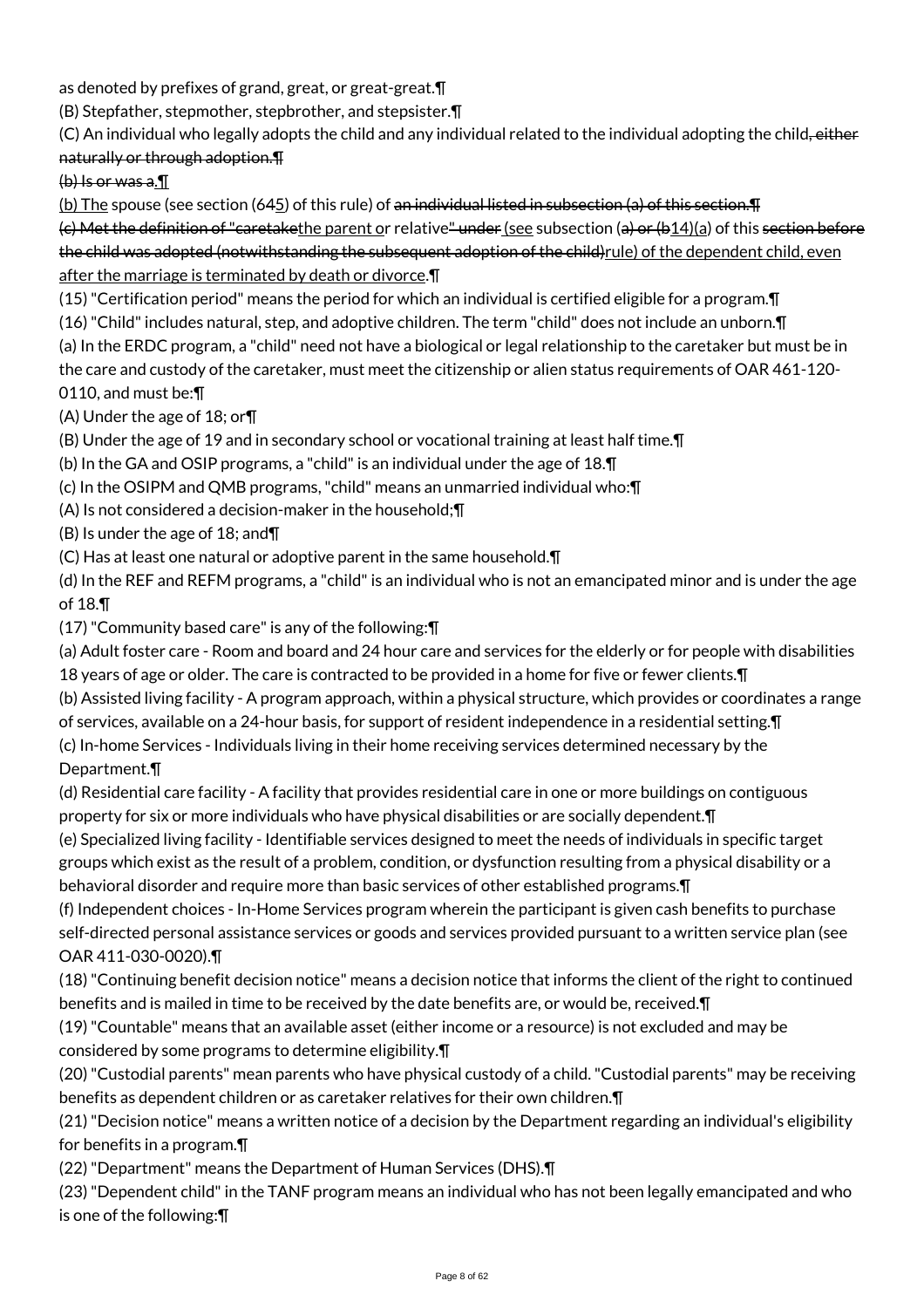(a) An individual who is not a caretaker relative (see section (14) of this rule) of a child in the household, is unmarried or married but separated, and is under the age of 18, or 18 years of age and a full time student in secondary school or the equivalent level of vocational or technical training; or¶

(b) A minor parent (see section (46) of this rule) whose parents have chosen to apply for benefits for the minor parent. This does not apply to a minor parent who is married and living with his or her spouse.¶ (24) "Disability" means:¶

(a) In the SNAP program, see OAR 461-001-0015.¶

(b) In the REF, SFPSS, TA-DVS, and TANF programs, for purposes other than determining eligibility:¶

(A) An individual with a physical or mental impairment that substantially limits the individual's ability to meet the requirements of the program; or¶

(B) An individual with a physical or mental impairment that substantially limits one or more major life activities, a record of such impairment, or who is regarded as having such an impairment as defined by the Americans with Disabilities Act (42 USC 12102; 28 CFR 35.104).¶

(25) "Domestic violence" means the occurrence of one or more of the acts described in subsections (a) to (d) of this section between family members, intimate partners, or household members:¶

(a) Attempting to cause or intentionally, knowingly, or recklessly causing physical injury or emotional, mental, or verbal abuse.¶

(b) Intentionally, knowingly, or recklessly placing another in fear of imminent serious physical injury.¶

(c) Committing sexual abuse in any degree as defined in ORS 163.415, 163.425 and 163.427.¶

(d) Using coercive or controlling behavior.¶

(e) As used in this section, "family members" and "household members" mean any of the following:¶

(A) Spouse;¶

(B) Former spouse;¶

(C) Individuals related by blood, marriage (see section (44) of this rule), or adoption;¶

(D) Individuals who are cohabitating or have cohabited with each other;¶

(E) Individuals who have been involved in a sexually intimate or dating relationship; or¶

(F) Unmarried parents of a child.¶

(26) "Domestic violence shelters" are public or private nonprofit residential facilities providing services to victim survivors of domestic violence. If the facility serves other people, a portion must be used solely for victimsurvivors of domestic violence.¶

(27) "Electronic application" is an application electronically signed and submitted through the Internet.¶

(28) "Eligibility" means the decision as to whether an individual qualifies, under financial and nonfinancial requirements, to receive program benefits.¶

(29) "Equity value" means fair market value (see section (30) of this rule) minus encumbrances.¶

(30) "Fair market value" means the amount an item is worth on the open market.¶

(31) "Family stability" in the JOBS, Pre-TANF, Post-TANF, SFPSS, TA-DVS, and TANF programs means the characteristics of a family that support healthy child development, including parental mental health, drug and alcohol free environment, stable relationships, and a supportive, flexible, and nurturing home environment.¶ (32) "Family stability activity" in the JOBS, Pre-TANF, Post-TANF, SFPSS, TA-DVS, and TANF programs means an action or set of actions taken by an individual, as specified in a case plan, intended to promote the ability of one or both parents to achieve or maintain family stability (see section (31) of this rule).¶

(33) "Financial institution" means a bank, credit union, savings and loan association, investment trust, or other organization held out to the public as a place receiving funds for deposit, savings, checking, or investment.¶

(34) "Homeless" in the ERDC program means lacking a fixed regular and adequate nighttime residence and includes living in an emergency shelter, shared housing with others due to loss of housing or economic hardship,

staying in motels, cars, parks, public places, tents, trailers, or other similar settings.¶

(35) "Impairment-Related Work Expenses" have the meaning found in OAR 461-001-0035.¶

(36) "Income producing property" means:¶

(a) In all programs except OSIP, OSIPM, and QMB, real or personal property that generates income for the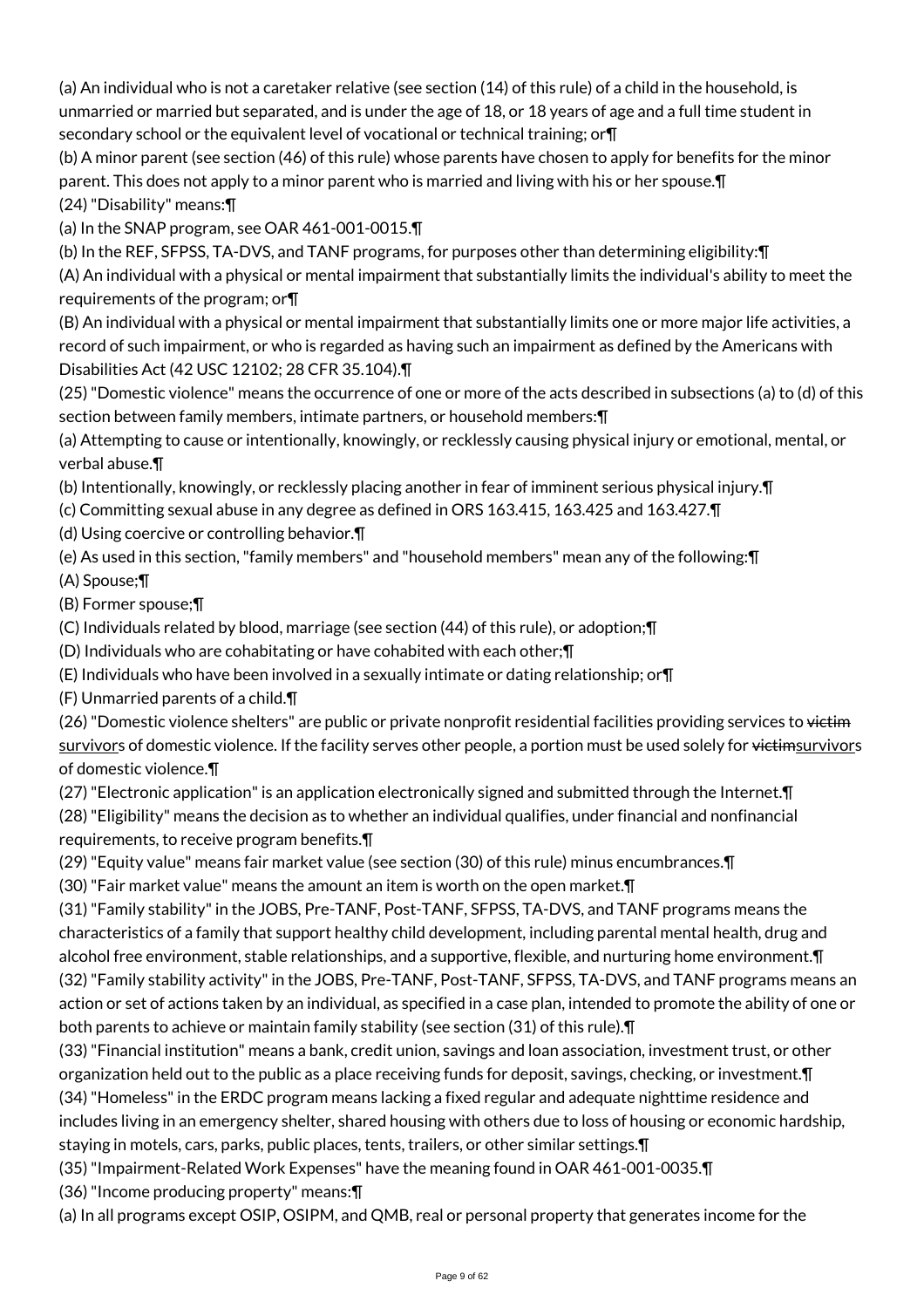financial group (see OAR 461-110-0530). Examples of "income producing property" are:¶

(A) Livestock, poultry, and other animals.¶

(B) Farmland, rental homes (including a room or other space in the home or on the property of a member of the financial group), vacation homes, and condominiums.¶

(b) In the OSIP, OSIPM, and QMB programs, "income-producing property" means any real or personal property not used in self-employment (see OAR 461-145-0600 and 461-145-0915) that produces income for the financial group. "Income-producing property" includes:¶

(A) Livestock, poultry, or other animals that produce marketable products sold by the financial group.¶

(B) Farmland not excluded under OAR 461-145-0220 that is farmed or rented out by the financial group.¶

(C) Real property other than the home (including vacation homes and condominiums), that is rented out.¶

(c) In the OSIP, OSIPM, and QMB programs, "income-producing property" does not include:¶

(A) Rooms or other space for rent in the home (see OAR 461-145-0220).¶

(B) Livestock, poultry, or other animals kept for resale (see OAR 461-145-0010).¶

(37) "Initial month" of eligibility means any of the following:¶

(a) In all programs, the first month a benefit group (see OAR 461-110-0750) is eligible for a program benefit in Oregon after a period during which the group is not eligible.¶

(b) In all programs except the SNAP program, the first month a benefit group is eligible for a program benefit after there has been a break in the program benefit of at least one full calendar month. If benefits are suspended for one month, that is not considered a break.¶

(c) In the SNAP program:¶

(A) The first month for which the benefit group is certified following any period during which they were not certified to participate, except for migrant and seasonal farm workers (see OAR 461-001-0015).¶

(B) For migrant and seasonal farmworkers, the first month for which the benefit group is certified following any period of one month or more during which they were not certified to participate.¶

(d) For a new applicant to the OSIP or OSIPM program applying for care in a nonstandard living arrangement (see section (47) of this rule), for the purposes of calculating the correct divisor in OAR 461-140-0296, the month in which the individual would have been eligible had it not been for the disqualifying transfer of assets (see section (5) of this rule).¶

(e) For a current recipient of the OSIP or OSIPM program receiving or applying for care in a nonstandard living arrangement, for the purpose of calculating the correct divisor in OAR 461-140-0296, the later of the following:¶ (A) The month the disqualifying transfer occurred.¶

(B) The month of application for long-term care (see section (40) of this rule) services if the individual would have been eligible had it not been for the disqualifying transfer of assets.¶

(38) "In-kind income" means income in a form other than money (such as food, clothing, cars, furniture, and payments made to a third party).¶

(39) "Legally married" means a marriage uniting two individuals according to:¶

(a) The statutes of the state where the marriage occurred;¶

(b) Except in the SNAP program, the common law of the state in which the two individuals previously resided while meeting the requirements for common law marriage in that state; or¶

(c) The laws of a country in which the two individuals previously resided while meeting the requirements for legal or cultural marriage in that country.¶

(40) "Life estate" means the right to property limited to the lifetime of the individual holding it or the lifetime of some other individual. In general, a "life estate" enables the owner of the "life estate" to possess, use, and obtain profits from property during the lifetime of a designated individual while actual ownership of the property is held by another individual. A "life estate" is created when an individual owns property and then transfers ownership to another individual while retaining, for the rest of the individual's life, certain rights to that property. In addition, a "life estate" is established when a member of the financial group purchases a "life estate" interest in the home of another individual.¶

(41) "Lodger" means an individual, living with a Department client, who --¶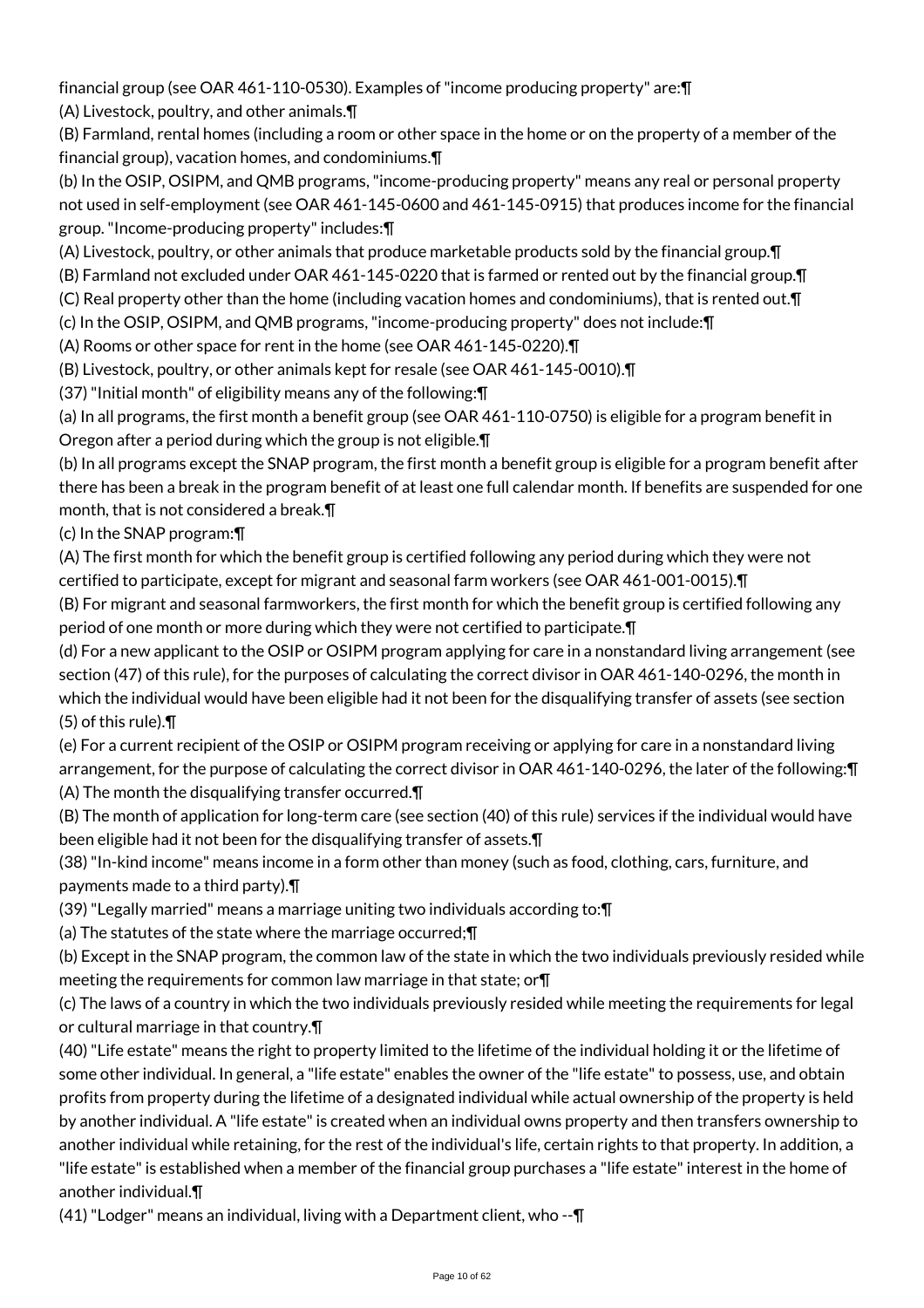(a) Is not a member of the filing group (see OAR 461-110-0310) of the Department client; and¶ (b) Pays the filing group:¶

(A) In all programs except the OSIP, OSIPM, and QMB programs, for room and board.¶

(B) In the OSIP, OSIPM, and QMB programs, for room with or without board.¶

(42) "Long term care" means the system through which the Department provides a broad range of social and health services for extended periods of time to eligible adults who are aged, blind, or have disabilities. This includes nursing facilities and the Oregon State Hospital.¶

(43) "Lump-sum income" means earned or unearned income received too infrequently or irregularly to be reasonably anticipated, or received as a one-time payment. "Lump-sum income" includes but is not limited to:¶ (a) Retroactive benefits covering more than one month, whether received in a single payment or several payments.¶

(b) Income from inheritance, gifts, winnings, and personal injury claims.¶

(c) Income received less frequently than annually.¶

(44) "Marriage" means the union of two individuals who are legally married (see section (39) of this rule).¶

(45) "Microenterprise" means a sole proprietorship, partnership, or family business with fewer than five employees and capital needs no greater than \$35,000.¶

(46) "Minor parent" in the ERDC and TANF programs means a parent under the age of 18.¶

(47) "Nonstandard living arrangement" is defined as follows:¶

(a) In the GA, OSIP, OSIPM, and QMB programs, an individual is considered to be in a "nonstandard living arrangement" when the individual is applying for or receiving services in any of the following locations:¶

(A) A nursing facility in which the individual receives long-term care services paid with Medicaid funding, except this subsection does not apply to a Medicare client in a skilled-stay nursing facility.¶

(B) An intermediate care facility for individuals with intellectual disabilities (ICF/ID).¶

(C) A psychiatric institution, if the individual is not yet 21 years of age or has reached the age of 65.¶

(D) A community based care (see section (17) of this rule) setting, except a State Plan Personal Care (SPPC) setting is not considered a "nonstandard living arrangement".¶

(b) In all programs except GA, OSIP, OSIPM, and QMB, "nonstandard living arrangement" means each of the following locations:¶

(A) Foster care.¶

(B) Residential Care facility.¶

- (C) Drug or alcohol residential treatment facility.¶
- (D) Homeless or domestic violence shelter.¶
- (E) Lodging house if paying for room and board.¶

(F) Correctional facility.¶

(G) Medical institution.¶

(48) "OCCS" is the Office of Client and Community Services, part of the Medical Assistance Programs under the Oregon Health Authority responsible for OCCS medical program eligibility policy, community outreach, OCCS Medical Program eligibility determinations, and the OHA Customer Service Call Center.¶

(49) "OCCS Medical Programs" refers to programs for which eligibility policy can be found in OAR chapter 410, division 200, and includes CEC, CEM, MAA, MAF, EXT, OHP, Substitute Care, BCCTP, and MAGI Medicaid/CHIP programs, including:¶

(a) MAGI Adult;¶

(b) MAGI Child;¶

(c) MAGI Parent or Other Caretaker Relative;¶

(d) MAGI Pregnant Woman; and¶

(e) MAGI CHIP.¶

(50) "Ongoing month" means one of the following:¶

(a) For all programs except the SNAP program, any month following the initial month (see section (37) of this rule) of eligibility, if there is no break in the program benefit of one or more calendar months.¶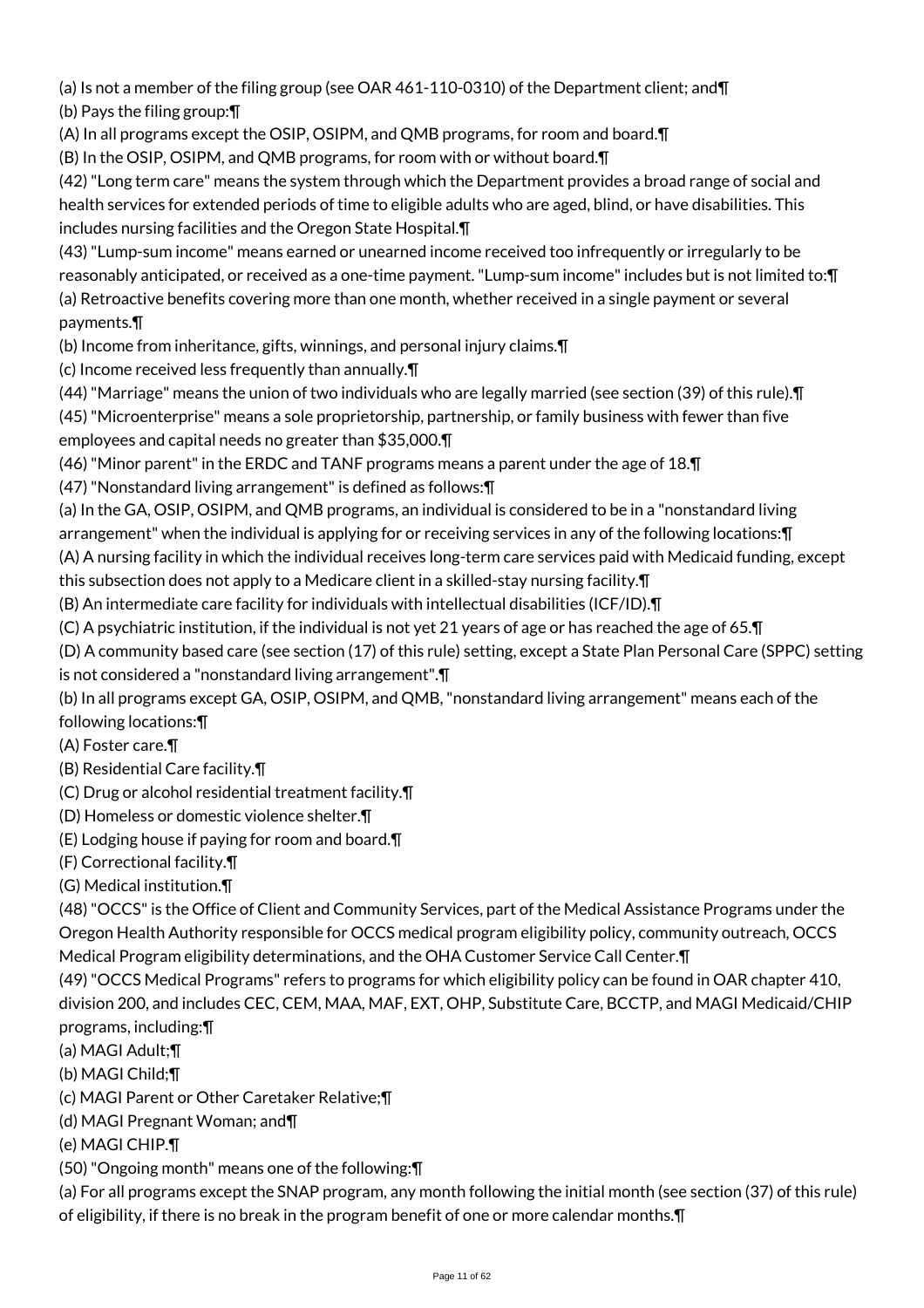(b) For the SNAP program, any month in the certification period (see section (15) of this rule) following the initial month of eligibility.¶

(51) "Parent" for all programs except JPI (see OAR 461-135-1260) and the SNAP program means the biological or legal mother or father of an individual or unborn. For JPI and the SNAP program, "parent" means the biological or legal mother or father of an individual.¶

(a) If the mother lives with a male and either she or the male claims that he is the father of the child or unborn, and no one else claims to be the father, he is treated as the father even if paternity has not been legally established.¶ (b) A stepparent relationship exists if:¶

(A) The individual is legally married to the child's biological or adoptive parent; and¶

(B) The marriage has not been terminated by legal separation, divorce, or death.¶

(c) A legal adoption erases all prior legal and blood relationships and establishes the adoptive parent as the legal parent. However, the biological parent is also considered a "parent" if both of the following are true:¶

(A) The child lives with the biological parent; and¶

(B) The legal parent has given up care, control, and supervision of the child.¶

(52) "Payment month" means, for all programs except EA, the calendar month for which benefits are issued.¶

(53) "Payment period" means, for EA, the 30-day period starting with the date the first payment is issued and ending on the 30th day after the date the payment is issued.¶

(54) "Periodic income" means income received on a regular basis less often than monthly.¶

(55) "Primary person" for all programs except the SNAP program, means the filing group member who is responsible for providing information necessary to determine eligibility and calculate benefits. The "primary person" for individual programs is as follows:¶

(a) In the TANF program, the parent or caretaker relative.¶

(b) In the ERDC program, the caretaker.¶

(c) In the SNAP program, see OAR 461-001-0015.¶

(d) In the GA, OSIP, OSIPM, QMB, REF, and REFM programs, the client or client's spouse.¶

(56) "Qualified Partnership Policy" means a long-term care insurance policy meeting the requirements of OAR 836-052-0531 that was either:¶

(a) Issued while the individual was a resident in Oregon on January 1, 2008 or later; or¶

(b) Issued in another state while the individual was a resident of that state on or after the effective date of that state's federally approved State Plan Amendment to issue qualified partnership policies.¶

(57) "Real property" means land, buildings, and whatever is erected on or affixed to the land and taxed as "real property".¶

(58) "Reimbursement" means money or in-kind compensation provided specifically for an identified expense.¶

(59) "Safe homes" mean private homes that provide a few nights lodging to victimsurvivors of domestic violence. The homes must be recognized as such by the local domestic violence agency, such as crisis hot lines and shelters.¶

(60) "Shelter costs" mean, in all programs except the SNAP program, housing costs (rent or mortgage payments, property taxes) and utility costs, not including cable TV or non-basic telephone charges. In the SNAP program, see OAR 461-160-0420.¶

(61) "Shelter in kind" means an agency or individual outside the financial group provides the shelter of the financial group, or makes a payment to a third party for some or all of the shelter costs (see section (60) of this rule) of the financial group. "Shelter-in-kind" does not include temporary shelter provided by a domestic violence shelter, homeless shelter, or residential alcohol and drug treatment facilities or situations where no shelter is being provided, such as sleeping in a doorway, park, or bus station.¶

(62) "Sibling" means the brother or sister of an individual. "Blood related" means they share at least one biological or adoptive parent. "Step" means they are not related by blood, but are related by the marriage of their parents.¶ (63) "Signature" means:¶

(a) For all programs except TA-DVS, any written, electronic, or telephonic signature.¶ (b) For the TA-DVS program, a written signature.¶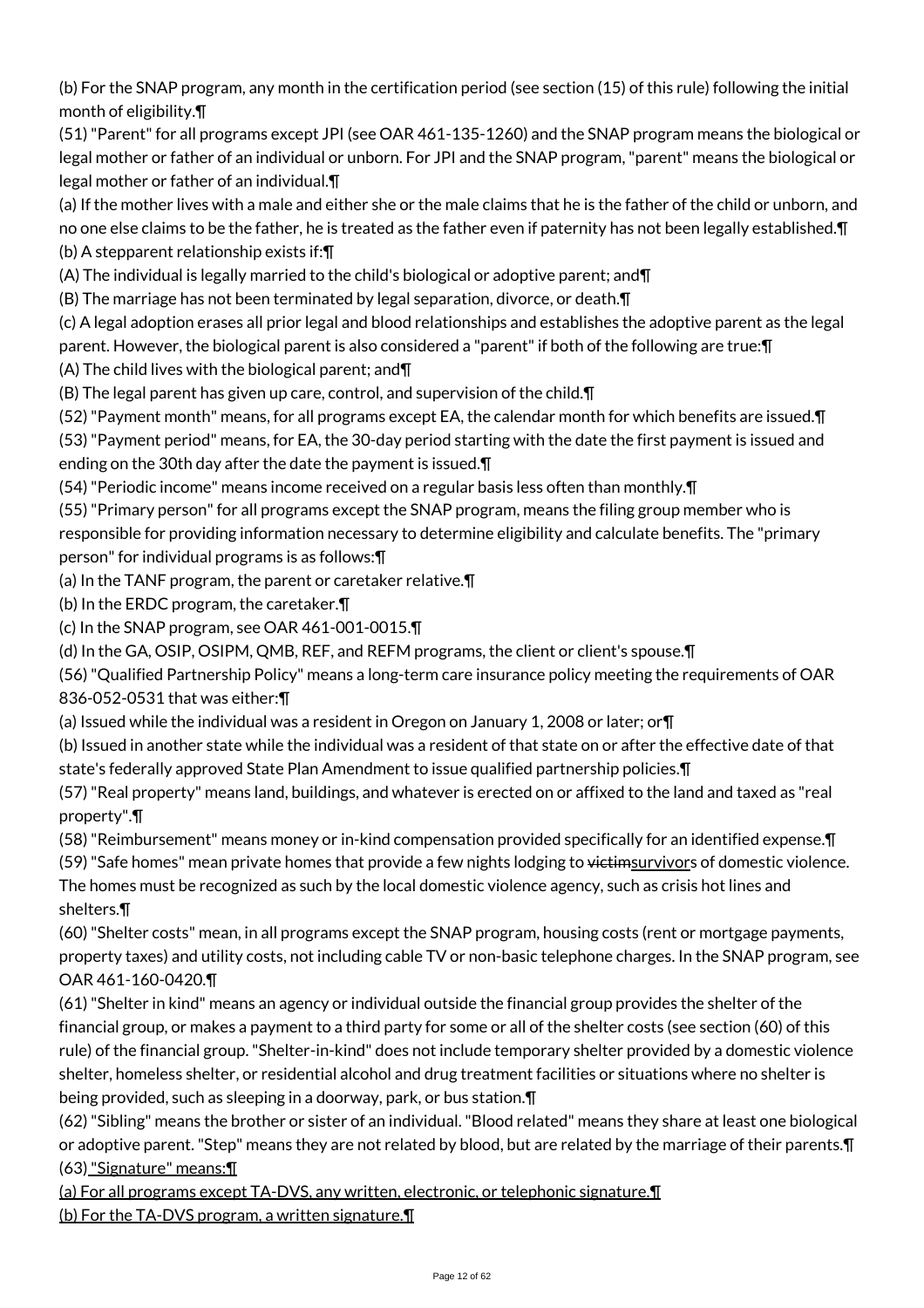(64) "Spousal support" means income paid (voluntarily, per court order, or per administrative order) by a separated or divorced spouse to a member of the financial group.¶

(645) "Spouse" means an individual who is legally married to another individual.¶

 $(656)$  "Stable income" means income that is the same amount each time it is received. $\P$ 

(667) "Standard living arrangement" means a location that does not qualify as a nonstandard living arrangement.¶

(678) "Teen parent" means, in the JOBS, REF, REFM, and TANF programs, a parent who is the age of 18 or 19.¶

(689) "Timely continuing benefit decision notice" means a decision notice that informs the individual of the right to continued benefits and is mailed no later than the time requirements in OAR 461-175-0050.¶

(6970) "Trust funds" mean money, securities, or similar property held by an individual or institution for the benefit of another individual.¶

(701) "USDA meal reimbursements" mean cash reimbursements made by the Oregon Department of Education for family day-care providers who serve snacks and meals to children in their care.¶

 $(742)$  "Variable income" means earned or unearned income that is not always received in the same amount each month.

Statutory/Other Authority: ORS 329A.500, 409.050, 411.060, 411.070, 411.404, 411.706, 411.816, 412.006, 412.014, 412.049, 413.085, 414.685

Statutes/Other Implemented: ORS 329A.500, 409.010, 409.050, 411.060, 411.070, 411.404, 411.816, 411.837, 412.001, 412.006, 412.014, 412.049, 413.085, 414.685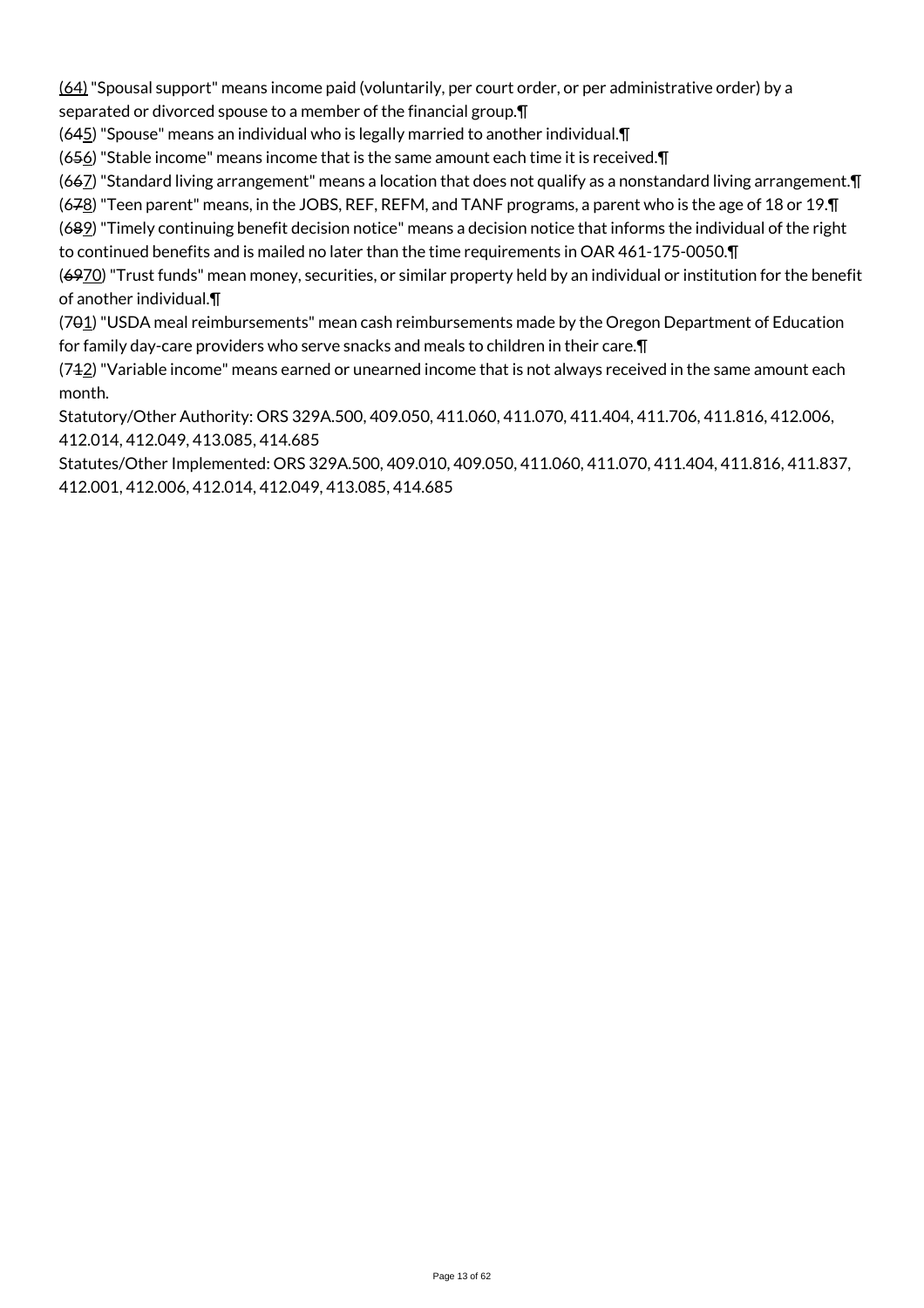# AMEND: 461-115-0050

RULE SUMMARY: OAR 461-115-0050 about when an application must be filed is being amended to eliminate the need to submit an application when adding an individual to the benefit group in the QMB, OSIP, and OSIPM programs. Eliminating the application requirement when adding an individual aligns Aging and People with Disabilities with MAGI, Integrated ONE, and the CFRs.

CHANGES TO RULE:

#### 461-115-0050

When an Application Must Be Filed ¶

(1) An individual must file an application, or may amend a completed application, as a prerequisite to receiving benefits as follows:¶

- (a) An individual may apply for the GA program by completing an application for the OSIPM program.¶
- (b) An individual may apply for the TA-DVS program as provided in OAR 461-135-1200.¶
- (c) In all programs except the TA-DVS program:¶

(A) Except as provided otherwise in this rule, to apply for program benefits, an individual must submit a complete application on a form approved by the Department.¶

(B) An application is complete if all of the following requirements are met:¶

(i) All information necessary to determine eligibility (see OAR 461-001-0000) and benefit amount is provided on the application for each individual in the filing group (see OAR 461-110-0310).¶

(ii) The applicant, even if homeless, provides a valid mailing address.¶

(iii) The application is signed by the individual, the authorized representative (see OAR 461-115-0090) of the individual, or another individual applying for benefits on behalf of the individual, and received by the Department.¶

(I) An individual required but unable to sign the application may sign with a mark, witnessed by another individual.¶

(II) An individual submitting an electronic application (see OAR 461-001-0000) must submit the application with an electronic signature.¶

(2) A new application is not required in the following situations:¶

(a) In the GA program, when an individual is receiving OSIPM on the date of request (see OAR 461-115-0030) for GA.¶

(b) In the SNAP program, when a single application can be used both to determine an individual is ineligible in the month of application and to determine the individual is eligible the next month. This may be done when--¶ (A) Anticipated changes make the filing group (see OAR 461-110-0370) eligible the second month; or¶

(B) The filing group provides verification between 30 and 60 days following the filing date (see OAR 461-115- 0040), under OAR 461-180-0080.¶

(c) In all programs except the SNAP program, when a single application can be used both to determine an individual is ineligible on the filing date (see OAR 461-115-0040) or the date of request (see OAR 461-115-0030) as applicable to the term used by the program, and to determine the individual is eligible when anticipated changes make the filing group eligible within 30 days from the filing date or 45 days from the date of request (as applicable to the term used by the program).¶

(d) When the case is closed and reopened during the same calendar month.¶

(e) When benefits were suspended for one month because of the level of income, and the case is reopened the month following the month of suspension.¶

(f) When reinstating medical benefits for a pregnant woman covered by OAR 461-135-0950, notwithstanding subsection (g) of this section.¶

(g) In the ERDC program, when a case closed during the certification period (see OAR 461-001-0000) and the individual reports a change in circumstances prior to the end of the month following the closure and the reported change will make the individual eligible.¶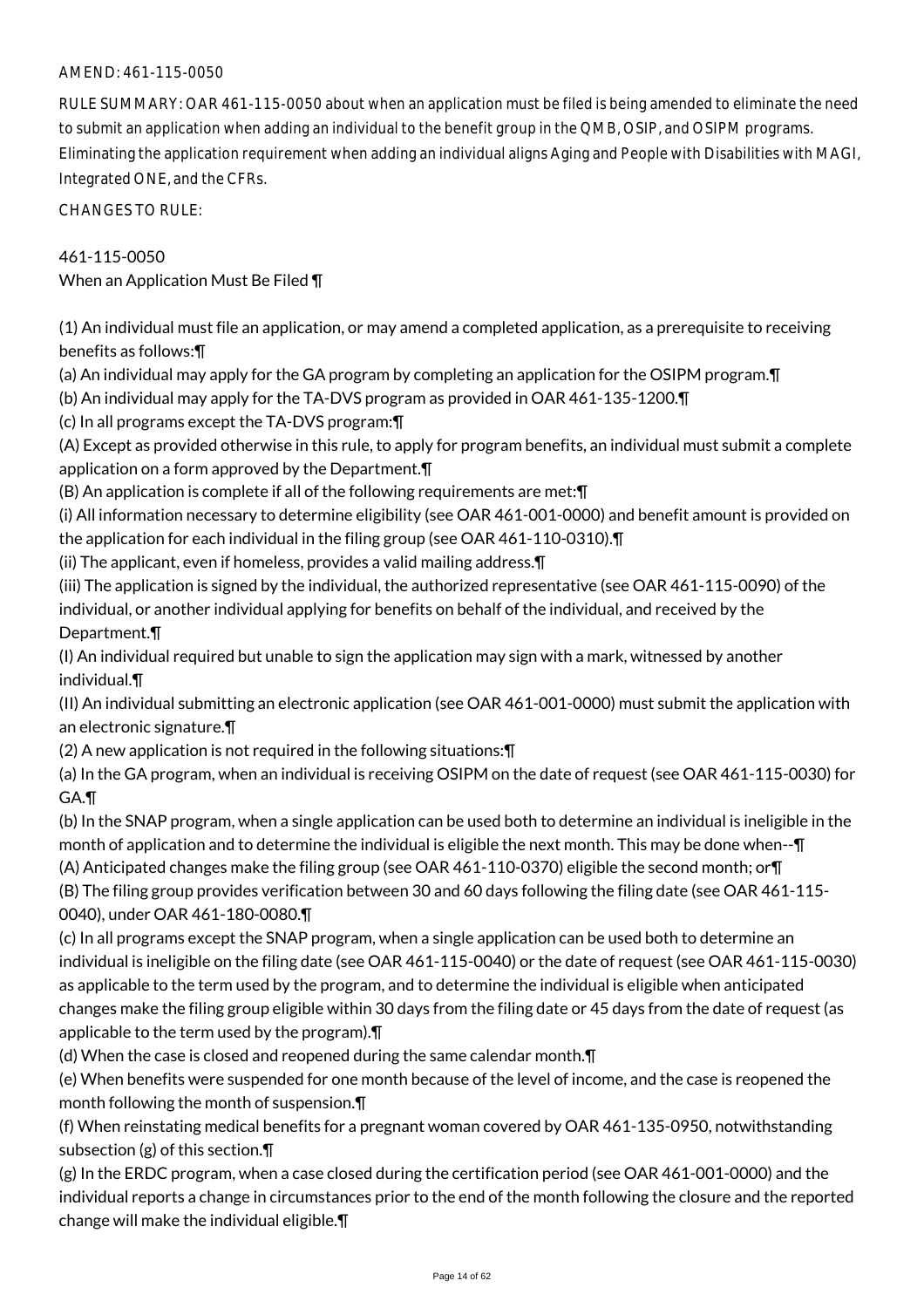(h) In the OSIPM and QMB programs, when the medical benefits of an individual are suspended because the individual lives in a public institution (see OAR 461-135-0950), if the Department is notified within 10 calendar days of the release.¶

(i) In the REF, TA-DVS, and TANF programs, when a single application can be used both to determine an individual is ineligible in the month of application and to determine the individual is eligible the next month. This may be done when -¶

(A) Anticipated changes make the filing group (see OAR 461-110-0330 and OAR 461-110-0430) eligible in the following month; or ¶

(B) Amending a current application if the information is sufficient to determine eligibility; otherwise a new application is required.¶

(3) When an individual establishes a new date of request prior to the end of the month following the month of case closure, unless the Department determines a new application is required, a new application is not required in the following situations:¶

(a) In the OSIPM program, when the individual's case closed due to failure to make a liability payment required under OAR 461-160-0610.¶

(b) In the OSIPM-EPD program, when the individual's case closed due to failure to make a participant fee payment required under OAR 461-160-0800.¶

(4) A new application is required to add a newborn child (see OAR 461-001-0000) to a benefit group (see OAR 461-110-0750) according to the following requirements:¶

(a) In the ERDC and SNAP programs, an application is not required to add the child to the benefit group.¶ (b) In the OSIPM, QMB, and REFM programs, an additional application is not required to add an assumed eligible newborn (see OAR 461-135-0010) to a benefit group currently receiving Department medical program benefits.¶ (c) In the TANF program:¶

(A) A new application is not required if the child is listed on the application as "unborn" and there is sufficient information about the child to establish its eligibility.¶

(B) A new application is required if the child is not included on the application as "unborn."¶

(d) In all programs other than ERDC, QMB, REF, REFM, SNAP, and TANF, an application is required.¶

(5) A new application is required to add an individual, other than a newborn child, to a benefit group according to the following requirements:¶

(a) In the ERDC, QMB, OSIP, OSIPM, and SNAP programs, a new application is not required.¶

(b) In the REF, REFM, and TANF programs, an individual may be added by amending a current application if the information is sufficient to determine eligibility; otherwise a new application is required.¶

(c) In all programs other than the ERDC, REF, REFM, SNAP, and TANF programs, a new application is required.¶ (6) An individual whose TANF grant is closing may request ERDC orally or in writing.¶

(7) Except for an applicant for the OSIPM, QMB, or SNAP program, an individual may change between programs administered by the Department using the current application if the following conditions are met:¶

(a) The individual makes an oral or written request for the change.¶

(b) The Department has sufficient evidence to determine eligibility and benefit level for the new program without a new application.¶

(c) The program change can be effected while the individual is eligible for the first program.¶

(8) In the OSIP, OSIPM, and QMB programs, a new application is not required to redetermine eligibility if one of the following conditions are met:¶

(a) The individual is currently receiving benefits from one of these programs and the Department has sufficient evidence to redetermine eligibility for the same program or determine eligibility for the new program without a new application or by amending the current application.¶

(b) The individual was receiving benefits from one of these programs but was terminated for failure to provide requested information during a periodic redetermination (see OAR 461-115-0430), if the requested information is received within 90 days of termination.

Statutory/Other Authority: ORS 329A.500, 409.050, 411.060, 411.070, 411.404, 411.706, 411.816, 412.014,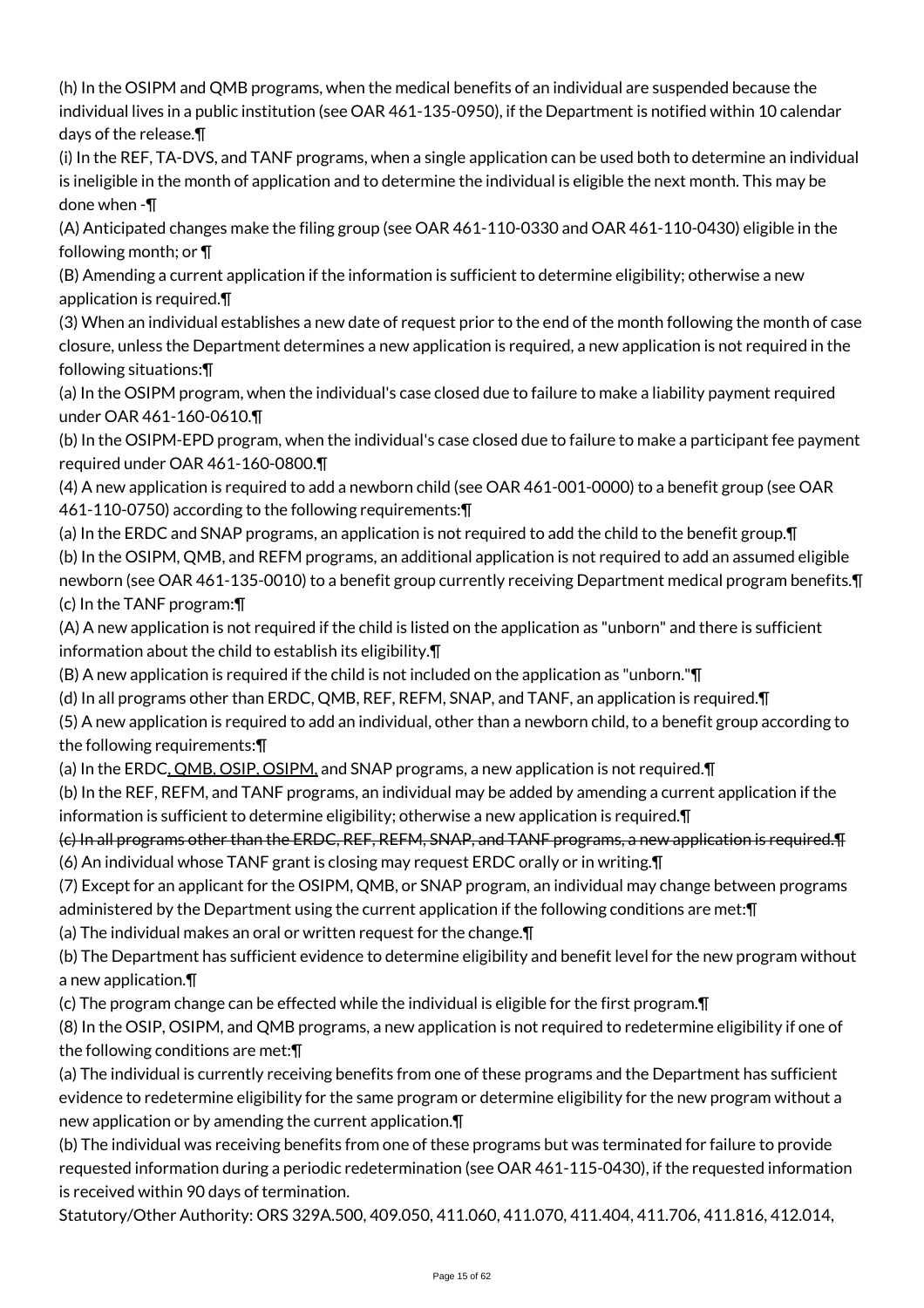412.049, 413.085, 414.025, 414.685

Statutes/Other Implemented: ORS 329A.500, 409.010, 411.060, 411.070, 411.117, 411.404, 411.447, 411.704, 411.706, 411.816, 412.014, 412.049, 414.025, 414.041, 414.231, 414.685, 414.839, CFR 435.916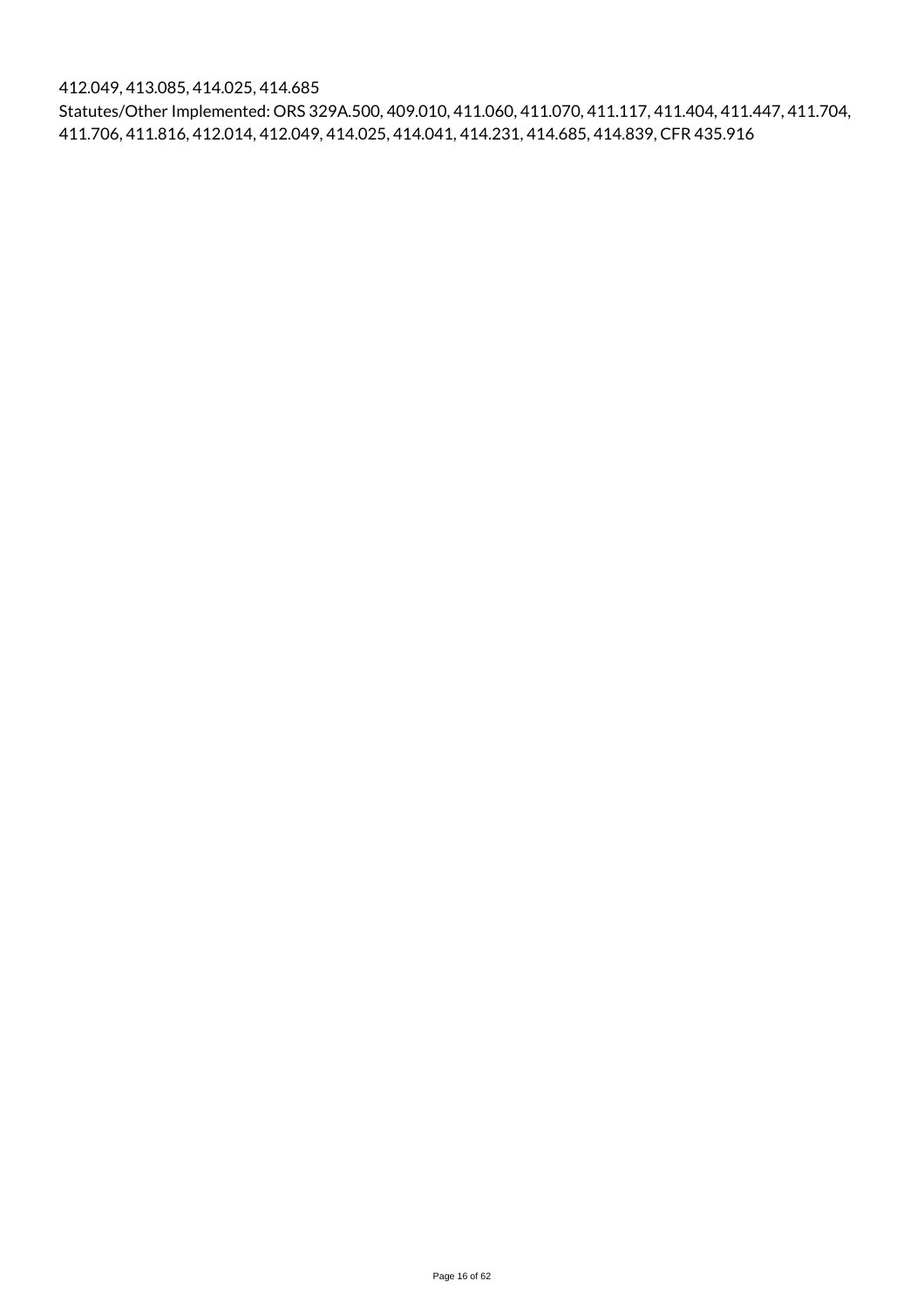#### AMEND: 461-115-0071

RULE SUMMARY: OAR 461-115-0071 about who must sign the application and complete the application process is being amended to add that a parent can sign for their child under age 18 in the GA, OSIP, OSIPM, and QMB programs. These amendments bring the rule into alignment with Integrated Eligibility/ONE.

CHANGES TO RULE:

461-115-0071 Who Must Sign the Application and Complete the Application Process ¶

(1) In the ERDC and TANF programs, the following individuals must sign the application and complete the application process:¶

(a) In the ERDC program, a caretaker (see OAR 461-001-0000).¶

(b) In the TANF program, at least one caretaker relative (see OAR 461-001-0000).¶

(2) In the EA program:¶

(a) A caretaker relative must sign the application and complete the application process for a child (see OAR 461-

001-0000). If the child is not living with a caretaker relative, another adult may act on behalf of the child.¶

(b) If the caretaker relative lives with a spouse (see OAR 461-001-0000), both must sign the application.¶

(c) A dependent child 18 years of age who applies must sign the application and complete the application process.¶

(3) In the GA, OSIP, OSIPM, and QMB programs,¶

(a) At least one of the following individuals must sign the application and complete the application process:¶ (A) A member of the filing group (see OAR 461-115-0310) 18 years of age or older requesting assistance.¶ (B) For individuals applying for long-term care (see OAR 461-001-0000) services,  $\pm : \mathbf{\Pi}$ 

 $(i)$  The individual's community spouse (see OAR 461-001-0030) who lives with the individual or who was living with the individual immediately prior to the continuous period of care (see OAR 461-001-0030).¶

(Cii) For an individual under age 18, a parent (see OAR 461-001-0000).¶

(C) A parent of a child in a standard living arrangement (see OAR 461-001-0000). ¶

(D) The authorized representative (see OAR 461-115-0090).¶

(b) If the applicant dies prior to the determination of eligibility for OSIPM, the application may be processed if the Department receives the information required to determine eligibility under OAR 461-115-0190(1).¶

(4) In the REF and REFM programs, at least one adult (see OAR 461-110-0430) member of the filing group (see OAR 461-110-0430) must sign the application.¶

(5) In the SNAP program, at least one of the following individuals must sign the application and complete the application process:¶

(a) An adult (see OAR 461-110-0370) or primary person (see OAR 461-001-0015) in the filing group (see OAR 461-110-0370).¶

(b) An adult or primary person excluded from the filing group under OAR 461-110-0370(8)(b).¶

(c) The authorized representative (see OAR 461-001-0000, 461-115-0090, and 461-135-0510) of the filing group.¶

(6) An individual required to sign the application but unable to sign may sign with a mark, witnessed by an employee of the:¶

(a) Branch office (see OAR 461-001-0000); or¶

(b) Public institution (see OAR 461-135-0950), when the individual applying is an inmate (see OAR 461-135- 0950) and is applying for benefits under the OSIPM program.

Statutory/Other Authority: ORS 411.060, 411.070, 411.404, 411.816, 412.049

Statutes/Other Implemented: ORS 411.060, 411.070, 411.081, 411.087, 411.400, 411.404, 411.816, 412.049, CFR 435.907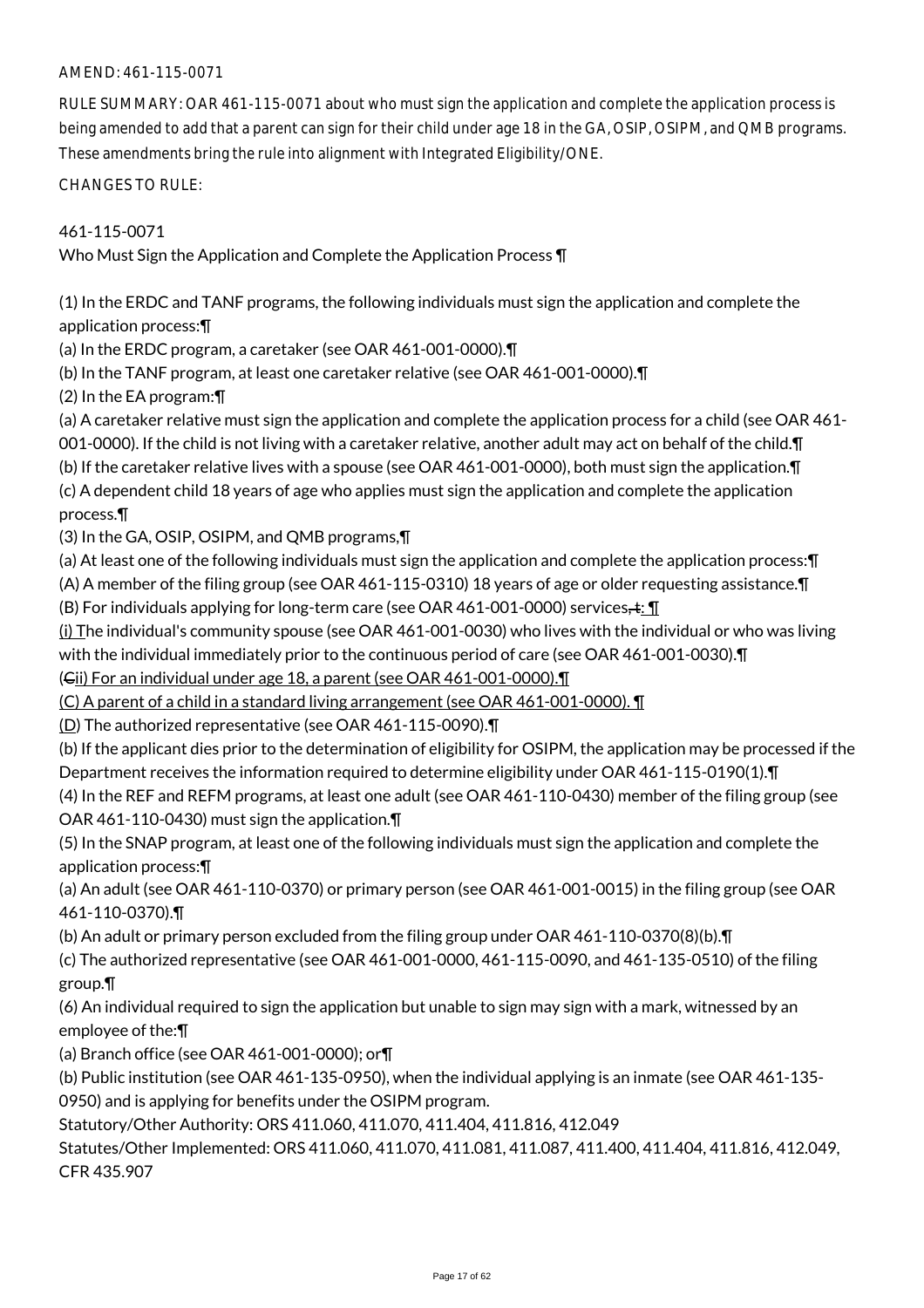# AMEND: 461-115-0230

RULE SUMMARY: OAR 461-115-0230 about interviews is being amended to clarify that no interview is needed when switching between the OSIPM and QMB programs when an initial interview has been completed at an earlier time for one of the programs. These amendments bring the rule into alignment with Integrated Eligibility/ONE.

CHANGES TO RULE:

461-115-0230 Interviews ¶

(1) In the REF, REFM, and TANF programs, the Department may conduct a required face-to-face interview by telephone or home visit if an authorized representative (see OAR 461-001-0000 and 461-115-0090) has not been appointed, and participating in a face-to-face interview is a hardship (see section (2) of this rule) for the household.¶

(2) For the purposes of this rule, "hardship" includes, but is not limited to:¶

(a) Care of a household member;¶

(b) An individual's age, disability (see OAR 461-001-0000), or illness;¶

(c) A commute of more than two hours from the individual's residence to the nearest branch office (see OAR 461- 001-0000);¶

(d) A conflict between the individual's work or training schedule and the business hours of the branch office; and¶

(e) Transportation difficulties due to prolonged severe weather or financial hardship.¶

(3) In the SNAP program:¶

(a) An interview must be scheduled so that the filing group (see OAR 461-110-0370) has at least ten days to provide any needed verification before the deadline under OAR 461-115-0210.¶

(b) A face-to-face interview must be granted at the applicant's request.¶

(c) When an applicant misses the first scheduled interview appointment, the Department must inform the applicant by notice of the missed interview.¶

(d) An applicant who fails to attend a scheduled interview must contact the Department no later than 30 days following the filing date (OAR 461-115-0040) to be eligible for benefits.¶

(e) An adult (see OAR 461-001-0015) or primary person (see OAR 461-001-0015) in the filing group, an adult or primary person excluded from the filing group under OAR 461-110-0370(8)(b), or the authorized representative (see OAR 461-001-0000, 461-115-0090, and 461-135-0510) of the filing group is interviewed once every 12 months.¶

(4) In the ERDC program:¶

(a) Except as provided otherwise in subsection (c) of this section, an interview with an adult in the filing group (see OAR 461-110-0350) or the authorized representative of the filing group is required to process an initial application and a renewal of benefits.¶

(b) A phone interview is preferred; however, a face-to-face interview must be granted at the applicant's request.¶ (c) An interview is not required when the Department has implemented the Child Care Reservation List and it is determined that a decision notice (see OAR 461-001-0000) of ineligibility will be sent under OAR 461-115- 0016.¶

(5) In the OSIPM program, tand QMB programs:¶

(a) The Department must complete an interview with at least one individual authorized to sign theat initial application under OAR 461-115-0071(3), except as follows:¶

(aA) Individuals in a standard living arrangement (see OAR 461-001-0000) who are receiving SSI or are in 1619(b) status are not required to complete an interview at initial application..¶

(bB) Individuals who are receiving SSI or are in 1619(b) status are not required to complete an interview at annual redetermination.¶

(6) In the QMB programs:adding or changing between the OSIPM and QMB programs are not required to complete an interview if one was completed at initial application and there has been no break in aid.¶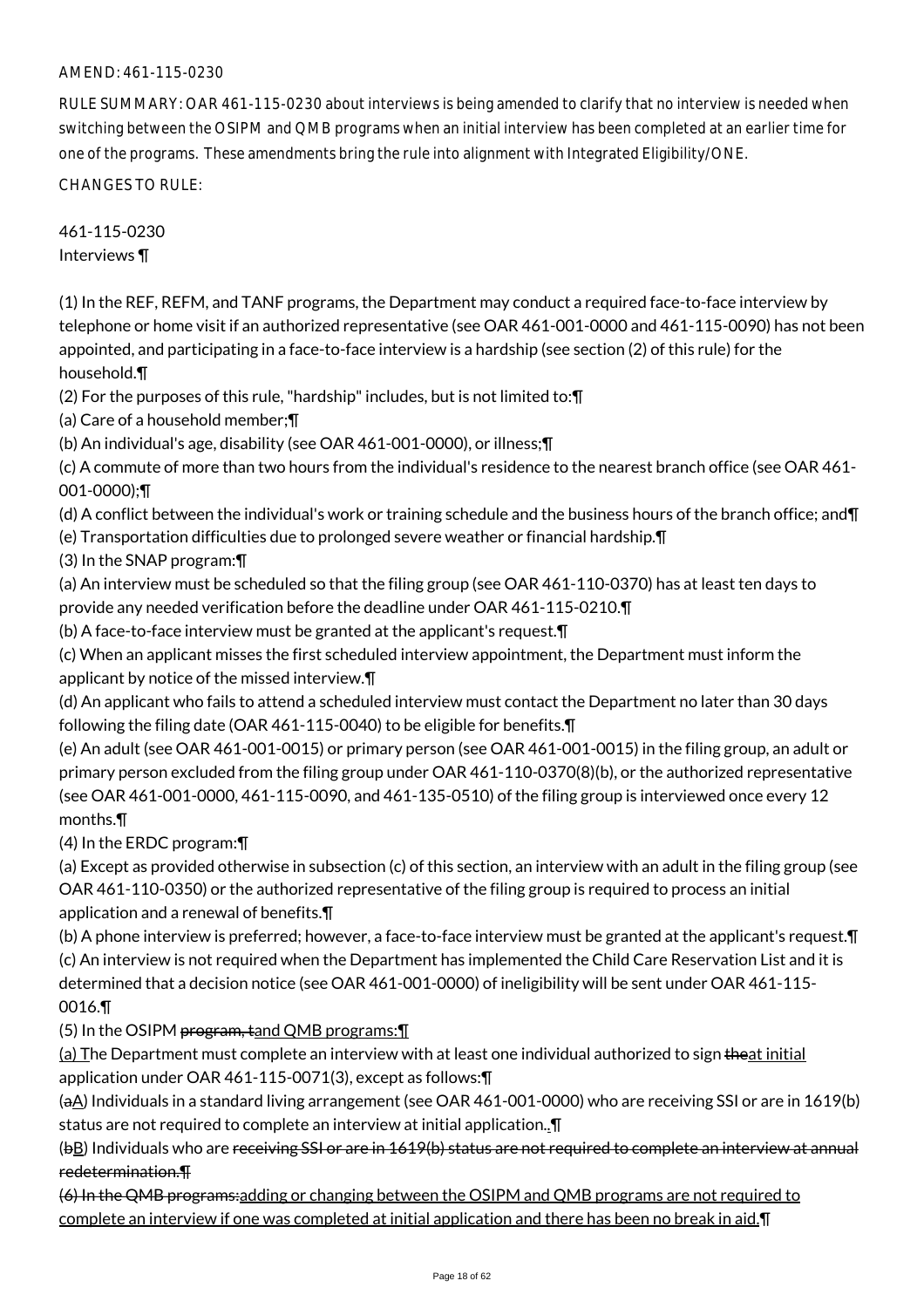(ab) The Department must complete an interview with at least one individual authorized to sign the application under OAR 461-115-0071(3) at initial applicannual redetermination except as follows:  $\P$ 

(A) In the OSIPM programs, individuals who are receiving SSI or are in 1619(b) status are not required to complete an interview at annual redetermination.¶

(bB) AIn the QMB programs, an interview is not required at redetermination except in the QMB-DW program. **T**  $(76)$  In the REF and REFM programs, a face-to-face interview is required.  $\P$ 

(87) In the TA-DVS program, the Department will conduct a required face-to-face interview with the survivor, unless there is a safety concern related to the domestic violence (see OAR 461-001-0000) situation or there is a hardship. An interview due to safety concern or hardship may be completed via phone, home visit, or offsite appointment.

Statutory/Other Authority: ORS 411.060, 411.404, 411.706, 411.816, 412.049, 414.826, 414.839, ORS 409.050 Statutes/Other Implemented: ORS 409.010, 409.050, 411.060, 411.070, 411.404, 411.706, 411.816, 412.049, 414.025, 414.231, 414.826, 414.839, 411.117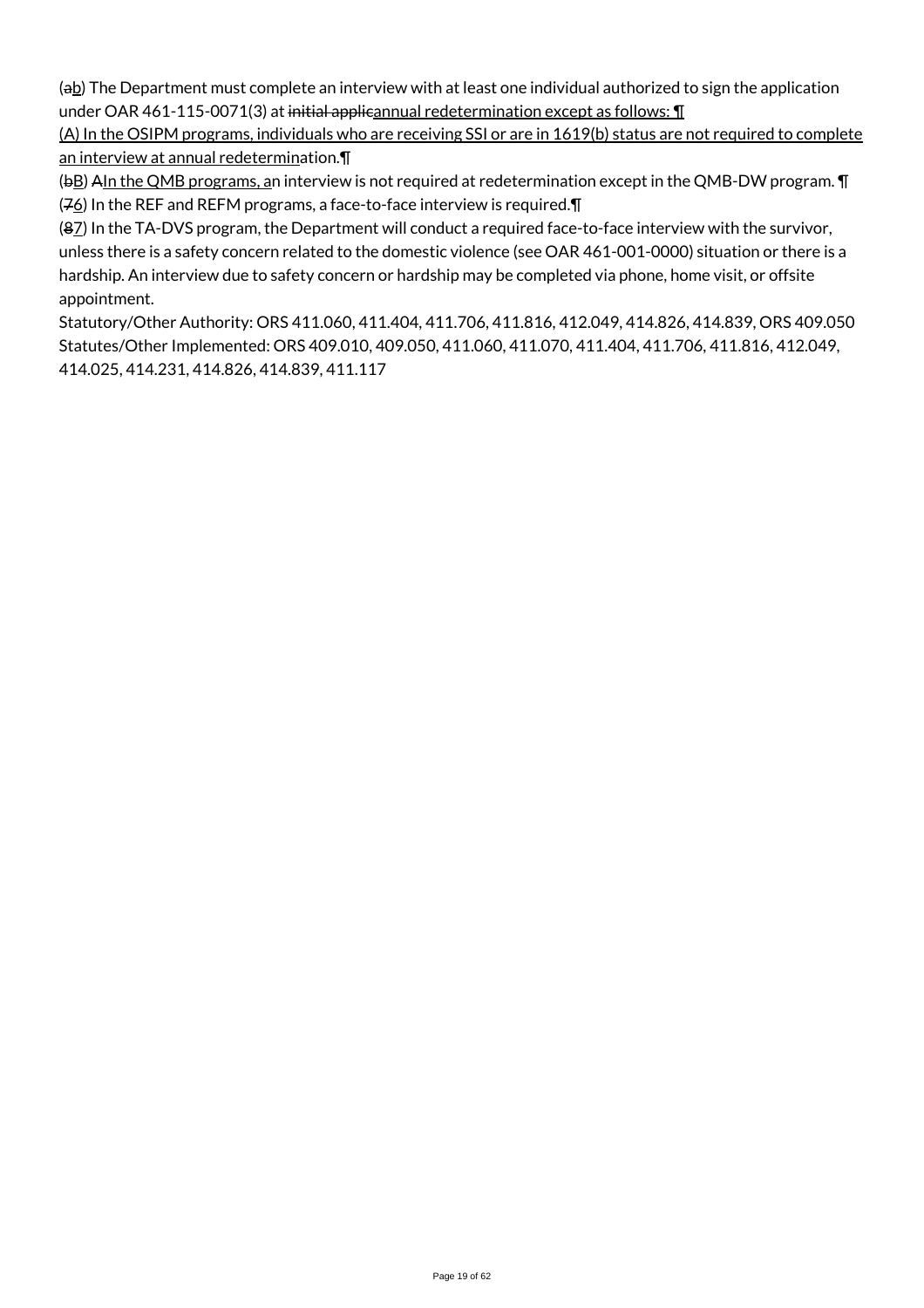## AMEND: 461-140-0220

RULE SUMMARY: OAR 461-140-0220 about determining whether an asset transfer is disqualifying, is being amended to reflect that in the OSIPM program the transfer of assets between members of the same financial group may be disqualifying. It is also being amended to add an additional requirement that an annuity must meet in order for its transfer not to be disqualifying for certain individuals receiving OSIP or OSIPM. These amendments align rule with Integrated Eligibility.

CHANGES TO RULE:

## 461-140-0220

Determining if a Transfer of an Asset is Disqualifying ¶

A transfer of an asset is not disqualifying if the requirements of OAR 461-140-0242 or one of the following sections are met:¶

(1) The asset was excluded as personal belongings as described in OAR 461-145-0390.¶

(2) The asset was sold or traded for compensation equal to or greater than fair market value.¶

(3) The Except in the OSIPM program, the asset was transferred between members of the same financial group, including members who are ineligible aliens or disqualified people.¶

(4) The transfer settled a legally enforceable claim against the asset or client.¶

(5) The amount of the resource was equal to or less than the amount that was excluded at the initial month (see OAR 461-001-0000) of eligibility under OAR 461-1860-0855 due to payments received under a qualified partnership policy (see OAR 461-001-0000).¶

(6) In all programs except the OSIP and OSIPM programs, a court ordered the transfer.¶

(7) In the OSIP and OSIPM programs, a court ordered the transfer and:¶

(a) The transfer occurs more than 36 months or 60 months before the date of request (see OAR 461-115-0030), whichever is applicable under OAR 461-140-0210(5); or¶

(b) There is an institutionalized spouse, and, after performing the calculations required in OAR 461-160-0580(2), the amount of resources allocated to a community spouse does not exceed the largest of the four amounts set forth in OAR 461-160-0580(2)(f).¶

(8) The client was a victim of fraud, misrepresentation, or coercion, and legal steps have been taken to recover the asset.¶

(9) In the OSIP and OSIPM programs, for a client in a nonstandard living arrangement (see OAR 461-001-0000), the asset is an annuity purchased on or before December 31, 2005, the client or the spouse of the client is the annuitant, and the entire amount of principal and earned interest is paid in equal installments during the actuarial life expectancy of the annuitant. For purposes of this section, the actuarial life expectancy is established by the Period Life Table of the Office of the Chief Actuary of the Social Security Administration.¶

(10) In the OSIP and OSIPM programs, the client is in a standard living arrangement (see OAR 461-001-0000).¶ (11) In the OSIP and OSIPM programs, for a client in a nonstandard living arrangement (see OAR 461-001- 0000):¶

(a) The asset is an annuity purchased from January 1, 2006 through June 30, 2006, and the client or the spouse of the client is the annuitant, and the annuity meets the requirements of OAR 461-145-0022(8). T

(b) The asset is an annuity purchased on or after July 1, 2006, and the annuity meets the requirements of OAR 461-145-0022(10).

Statutory/Other Authority: ORS 411.070, 411.404, 411.816, 412.049, 413.085, 414.042, 414.685, ORS 409.050, 410.070, 411.060

Statutes/Other Implemented: ORS 409.010, 410.070, 411.060, 411.070, 411.404, 411.708, 411.816, 412.049, 414.02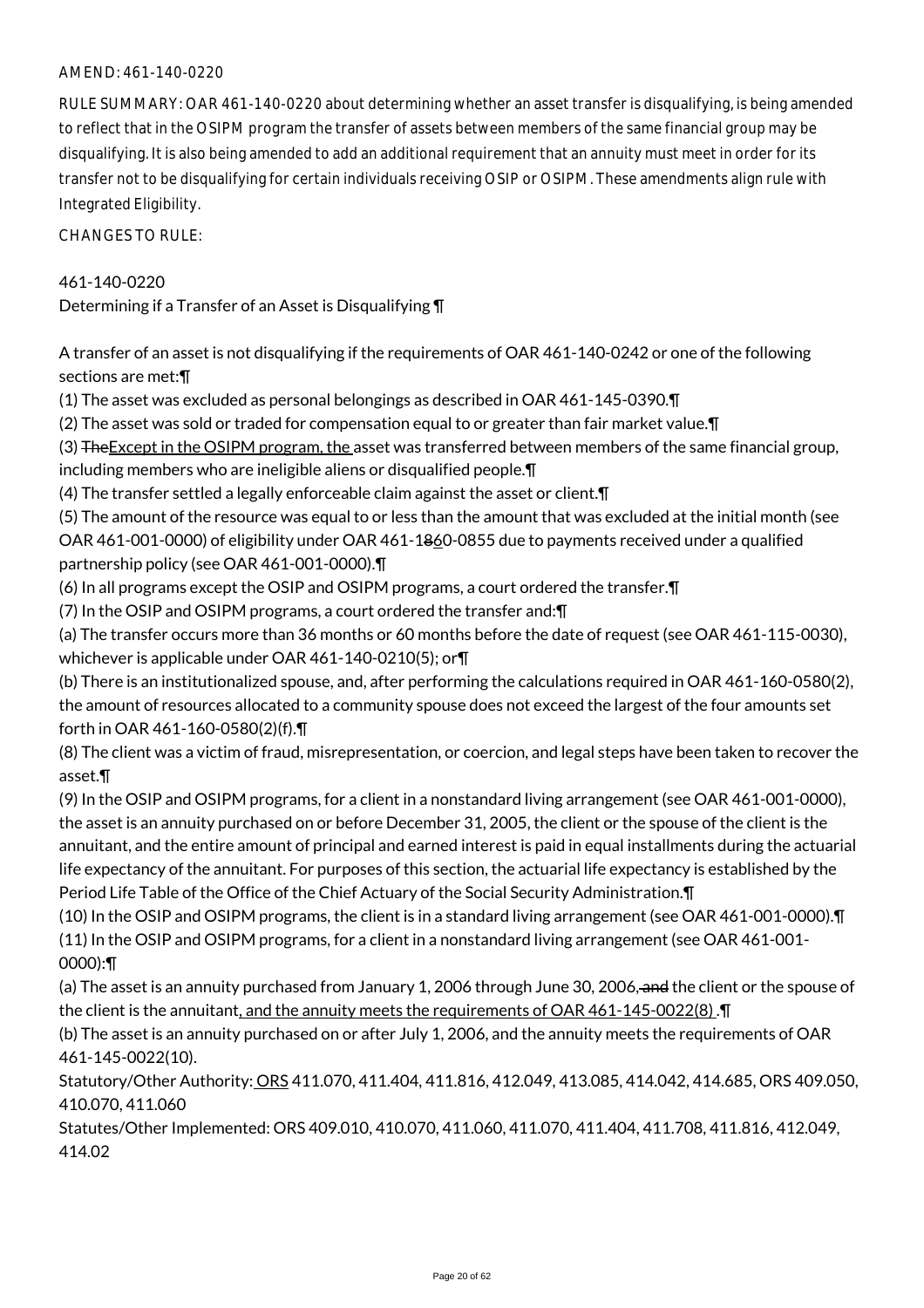# AMEND: 461-140-0242

RULE SUMMARY: OAR 461-140-0242 about having to do with disqualifying transfer of assets in the OSIP and OSIPM programs, is being amended for clarity to add an age restriction to certain transfers of a trust. It is also being amended to correct a rule reference and a defined term and to clarify that the requirements about transfer of a home are not restricted by the transfer of assets section listed earlier in the rule. These amendments clarify Department policy, improve the accuracy of the rule, and align with Integrated Eligibility.

CHANGES TO RULE:

# 461-140-0242

Disqualifying Transfer of Assets Including Home; OSIP and OSIPM ¶

For a client in a nonstandard living arrangement (see OAR 461-001-0000) in the OSIP and OSIPM programs:¶ (1) For the purposes of this rule:¶

(a) The definition of "child" in OAR 461-001-0000 does not apply.¶

(b) "Child" means a natural or adoptive son or daughter who is:¶

(A) Under age 21; or¶

(B) Any age and has been determined to meet the blindness criteria of OAR 461-125-0330 or the disability criteria of OAR 461-125-0370.¶

(2) A transfer of an asset (including a home) by a client or the spouse of the client is a disqualifying transfer unless the requirements of at least one of the following subsections are met:¶

(a) The transfer was made exclusively for purposes other than establishing eligibility or maintaining benefits.¶ (b) The title to the asset was transferred to the person's spouse, the person's child who is blind or has a disability under the criteria of the Social Security Administration, or another for the sole benefit of the spouse or a child who is blind or has a disability under the criteria of the Social Security Administration, provided that the transfer is arranged in such a way that no individual or entity except this spouse or child can benefit from the asset transferred in any way, whether at the time of transfer or any time in the future. A direct transfer, transfer instrument, or trust that provides for funds or property to pass to a beneficiary who is not the spouse or child who is blind or has a disability under the criteria of the Social Security Administration is not considered to be established for the benefit of one of those individuals. In order for a transfer or a trust to be considered for the sole benefit of one of these individuals, the instrument or document must provide for the spending of the funds involved for the benefit of the individual based on the life expectancy of the individual.¶

(c) The transfer was made to a trust described in OAR 461-145-0540(10), except that a transfer to a trust under OAR 461-145-0540(10)(a) is disqualifying if the client is age 65 or older.¶

(d) The transfer was made to a trust described in OAR 461-145-0540(11) established solely for the benefit of an individual under 65 years of age who has a disability that meets the criteria of the Social Security Administration, except that a transfer to a trust under OAR 461-145-0540(11) is disqualifying if the individual is age 65 or older. This subsection applies to all transfers made on or after July 1, 2006.¶

(e) The transfer is a transfer described in OAR 461-160-0580(23).¶

(f) The resource is transferred by the community spouse after the Department has determined the community spouse's resource allowance in accordance with OAR 461-160-0580 and the resource has not been attributed to the institutionalized spouse. Notwithstanding this subsection, a transfer of a resource by a community spouse who is receiving or applying for benefits remains subject to all rules regarding the transfer of an asset by a client.¶ (3) A Notwithstanding section  $(2)(a)$  of this rule, a transfer of a home by a client or the spouse of the client is a disqualifying transfer unless the title was transferred to the client's;¶

(a) Child;¶

(b) Sibling who has equity interest in the home and was residing in the home for at least one year immediately before the client's admission to long-term care (see OAR 461-001-0000); or¶

(c) Natural or adoptive son or daughter who meets the requirements of each of the following paragraphs:¶

(A) The son or daughter resided with the client in the client's home continuously for at least two years immediately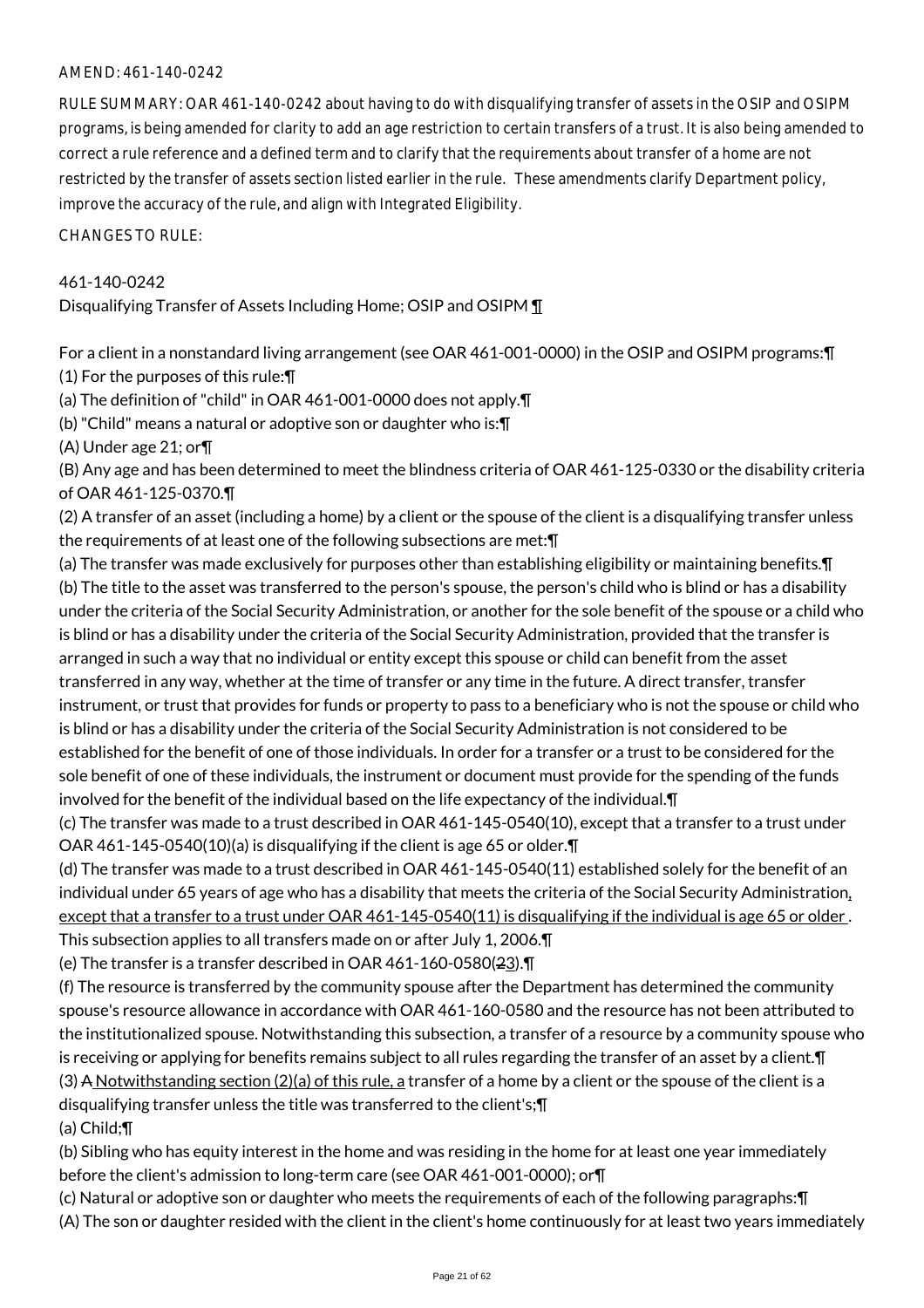prior to the client's admission to long-term care other than an absence from the home that is not intended to, and does not, exceed 30 days.¶

(B) The son or daughter provides convincing evidence that he or she provided services that permitted the client to reside at home for at least two years rather than in an institution or long-term care facility.¶

(C) Without receiving payment from the Department, the son or daughter must have directly provided the services required by paragraph (B) of this subsection as described in both of the following subparagraphs for a total of at least 20 hours per week.¶

(i) On a daily basis, one or a combination of any of the following activities of daily living, as each sub-subparagraph is further defined at OAR 411-015-0006:¶

(I) Eating.¶

(II) Dressing/Grooming.¶

(III) Bathing/Personal Hygiene.¶

(IV) Mobility.¶

(V) Elimination.¶

(VI) Cognition/Behavior.¶

(ii) One or a combination of any of the following instrumental activities of daily living, as each sub-subparagraph is further defined at OAR 411-015-0007:¶

(I) Housekeeping.¶

(II) Laundry.¶

(III) Meal Preparation.¶

(IV) Medication Management.¶

(V) Shopping.¶

(VI) Transportation.¶

(4) Except for a transfer permitted under section (3) of this rule, each of the following subsections applies in determining whether an asset is considered transferred for fair market value:¶

(a) The compensation received for the asset must be in a tangible form with intrinsic value.¶

(b) The Department presumes that services provided for free at the time were intended to be provided without compensation, and that a transfer to an individual for services provided for free in the past is a disqualifying transfer of assets. This presumption is rebuttable with convincing evidence. This evidence must also show that there was an express agreement to provide services for compensation at the time the services were provided.¶ (c) Compensation for services is valued at the average market rate at the time the services were provided, unless the express agreement provides a lower rate.¶

(5) If a transfer is made for less than fair market value and is not exempt from disqualification under this rule, there is a rebuttable presumption that the asset was transferred for the purpose of establishing or maintaining eligibility and is not exempt under subsection (2)(a) of this rule.¶

(6) To rebut the presumption in section (5) of this rule, the client must present evidence other than his or her own statement and must provide to the Department the information it requests for the purpose of evaluating the purpose of the transfer. To meet the burden, it is sufficient for the client to show one of the following:¶ (a) The decision to make the transfer was not within the client's control;¶

(b) At the time of transfer, the client could not reasonably have anticipated applying for medical assistance;¶

(c) Unexpected loss of resources or income occurred between the time of transfer and the application for medical assistance;¶

(d) Because of other, similarly convincing, circumstances, it appears more likely than not that the transfer was not made, in whole or in part, for the purpose of establishing or maintaining eligibility for benefits.¶

(7) The fact that a recipient was already eligible for benefits is not sufficient to rebut the presumption in section (5) of this rule because the asset may not always be excluded and if the client had received full compensation for the asset, the compensation received would have been used to determine future eligibility.

Statutory/Other Authority: ORS 411.060, 411.710

Statutes/Other Implemented: ORS 411.060, 411.710, 414.042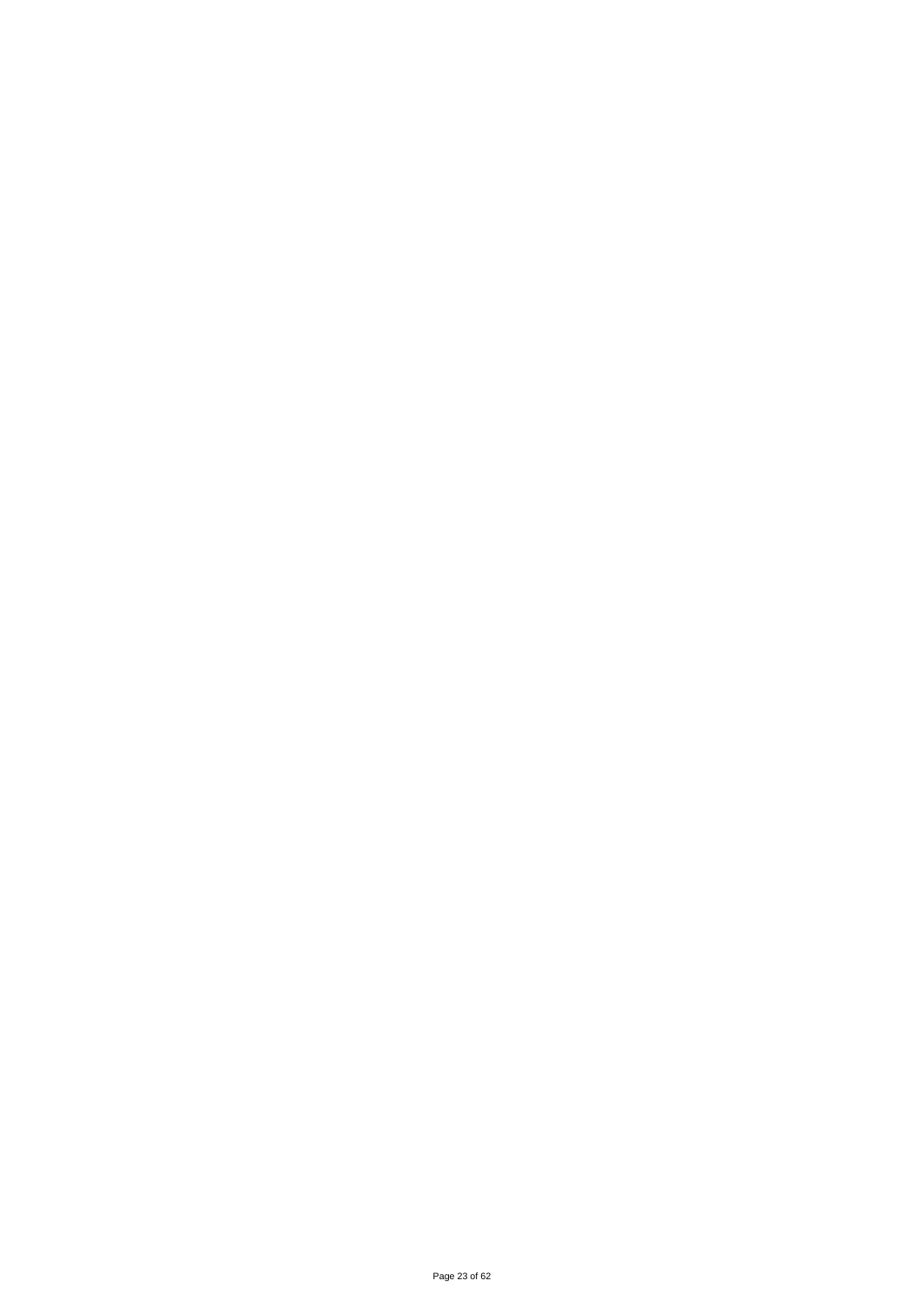#### AMEND: 461-140-0250

RULE SUMMARY: OAR 461-140-0250 about determining the uncompensated value of a transferred asset is being amended to provide that no credit (for the difference between the countable resources and the resource limit) shall be given in the case of transfers made on or after the Date of Request. This change will align the rule with Integrated Eligibility.

CHANGES TO RULE:

#### 461-140-0250

Determining The Uncompensated Value of a Transferred Asset ¶

(1) The uncompensated value of a disqualifying transfer of an asset is used in OAR 461-140-0260 to 461-140- 0300 to calculate the ineligibility period of the financial group (see OAR 461-110-0530).¶

(2) To determine uncompensated value:¶

(a) In the OSIP and OSIPM programs:¶

(A) The value of the compensation received for the asset is subtracted from the fair market value (see OAR 461- 001-0000) of the asset. This result is the uncompensated value, 1

(i) For transfers made on or after the Date of Request for long-term care (see OAR 461-001-0000) or home and community-based care (see OAR 461-001-0030), this result is the uncompensated value.¶

(ii) For transfers made before the date of request for long-term care (see OAR 461-001-0000) or home and community-based care (see OAR 461-001-0030), this result is the uncompensated value unless the financial group had countable (see OAR 461-001-0000) resources of less than the resource limit at the time of the first transfer. If the financial group had countable resources of less than the resource limit in OAR 461-160-0015 at the time of the first transfer. In that event the remainder is then added to o(the resource limit minus ther countable resources, and the amount by which the sum exceeds the resource limit in OAR 461-160-0015 is the uncompensated value.) is then credited by adding it to the other compensation received for the asset. ¶ (B) For an annuity, unless the client verifies a lesser amount, the fair market value is equal to the amount of money used to establish the annuity, plus any additional payments used to fund the annuity, plus any earnings, minus any regular monthly payments already received, minus early withdrawals, and minus any surrender fees.¶ (b) In all other programs, the value of the compensation received for the resource is subtracted from the fair market value of the resource. The remainder is added to the other countable resources at the time of the transfer. The amount by which the sum exceeds the resource limit is the uncompensated value.¶

(c) The compensation received for a transferred asset includes;¶

(A) Encumbrances assumed by the buyer; and¶

(B) Goods or services provided to the client, limited to their true value, if there was a prior agreement to exchange the asset for the goods or services.

Statutory/Other Authority: ORS 409.050, 411.060, 411.070, 411.404, 411.706, 411.816, 412.049, 413.085, 414.685

Statutes/Other Implemented: ORS 409.010, 409.050, 410.020, 411.060, 411.070, 411.404, 411.632, 411.706, 411.816, 412.049, 413.085, 414.685, 414.839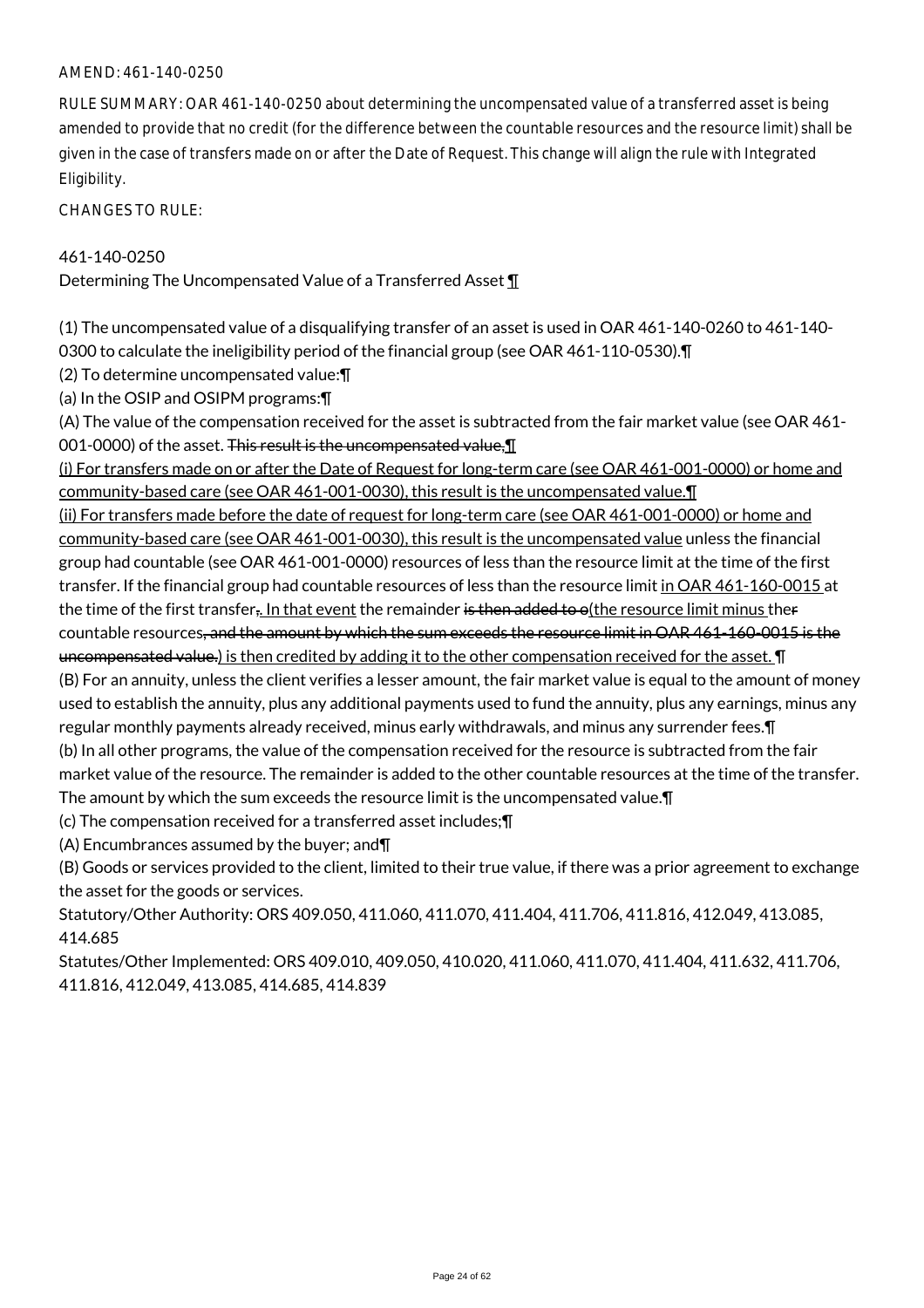#### AMEND: 461-140-0296

RULE SUMMARY: OAR 461-140-0296 about the length of disqualification due to an asset transfer in the OSIP and OSIPM program is being amended to clarify apportionment of disqualification between two transferor spouses, to remove the requirement for both spouses to have made the disqualifying transfer in order for the disqualification to impact both individuals, to cease basing apportionment on a percentage of ownership, and to provide for partial-month disqualifications. The rule is also being changed to remove policy that refers to SSI cash grants, which the Department no longer needs. These changes clarify the rule, and align with current Department practices and Integrated Eligibility.

CHANGES TO RULE:

#### 461-140-0296

Length of Disqualification Due to an Asset Transfer; OSIP and OSIPM ¶

(1) This rule applies to clients in the OSIP and OSIPM programs who live in a nonstandard living arrangement (see OAR 461-001-0000).¶

(2) A financial group (see OAR 461-110-0530) containing a member disqualified due to the transfer of an asset is disqualified from receiving benefits. The length of a disqualification period resulting from the transfer is the number of months equal to the uncompensated value (see OAR 461-140-0250) for the transfer divided by the following dollar amount:¶

(a) If the initial month (see OAR 461-001-0000) is prior to October 1, 1998-\$2,595.¶

(b) If the initial month is on or after October 1, 1998 and prior to October 1, 2000-\$3,320.¶

(c) If the initial month is on or after October 1, 2000 and prior to October 1, 2002-\$3,750.¶

(d) If the initial month is on or after October 1, 2002 and prior to October 1, 2004-\$4,300.¶

(e) If the initial month is on or after October 1, 2004 and prior to October 1, 2006-\$4,700.¶

(f) If the initial month is on or after October 1, 2006 and prior to October 1, 2008-\$5,360.¶

(g) If the initial month is on or after October 1, 2008 and prior to October 1, 2010-\$6,494.¶

(h) If the initial month is on or after October 1, 2010 and prior to October 1, 2016-\$7,663.¶

(i) If the initial month is on or after October 1, 2016 and prior to October 1, 2018--\$8,425.¶

(j) If the initial month is on or after October 1, 2018---\$8,784.¶

(3) For transfers by a client and the spouse of a client that occurred before July 1, 2006:¶

(a) Add together the uncompensated value of all transfers made in one calendar month, and treat this total as one transfer.¶

(b) If the uncompensated value of the transfer is less than the applicable dollar amount identified in subsections  $(2)(a)$  to  $(2)(j)$  of this rule, there is no disqualification. $\P$ 

(c) If there are multiple transfers in amounts equal to or greater than the applicable dollar amount identified in subsections  $(2)(a)$  to  $(2)(j)$  of this rule, each disqualification period is calculated separately. $\P$ 

(d) The number of months resulting from the calculation in section (2) of this rule is rounded down to the next whole number.¶

(e) Except as provided in subsection (3)(f) of this rule, the first month of the disqualification is the month the asset was transferred.¶

(f) If disqualification periods calculated in accordance with this rule overlap, the periods are applied sequentially so that no two penalty periods overlap.¶

(g) If both spouses of a couple are in a nonstandard living arrangement and made the disqualifying transfer, part of the disqualification is apportioned to each of them, based. If one member onf their percentage of ownership in the transferred asset couple is serving a disqualification when the other member of the couple begins living in a nonstandard living arrangement, any remaining disqualification is apportioned equally to each member of the couple. If one spouse is unable to serve the resulting disqualification period for any reason, the remaining disqualification applicable to both spouses must be served by the remaining spouse.¶

(4) For transfers by a client and the spouse of a client that occurred on or after July 1, 2006 and for income cap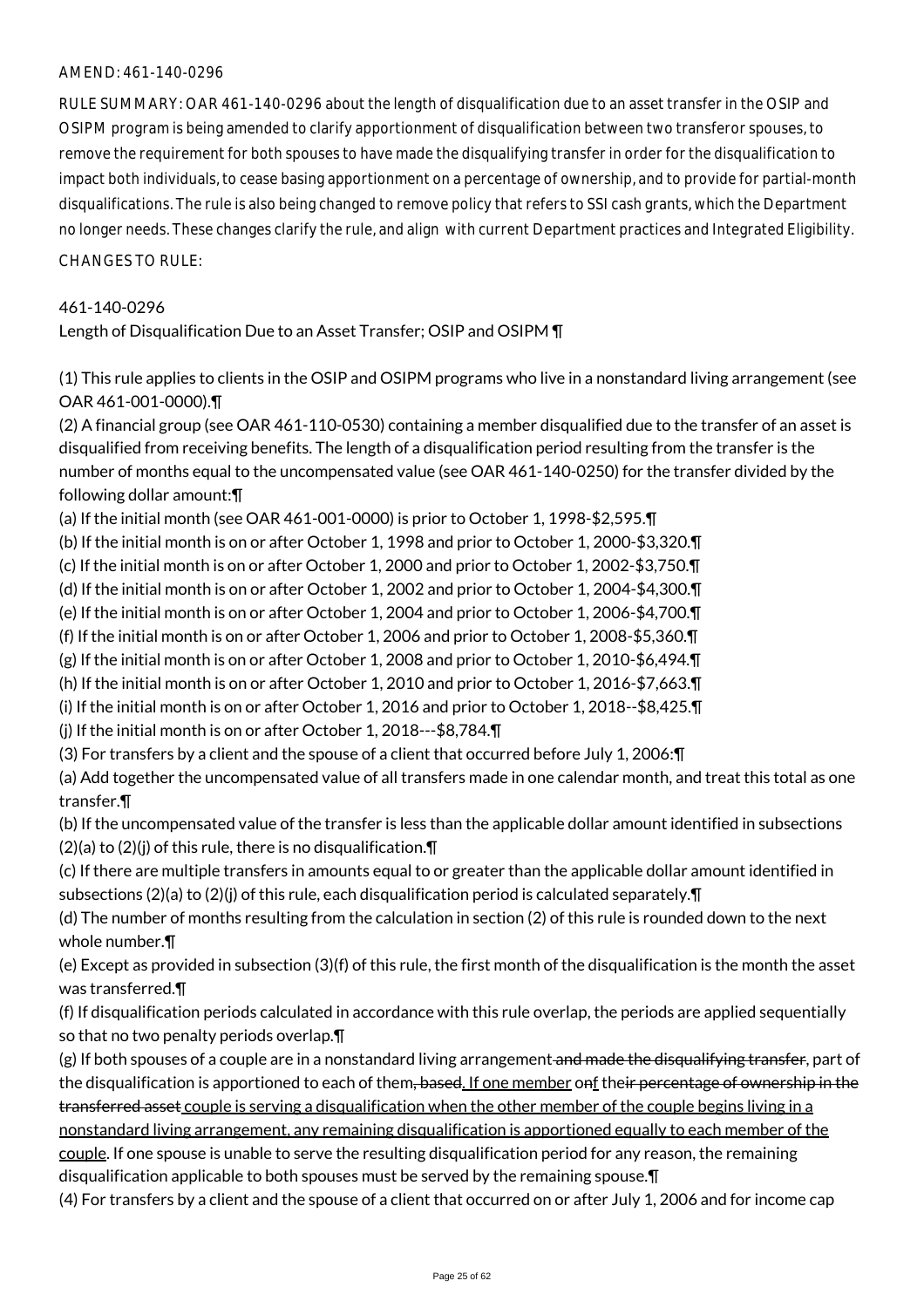trusts under OAR 461-145-0540(10)(c) that accumulate funds in excess of the applicable dollar amount identified in subsections (2)(a) to (2)(j) of this rule:¶

(a) If there are multiple transfers by the client and the spouse of the client, including any transfer less than the applicable dollar amount identified in subsections (2)(a) to (2)(j) of this rule, the value of all transfers are added together before dividing by the applicable dollar amount identified in subsections (2)(a) to (2)(j) of this rule. For an income cap trust, the calculation in section (2) of this rule is performed as soon as, but not before, funds have accumulated to at least the applicable dollar amount identified in subsections (2)(a) to (2)(j) of this rule.¶ (b) The quotient resulting from the calculation in section (2) of this rule is not rounded. The whole number of the quotient is the number of full months the financial group is disqualified. This number might be zero full months. The remaining decimal or fraction of the quotient is used to calculate an additional partial month disqualification, which may be in addition to one or more full months. This remaining decimal or fraction is converted to an additional number of days by multiplying the decimal or fraction by the number of days in the month following the last full month of the disqualification period, if any. If this calculation results in a fraction of a day, the fraction of a day is rounded down.¶

(c) Notwithstanding when the Department learns of a disqualifying transfer, the first month of the disqualification is:¶

(A) For a client who transfers an asset while he or she is already receiving Department-paid long-term care (see OAR 461-001-0000) or home and community-based care (see OAR 461-001-0030) in a nonstandard living arrangement, the month following the month the asset was transferred, except that if disqualification periods calculated in accordance with this rule overlap, the periods are applied sequentially so that no two penalty periods overlap.¶

(B) For an applicant who transfers an asset prior to submitting an application and being determined eligible and for a client who transfers an asset while he or she is already receiving benefits in a standard living arrangement (see OAR 461-001-0000), the date of request (see OAR 461-115-0030) for long-term care or home and communitybased care as long as the applicant or client would otherwise be eligible but for this disqualification period. If the applicant or client is not otherwise eligible on the date of request, the disqualification begins the first date following the date of request that the applicant or client would be otherwise eligible but for the disqualification period.¶

(d) If both spouses of a couple are in a nonstandard living arrangement and made the disqualifying transfer, part of the disqualification is apportioned to each of them, based. If one member onf their percentage of ownership in the transferred asset couple is serving a disqualification when the other member of the couple begins living in a nonstandard living arrangement, any remaining disqualification is apportioned equally to each member of the couple. If one spouse is unable to serve the resulting disqualification period for any reason, the remaining disqualification applicable to both spouses must be served by the remaining spouse.¶

(5) If an asset is owned by more than one person, by joint tenancy, tenancy in common, or similar arrangement, the share of the asset owned by the client is considered transferred when any action is taken either by the client or any other person that reduces or eliminates the client's control or ownership in the client's share of the asset.¶ (6) For an annuity that is a disqualifying transfer under section (11) of OAR 461-145-0022, the disqualification period is calculated based on the uncompensated value as calculated under OAR 461-140-0250, unless the only requirement that is not met is that the annuity pays beyond the actuarial life expectancy of the annuitant. If the annuity pays beyond the actuarial life expectancy of the annuitant, the disqualification is calculated according to section (7) of this rule.¶

(7) If a client or the spouse of a client purchases an annuity on or before December 31, 2005, and the only requirement that is not met is that the annuity pays benefits beyond the actuarial life expectancy of the annuitant, as determined by the Period Life Table of the Office of the Chief Actuary of the Social Security Administration, a disqualification period is assessed for the value of the annuity beyond the actuarial life expectancy of the annuitant.¶

(8) A single transfer of an asset may cause a disqualification for both a medical assistance program under this rule and the SSI cash grant. The period of the disqualification is likely to be longer for SSI than for the medical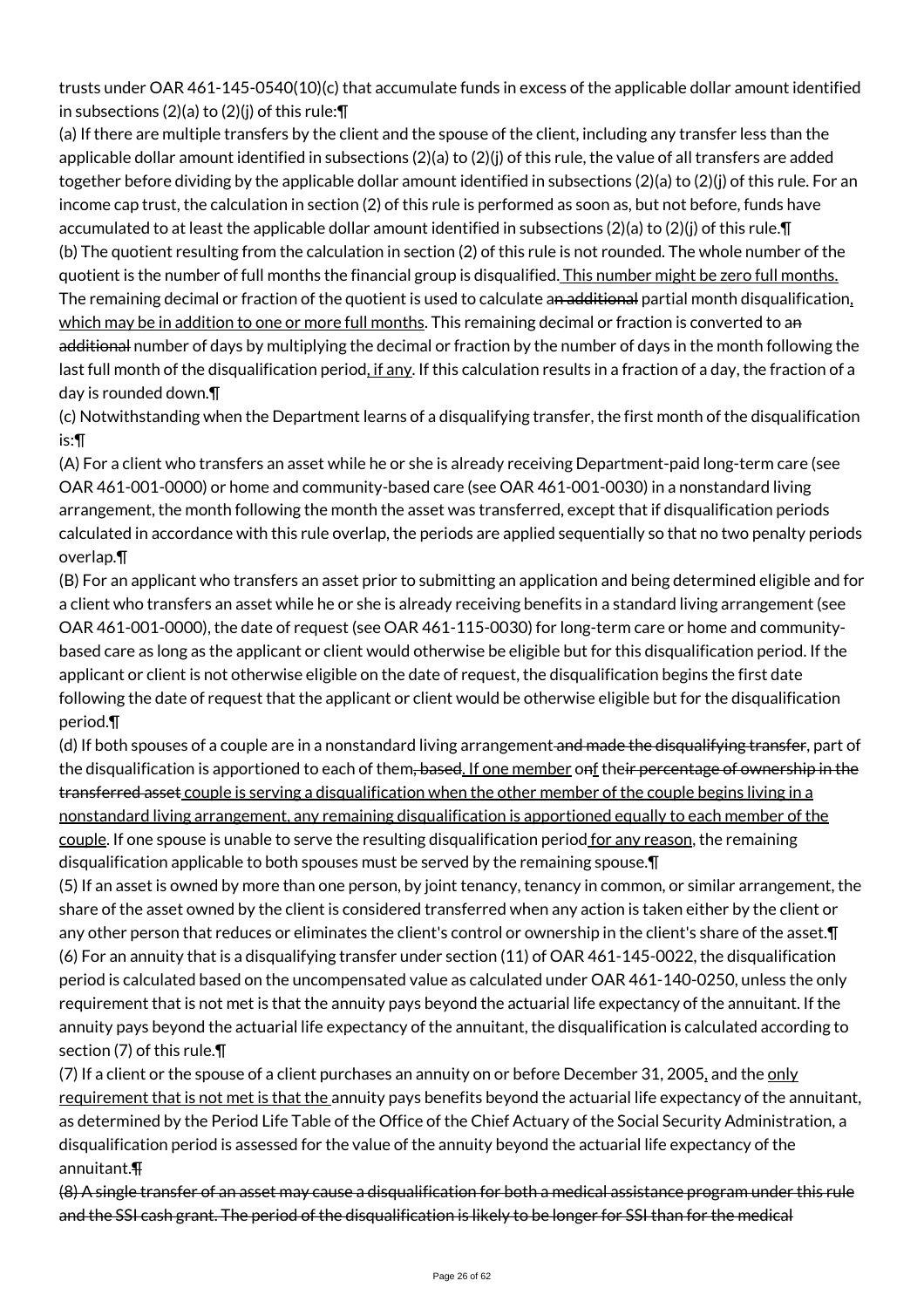assistance program, so a person may be eligible again for the medical assistance program while still disqualified from receiving SSI. The provisions of this rule are applied without regard to the related disqualification for SSI. Statutory/Other Authority: ORS 413.085, 414.685, ORS 409.050, 411.060, 411.704, 411.706 Statutes/Other Implemented: 42 USC 1396p, ORS 409.010, 411.060, 411.704, 411.706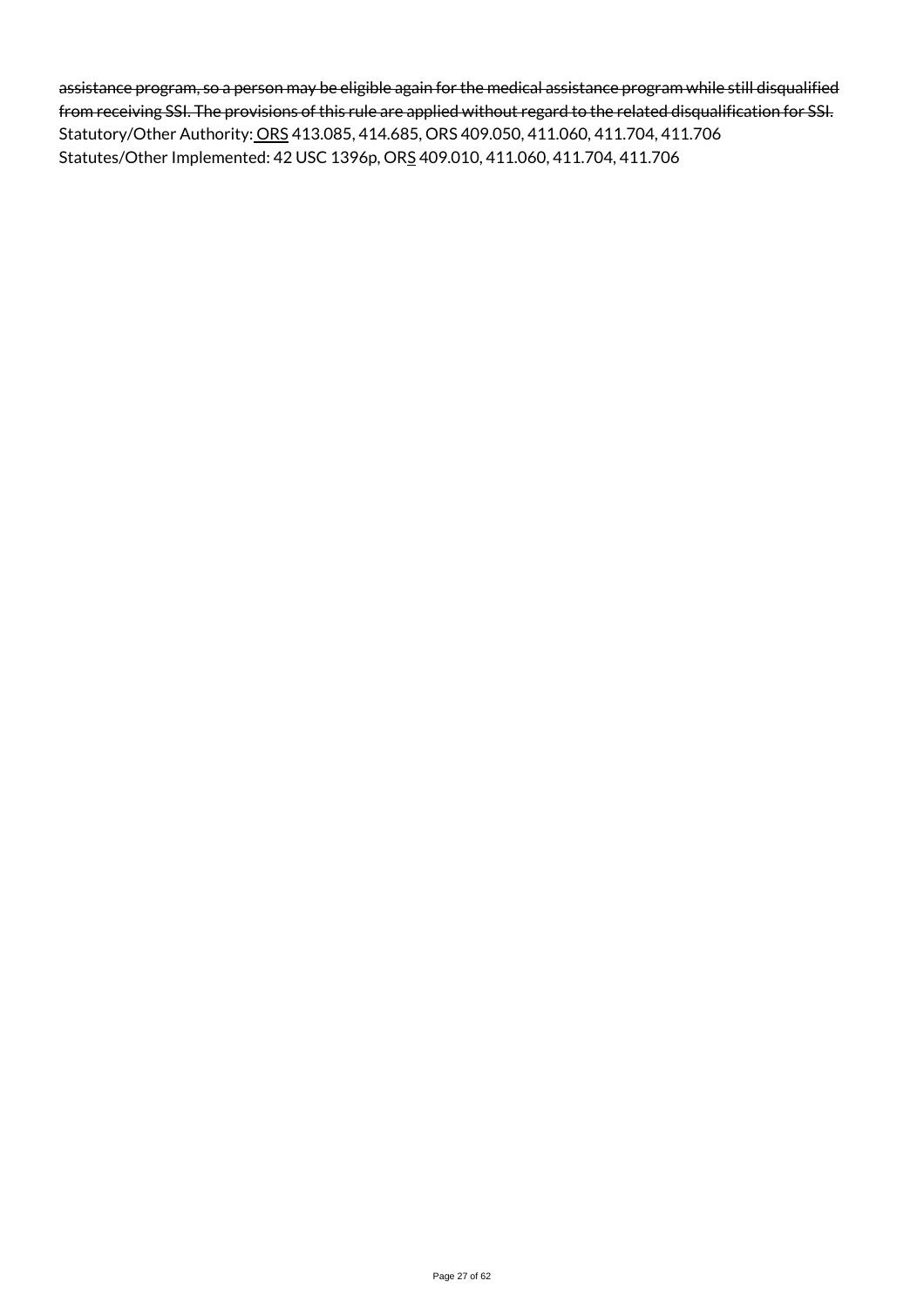# AMEND: 461-145-0020

RULE SUMMARY: OAR 461-145-0020 about annuities for programs other than OSIPM is being amended to add a prohibition of deferrals and balloon payments and to reference a defined term. These changes add clarity to the rule as well as align the rule with current Department policy and Integrated Eligibility.

CHANGES TO RULE:

# 461-145-0020 Annuities; Not OSIPM ¶

# (1) For the purposes of this rule:¶

(a) "Actuarially sound" means commercial annuities (see subsection (d) of this section) that pay principal and interest out in equal monthly installments over the actuarial life expectancy of the annuitant, with no deferral and no balloon payments. For purposes of this definition, the actuarial life expectancy is established by the Periodic Life Table of the Office of the Chief Actuary of the Social Security Administration and, for transactions (including the purchase of an annuity) occurring on or after July 1, 2008, the payout period must be within three months of the actuarial life expectancy, measured at the time of purchase.¶

(b) An annuity does not include benefits that are set up and accrued in a regularly funded retirement account while an individual is working, whether maintained in the original account or used to purchase an annuity, if the Internal Revenue Service recognizes the account as dedicated to retirement or pension purposes. (The treatment of pension and retirement plans is covered in OAR 461-145-0380.)¶

(c) "Child" means a biological or adoptive child who is:¶

(A) Under age 21; or¶

(B) Any age and meets the Social Security Administration criteria for blindness or disability.¶

(d) "Commercial annuities" means contracts or agreements (not related to employment) by which an individual receives annuitized payments on an investment for a lifetime or specified number of years.¶

(e) This rule does not apply in the OSIPM program. In this rule, "all programs" does not include the OSIPM program. See OAR 461-145-0022 for the OSIPM program.¶

(2) In all programs except QMB-BAS, QMB-SMB, and QMB-SMF, an annuity is counted as a resource if:¶

(a) The annuity does not make regular payments for a lifetime or specified number of years; or¶

(b) The annuity does not qualify for exclusion as a resource under subsection (4)(b)(C) of this rule.¶

(3) If an annuity is a countable (see OAR 461-001-0000) resource under this rule, the cash value is equal to the amount of money used to establish the annuity, plus any additional payments used to fund the annuity, plus any earnings, minus any regular payments already received, minus any early withdrawals, and minus any surrender fees.¶

(4) Commercial annuities and payments from such annuities are counted as follows:¶

(a) In all programs except the QMB-DW program, annuity payments are counted as unearned income to the payee.¶

(b) In the QMB-DW program:¶

(A) For an annuity purchased prior to January 1, 2006, the annuity is excluded as a resource and payments are counted as unearned income to the payee.¶

(B) If an individual or the spouse of an individual purchases an annuity on or after January 1, 2006, the annuity is counted as a resource unless it is excluded under paragraph (C) of this subsection.¶

(C) An annuity described in paragraph (B) of this subsection is excluded as a resource if the criteria in subparagraphs (i), (ii), and (iii) of this paragraph are met, except that if an unmarried individual is the annuitant, the requirements of subparagraph (iv) of this paragraph must also be met and if the spouse of an individual is the annuitant, the requirements of subparagraph  $(v)$  of this paragraph must also be met. $\P$ 

(i) The annuity is irrevocable.¶

(ii) The annuity is actuarially sound (see subsection (1)(a) of this rule).¶

(iii) The annuity is issued by a business that is licensed and approved to issue commercial annuities by the state in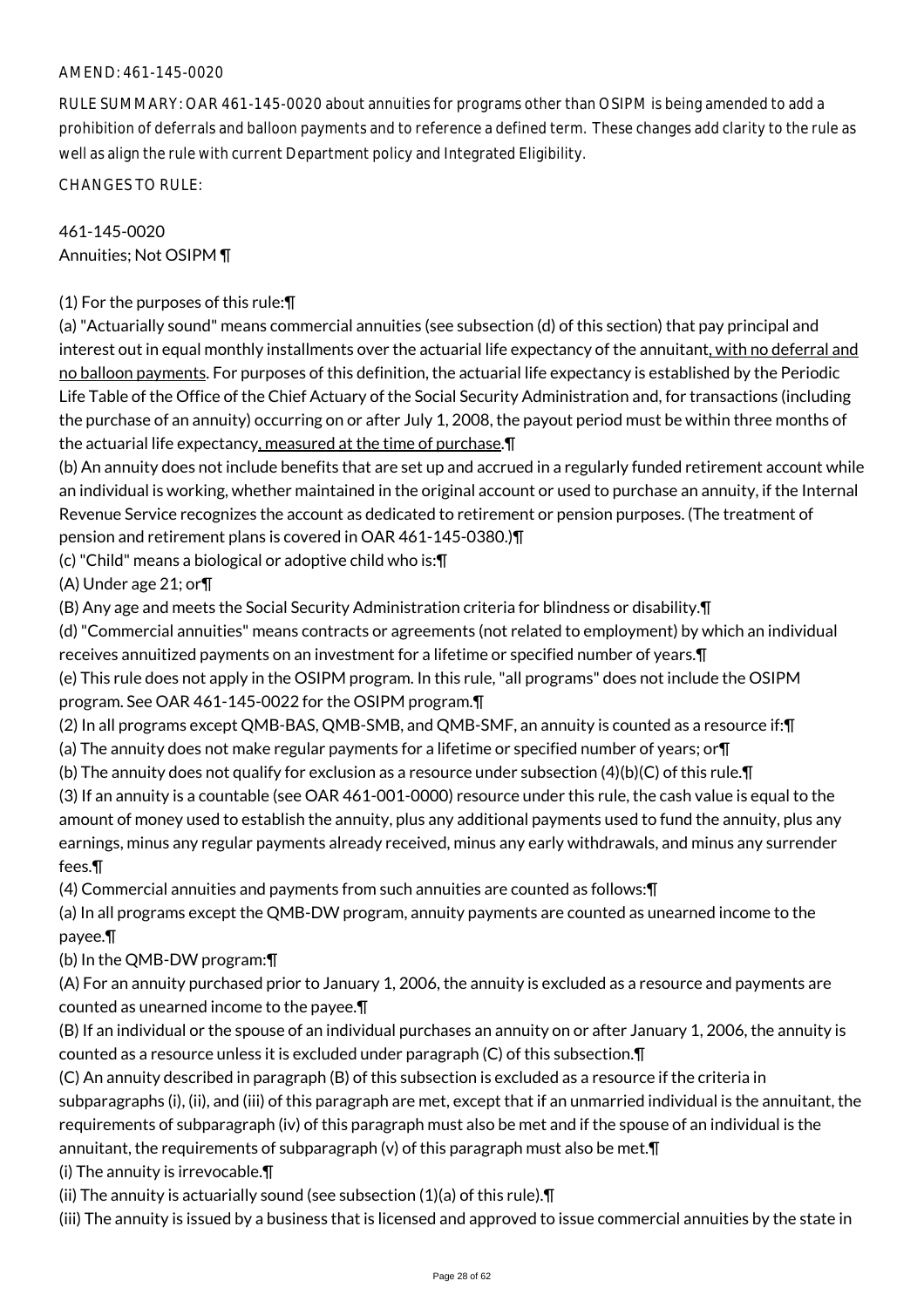which the annuity is purchased.¶

(iv) If an unmarried individual is the annuitant, the annuity must specify that upon the death of the individual, the first remainder beneficiary is either of the following:¶

(I) The Department, for all funds remaining in the annuity up to the amount of medical benefits provided on behalf of the individual.¶

(II) The child (see subsection (1)(c) of this rule) of the individual, if the Department is the next remainder beneficiary (after this child), up to the amount of medical benefits provided on behalf of the individual, in the event that the child does not survive the individual.¶

(v) If the spouse of an individual is the annuitant, the annuity must specify that, upon the death of the spouse of the individual, the first remainder beneficiaries are either of the following:¶

(I) The individual, in the event that the individual survives the spouse; and the Department, in the event that the individual does not survive the spouse, for all funds remaining in the annuity up to the amount of medical benefits provided on behalf of the individual.¶

(II) A child of the spouse; and the individual in the event that this child does not survive the spouse.¶

(D) If an annuity is excluded under paragraph (C) of this subsection, annuity payments are counted as unearned income to the payee.

Statutory/Other Authority: ORS 409.050, 410.070, 411.060, 411.070, 411.404, 411.706, 411.816, 412.049, 413.085, 414.685

Statutes/Other Implemented: ORS 409.010, 409.050, 410.010, 410.020, 410.070, 410.080, 411.060, 411.070, 411.141, 411.404, 411.706, 411.816, 412.049, 413.085, 414.685, 414.839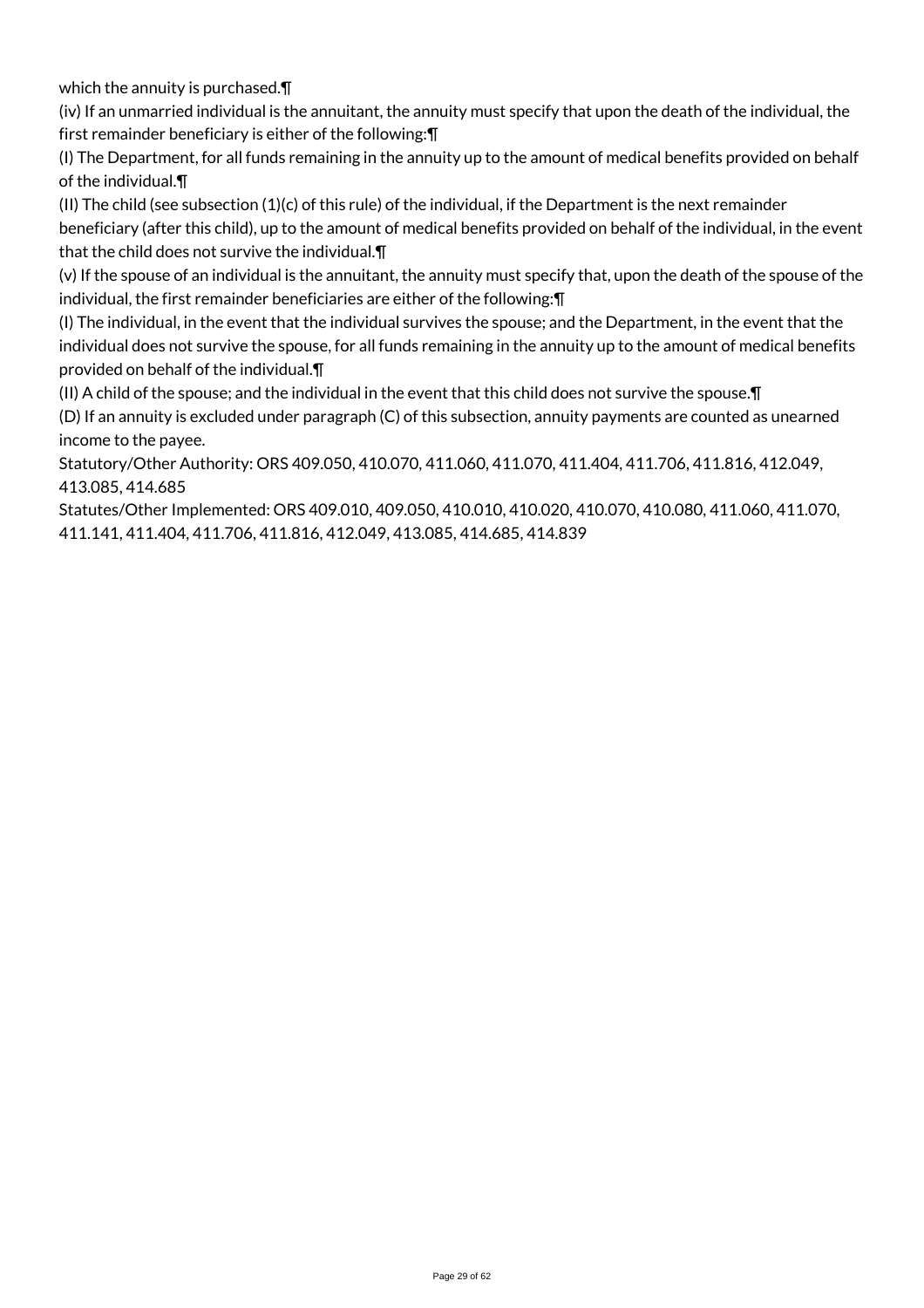#### AMEND: 461-145-0022

RULE SUMMARY: OAR 461-145-0022 about annuities in the OSIPM program is being amended to better define "actuarially sound," explicitly prohibit deferrals and balloon payments, clarify that an annuity that does not make regular payments for a lifetime or specified number of years will not be an excluded resource. The amendments clarify the treatment of annuities purchased by certain married clients, specifies that the Department must be named as the second remainder beneficiary in certain circumstances, and provides that when a non-compliant annuity has been purchased, it will either be a disqualifying transfer, or a countable resource, but not both. These changes are align the rules with current Department policy and Integrated Eligibility.

 $CHANGFS TO RIIF$ 

# 461-145-0022 Annuities; OSIPM ¶

#### In the OSIPM program:¶

(1) For the purposes of this rule:¶

(a) "Actuarially sound" means a commercial annuity which pays principal and interest out in equal monthly installments over the actuarial life expectancy of the annuitant, with no deferral and no balloon payments. For purposes of this definition, the actuarial life expectancy is established by the Periodic Life Table of the Office of the Chief Actuary of the Social Security Administration, and, for transactions (including the purchase of an annuity) occurring on or after July 1, 2008, the payout period must be within 12 months of the actuarial life expectancy, measured at the time of purchase.¶

(b) For a client, an annuity does not include benefits that are set up and accrued in a regularly funded retirement account while an individual is working, whether maintained in the original account or used to purchase an annuity, if the Internal Revenue Service recognizes the account as dedicated to retirement or pension purposes. (The treatment of pension and retirement plans is covered in OAR 461-145-0380.)¶

(c) The definition of "child" in OAR 461-001-0000 does not apply.¶

(d) "Child" means a biological or adoptive child who is:¶

(A) Under age 21; or¶

(B) Any age and meets the Social Security Administration criteria for blindness or disability.¶

(e) "Commercial annuity" means a contract or agreement (not related to employment) by which an individual receives annuitized payments on an investment for a lifetime or specified number of years.¶

(2) An annuity that does not make regular payments for a lifetime or specified number of years is a resourewill not be excluded from countable resources under this rule.¶

(3) When a client applies for medical benefitsassistance, both initially and at periodic redetermination (see OAR 461-115-0050 and 461-115-0430), the client must report any annuity owned by the client or a spouse of the client.¶

(4) By signing the application for assistance, a client and the spouse of a client agree that the Department, by virtue of providing medical assistance, becomes a remainder beneficiary as described in sections (8) and (10) of this rule, under any commercial annuity purchased on or after February 8, 2006, unless the annuity is included in the community spouse's resource allowance under OAR 461-160-0580(2)(c).¶

(5) If the Department is notified about a commercial annuity, the Department will notify the issuer of the annuity about the right of the Department as a preferred remainder beneficiary, as described in sections (8) and (10) of this rule, in the amount of medical assistance provided to the client.¶

(6) If a client or a spouse of a client purchases or transfers a commercial annuity prior to January 1, 2006, the following applies:¶

(a) If the client is in a nonstandard living arrangement (see OAR 461-001-0000), the transaction may be subject to the rules on asset transfers at OAR 461-140-0210 and following. For an annuity that is not disqualifying or the disqualification period has already been served, the annuity is not counted as a resource; payments are counted as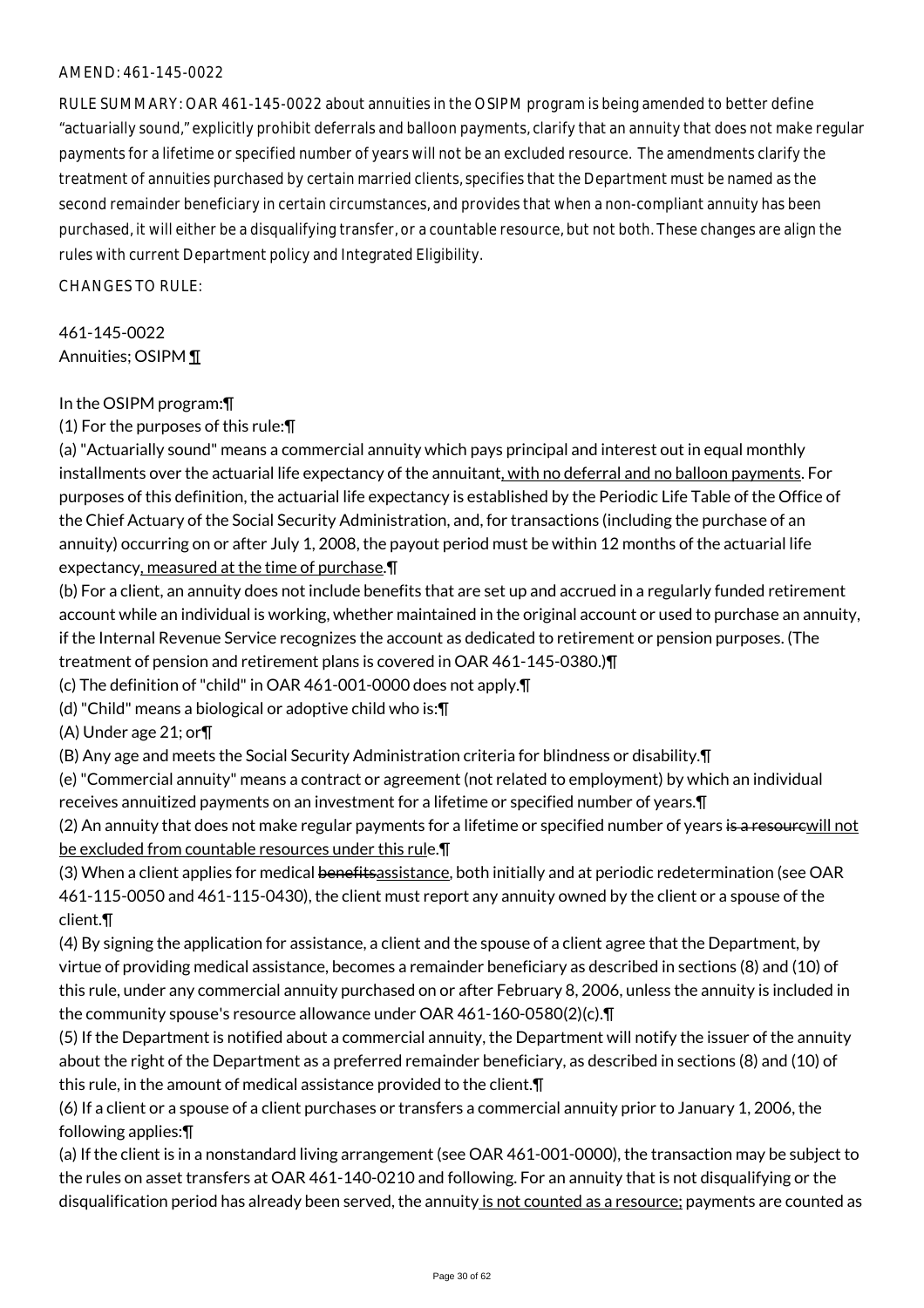unearned income to the payee.¶

(b) If the client is in a standard living arrangement, the annuity payments are counted as unearned income to the payee.¶

(7) Sections 8 and 9 of this rule apply to a commercial annuity if:¶

(a) The client is in a nonstandard living arrangement, and the client or the spouse of the client purchases an annuity from January 1, 2006 through June 30, 2006; or¶

(b) The client is in a standard living arrangement (see OAR 461-001-0000), and the client or the spouse of a client purchase an annuity on or after January 1, 2006.¶

(8) A commercial annuity covered by section (7) of this rule is counted as a resource unless the annuity is excluded by meeting the following requirements:¶

(a) If a married individual is an annuitant, the annuity must meet the requirements of subsection (8)(d) of this rule.¶

(b) If an unmarried client is an annuitant, the annuity must meet the requirements of subsection (8)(cd) of this rule, and the annuity must specify that upon the death of the client, the first remainder beneficiary is either of the following:¶

(A) The Department, for all funds remaining in the annuity up to the amount of medical benefits assistance provided on behalf of the client.¶

(B) The child of the client, if the Department is the next remainder beneficiary (after this child), up to the amount of medical benefitsassistance provided on behalf of the client, in the event that the child does not survive the client.¶

( $bc$ ) If a spouse of a client is the annuitant, the annuity must meet the requirements of subsection (8)( $\epsilon$ d) of this rule, and the annuity must specify that, upon the death of the spouse of the client, the first remainder beneficiaries are either of the following:¶

(A) The client, in the event that the client survives the spouse; and the Department, in the event that the client does not survive the spouse, for all funds remaining in the annuity up to the amount of medical benefitsassistance provided on behalf of the client.¶

(B) A child of the spouse; and the client in the event that this child does not survive the spouse.¶

(ed) An annuity covered by section (7) of this rule may not be excluded unless the annuity meets all of the following requirements:¶

(A) The annuity is irrevocable.¶

(B) The annuity must be actuarially sound.¶

(C) The annuity is issued by a business that is licensed and approved to issue a commercial annuity by the state in which the annuity is purchased.¶

(9) If an annuity is excluded as a resource under section (8) of this rule, the annuity payments are counted as unearned income to the payee. If an annuity is a countable resource under section (8) of this rule, the cash value is equal to the amount of money used to establish the annuity, plus any additional payments used to fund the annuity, plus any earnings, minus any regular monthly payments already received, minus early withdrawals, and minus any surrender fees.¶

(10) This section lists the requirements for a commercial annuity purchased by the client or the spouse of the client on or after July 1, 2006, when a client is in a nonstandard living arrangement, and the annuity names the client or the community spouse as the annuitant. Annuities that meet all of the requirements of this section are counted as unearned income to the payee. The treatment of annuities that do not meet all requirements of this section is covered in sections (11) and (12) of this rule.¶

(a) The annuity must comply with one of the following paragraphs:¶

(A) The first remainder beneficiary is the spouse of the client<sub>i</sub>; the Department is named as the second remainder beneficiary for up to the total amount of medical assistance paid on behalf of the individual; and in the event that the spouse transfers any of the remainder of the annuity for less than fair market value (see OAR 461-001-0000), the Department is the second remainder beneficiary for up to the total amount of medical benefitsassistance paid on behalf of the client.¶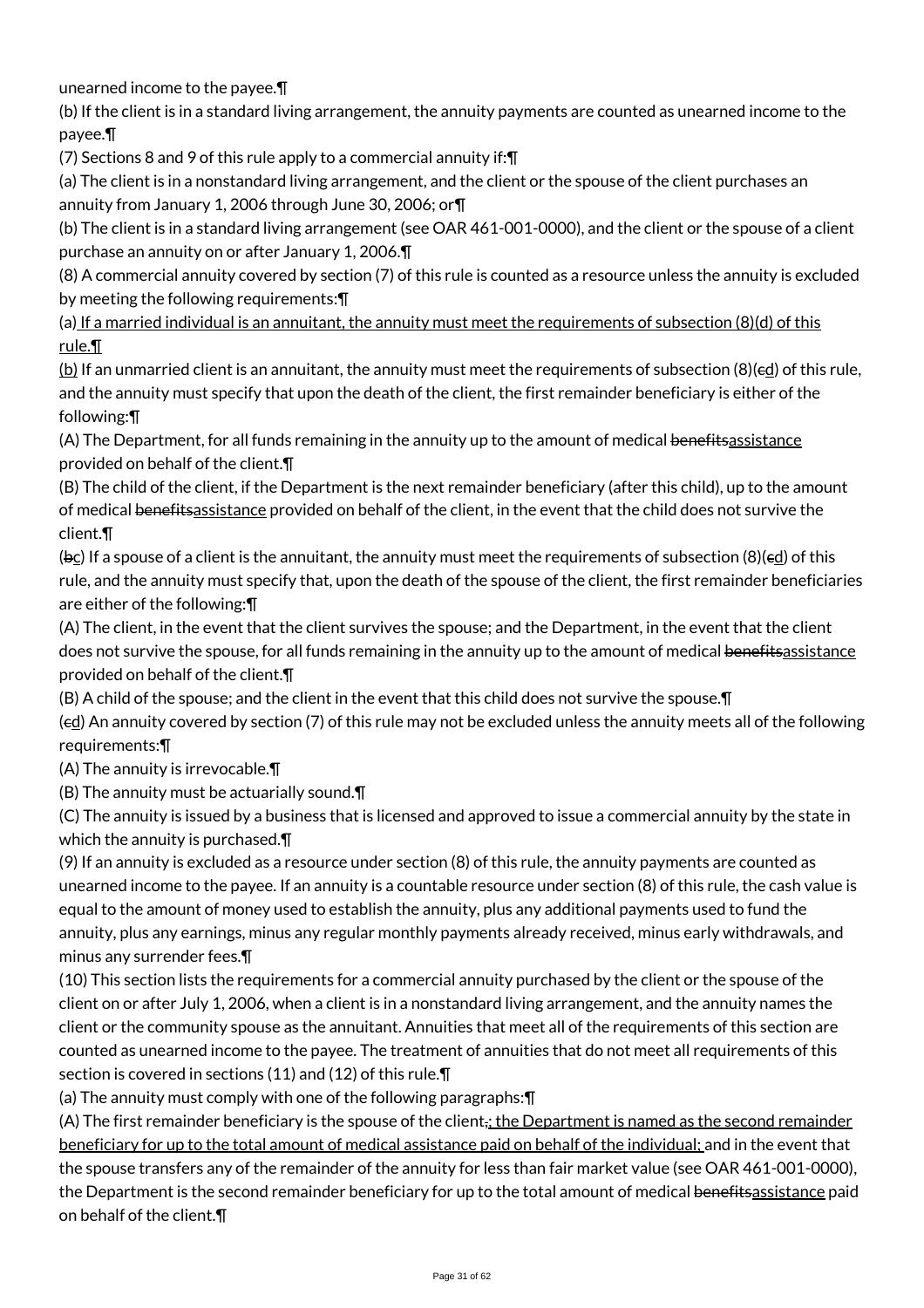(B) The first remainder beneficiary is the annuitant's child, and in the event that the child or a representative on behalf of the child transfers any of the remainder of the annuity for less than fair market value, the Department is the second remainder beneficiary for up to the total amount of medical benefitsassistance paid on behalf of the client.¶

(C) The first remainder beneficiary is the Department for up to the total amount of medical benefitsassistance paid on behalf of the client.¶

(b) The annuity must be irrevocable and. $\P$ 

(c) The annuity must be non-assignable.¶

 $(\epsilon \underline{d})$  The annuity must be actuarially sound. $\P$ 

(de) The annuity is issued by a business that is licensed and approved to issue a commercial annuity by the state in which the annuity is purchased.¶

(11) If the client is the annuitant and a commercial annuity does not meet all of the requirements of subsections  $(10)$  (a),  $(10)(d)$ , and  $(10)(e)$  of this rule, or the spouse of the client is the annuitant and a commercial annuity does not meet the requirements of subsections  $(10)(a)$ ,  $(10)(d)$ , and  $(10)(e)$  of this rule, there is a disqualifying transfer of assets under OAR 461-140-0210 and following. See OAR 461-140-0296(6) and (7) for calculation of the disqualification period.¶

(12) Regardless of whether a commercial annuity is a disqualifying transfer of assets, i To the extent to which there is a disqualifying transfer of assets under this section, the annuity is not counted as a resource.¶ (12) If the annuity does not meet all of the requirements of subsections (10)(b) or (10)(c) of this rule, the annuity is counted as a resource with cash value equal to the amount of money used to establish the annuity, plus any

additional payments used to fund the annuity, plus any earnings, minus any regular monthly payments already received, minus early withdrawals, and minus any surrender fees.

Statutory/Other Authority: ORS 411.060, 411.070, 411.083, 411.404 Statutes/Other Implemented: ORS 411.060, 411.070, 411.083, 411.404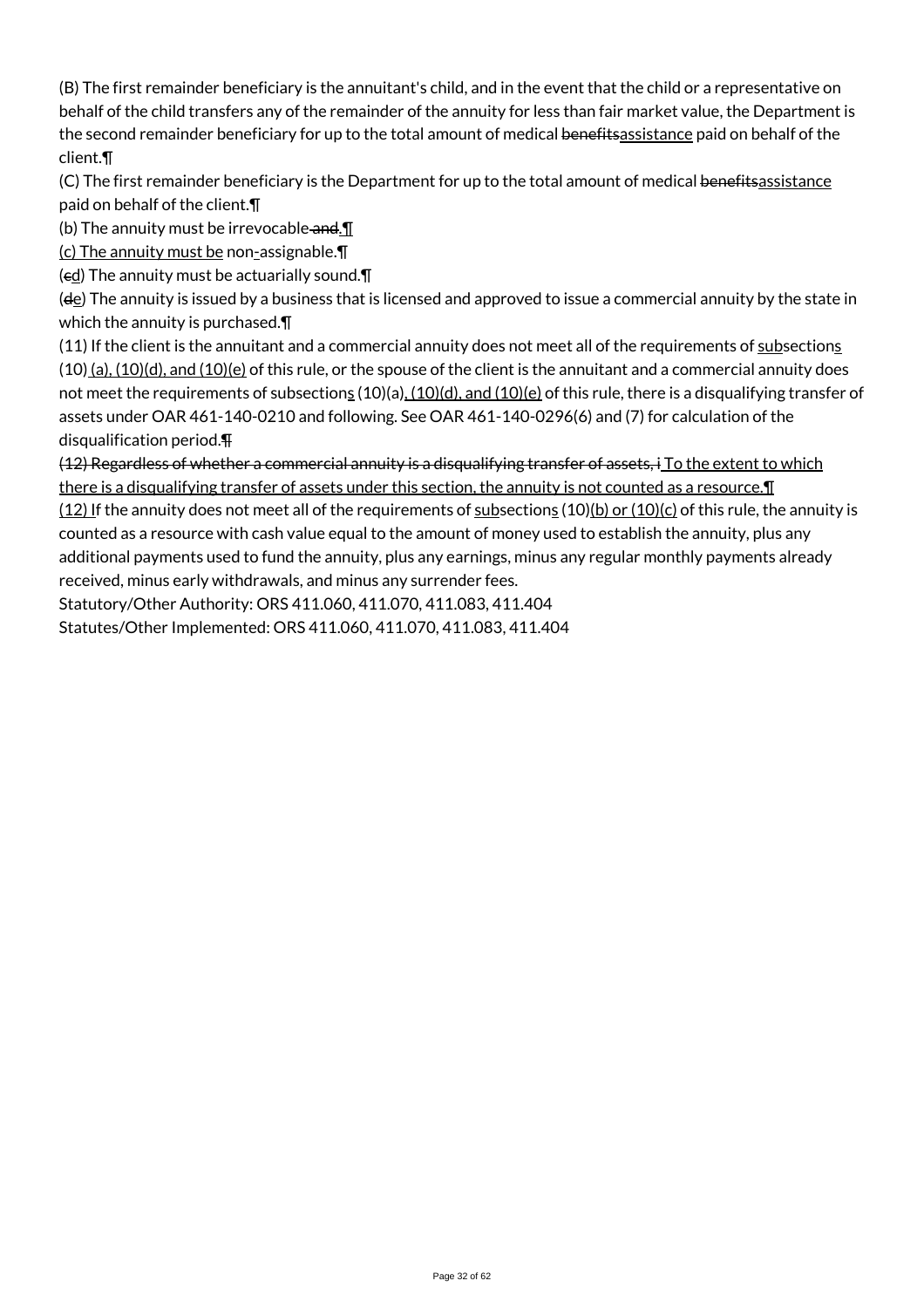# AMEND: 461-145-0040

RULE SUMMARY: OAR 461-145-0040 about burial arrangements and burial funds is being amended to define their treatment for non-OSIP and OSIPM programs. It is also being amended to change the treatment of burial insurances that meet specific criteria. These changes bring the rule into alignment with Integrated Eligibility.

CHANGES TO RULE:

## 461-145-0040

Burial Arrangements and Burial Fund ¶

(1) The following definitions apply to this rule:¶

(a) "Burial arrangement" means an agreement with an entity - such as a funeral agreement (which means an arrangement made with a licensed funeral provider), burial insurance, or a burial trust designating a funeral director as the beneficiary that establishes provisions for payment of an individual's burial costs. A "burial arrangement" does not include a burial space, which is covered in OAR 461-145-0050, or a burial fund (see subsection (b) of this section).¶

(b) "Burial fund" means an identifiable fund set aside for a client's burial costs. A "burial fund" does not include a burial space, which is covered in OAR 461-145-0050, or a burial arrangement (see subsection (a) of this section).¶ (c) In all programs except OSIP, OSIPM, and QMB-DW, burial insurance is considered a form of life insurance and treated in accordance with OAR 461-145-0320.¶

(2) Except as provided in subsection (e) of this section, a burial arrangement is treated as follows:¶ (a) In the ERDC, REF, REFM, SNAP, and TANF programs, the equity value (see OAR 461-001-0000) of one prepaid burial arrangement for each member of the filing group (see OAR 461-110-0310) is excluded.¶ (b) For grandfathered OSIP and OSIPM clients (see OAR 461-125-0330(2), 461-125-0370(1)(b), and 461-135-

0771), up to \$1,000 in combined equity value of each burial arrangement with a licensed funeral director (plus accrued interest) and life insurance policies are excluded. The amount of combined cash and equity value of all life insurance and burial arrangements that exceeds \$1,000 is counted as a resource.¶

(c) In the OSIP, OSIPM, and QMB-DW programs, $\pm$ : $\blacksquare$ 

(A) The amount in an irrevocable burial trust or any other irrevocable arrangement to cover burial costs is excluded.¶

(dB) Except as providedBurial in subsections (b) and (c) of this section, in all programs not listed in subsection (a) of this section, a burial arrangement is treated inrance that does not generate a cash surrender value or generates cash surrender value to which the manowner as the program treats a burial fund under section (3) of this ruledoes not have access, is considered an irrevocable arrangement and excluded.¶

(eC) Burial insurance that generates a cash surrender value to which the owner has access is considered life insurance and is treated in accordance with OAR 461-145-0320 and, as applicable, subsection (b) of this section.¶ (fd) BurialExcept as provided in surance that does not generate a cash surrender value, or generates cash surrender value to which the owner does not have access, is considered an irrevocable bsections (b) and (c) of this section, in all programs not listed in subsection (a) of this section, a burial arrangement andis treated in accordance with subthe manner as the program treats a burial fund under section ( $\varepsilon$ 3) of this section rule.  $\P$ 

(3) A burial fund is treated as follows:¶

(a) In the OSIP, OSIPM, and QMB-DW programs:¶

(A) A burial fund may be established only from financial means such as cash, burial contracts, bank accounts, stocks, bonds, or life insurance policies.¶

(B) A burial fund is counted as a resource if it is commingled with assets unrelated to a burial. The amount set aside for burial must be in a separate account to be excluded from resource consideration.¶

(C) A burial fund may be established if the countable (see OAR 461-001-0000) resources of a client exceed allowable limits. A burial fund is excluded from the resource calculation to the extent allowed in paragraph (D) of this subsection.¶

(D) The following calculation determines the exclusion for a burial fund:¶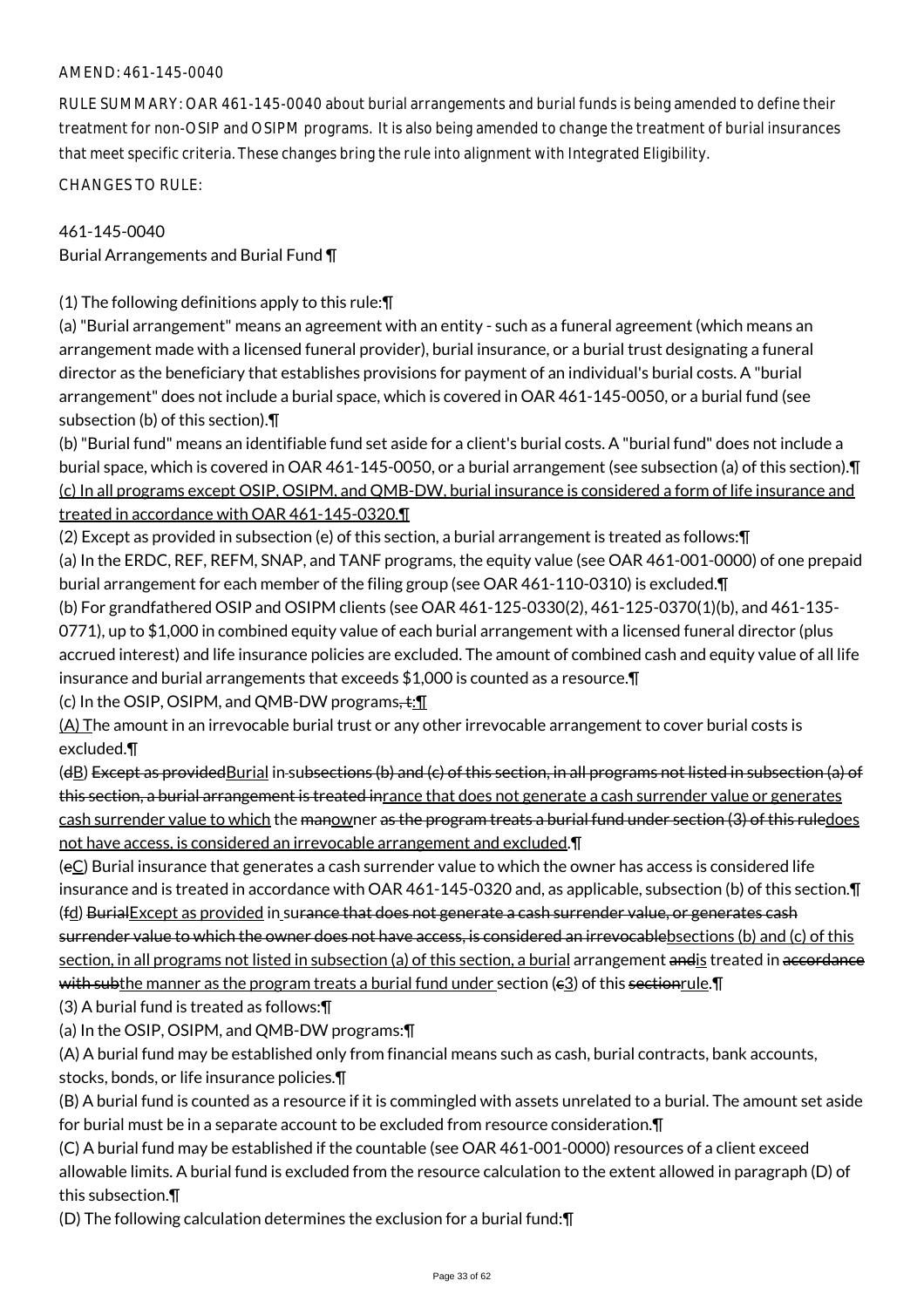(i) Up to \$1,500 of a burial fund may be excluded from resources for each of the following:¶ (I) The client.¶

(II) The client's spouse.¶

(ii) The amount in subparagraph (i) of this paragraph is reduced by the total of the following amounts:¶

(I) The face value of life insurance policies owned by the client that have already been excluded from resources.

This does not include term life insurance policies that do not generate a cash surrender value.¶ (II) The amount in an irrevocable burial trust or any other irrevocable arrangement designated to cover burial costs, including the face value of burial insurance considered an irrevocable arrangement (see subsection (2)(f) of this rule). Burial costs do not include burial spaces or merchandise (see OAR 461-145-0050).¶

(E) All interest earned on an excluded burial fund or increases in the value of an excluded burial arrangement if left in the fund is excluded from income.¶

(b) In the QMB-BAS, QMB-SMB, and QMB-SMF programs, a burial fund is excluded as a resource.¶

(c) In all programs not listed in subsections (a) or (b) of this section, a burial fund is counted as a resource.¶

(4) There is no overpayment for the time period during which the burial arrangement or burial fund existed if a client:¶

(a) Cancels an excluded burial arrangement; or¶

(b) Uses an excluded burial fund for any purpose other than burial costs.¶

(5) If an asset originally used as a burial arrangement or burial fund is converted to other uses, the asset is treated under the other applicable rules.

Statutory/Other Authority: ORS 409.050, 411.060, 411.070, 411.404, 411.706, 411.816, 412.049, 413.085, 414.685

Statutes/Other Implemented: ORS 409.050, 411.060, 411.070, 411.404, 411.706, 411.816, 412.049, 413.085, 414.685, 414.839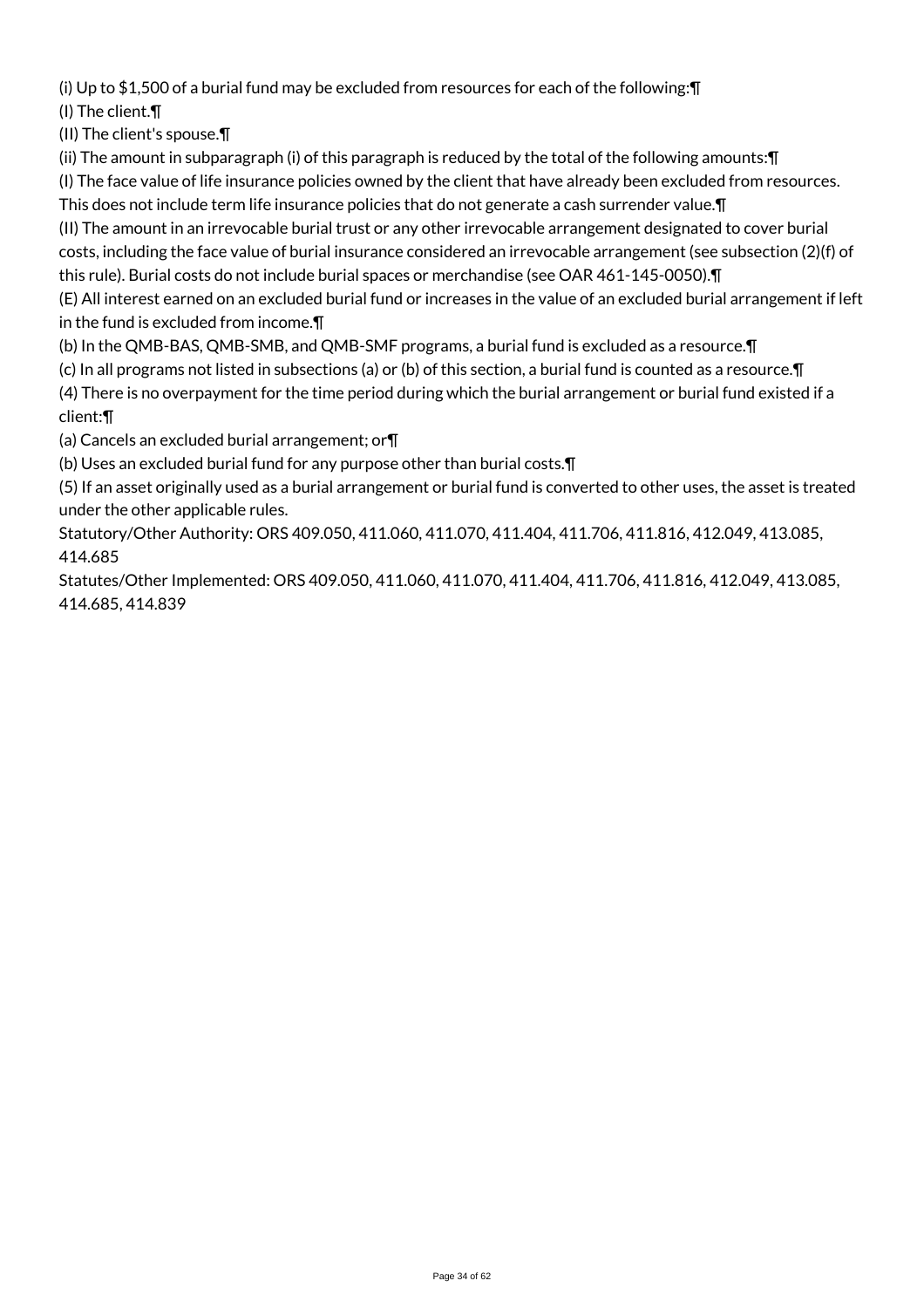#### AMEND: 461-145-0088

RULE SUMMARY: OAR 461-145-0088 about the income and resources of corporations and business entities in programs other than OSIP, OSIPM, and QMB is being amended to bring the SNAP program into alignment with other programs in its treatment of these assets. The rule is also being amended to correct an incorrect term and to clarify how the income of corporations is treated.

CHANGES TO RULE:

#### 461-145-0088

Corporations and Business Entities; Income and Resources; Not OSIP, OSIPM, or QMB ¶

(1) The value of stocks or other ownership interest in a corporation is a resource.¶

(2) AssetResources of the corporation essential to the employment of an individual are excluded. For instance, if the corporation owns equipment used by the individual to produce income for the corporation, the equipment is an excluded resource. If an individual must own stock in the corporation as a condition of working for the corporation, the stock is an excluded resource.¶

(3) Except as provided in OAR 461-140-0040(2), gross income of a corporation is not income of an individual with an ownership interest in the corporation until the income is distributed to the individual.¶

# (4) In the SNAP program:¶

(a) Income from business entities and corporations is treated as follows:¶

(A) If an individual is actively working in a corporation, the income is treated as earned income.¶

(B) If an individual is actively working in an unincorporated business entity, refer to OAR 461-145-0910 to determine if the income is treated as earned or as self-employment.¶

(C) If an individual is no longer actively working to produce the income, the income is treated as unearned.¶ (b) Income from a limited liability company is treated as follows:¶

(A) If an individual is a member or a manager member, theif determined to be self-employment as defined in OAR 461-145-0910(2) and is considered available when the business receives the income. If not self-employment, the income of a corporation is considered income is treated as self-employment income.¶

(B) If an individuaof the business until dis a manager but not a member, the income is treated as earned income tributed to the individual.¶

(c4) For an expenditure by a business entity or corporation that benefits a principal such as a car or housing payment:¶

 $(A<sub>a</sub>)$  The payment is considered available when the expenditure is made. $\P$ 

(Bb) For purposes of this rule, a "principal" means an individual with significant authority in a business entity or corporation, including a sole proprietor, a self-employed person (see OAR 461-145-0910), a partner in a partnership, a member or manager of a limited liability company, and an officer or principal stockholder of a closely held corporation.¶

 $(C<sub>C</sub>)$  See OAR 461-145-0130, 461-145-0280, and 461-145-0470 for the treatment of earned in-kind income. Statutory/Other Authority: ORS 409.050, 411.060, 411.070, 411.816, 412.049

Statutes/Other Implemented: ORS 409.010, 409.050, 411.060, 411.070, 411.816, 412.049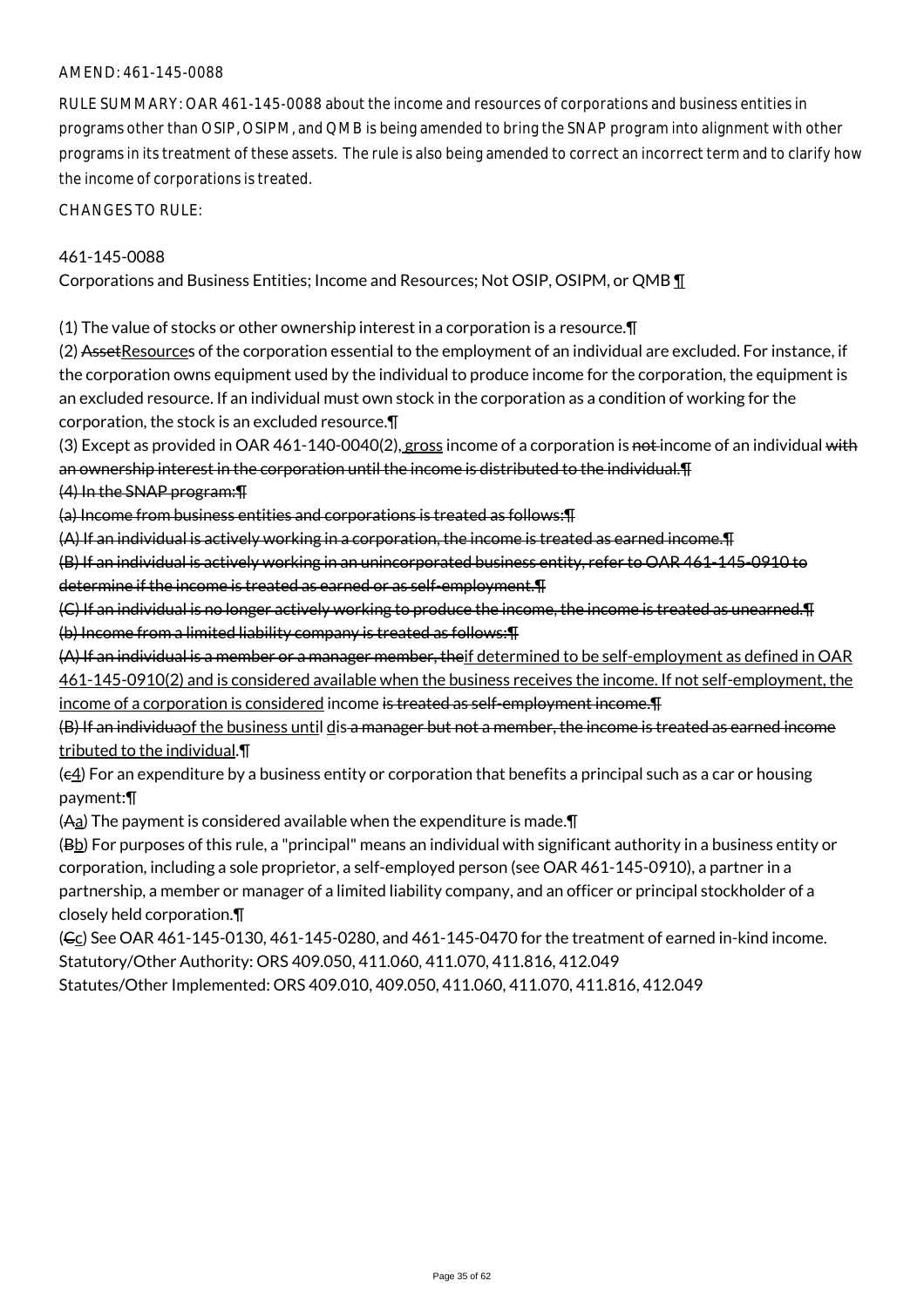## AMEND: 461-145-0089

RULE SUMMARY: OAR 461-145-0089 about non self-employment income and resources from corporations and other business entities for the OSIP, OSIPM, and QMB programs is being amended to amended to add requirements and clarify when an individual is and is not considered self-employed. The changes are part of a group of amendments to rules about assets from and determining treatment of various business entities. The changes will provide greater consistency across programs and aligns the rule with Integrated Eligibility.

CHANGES TO RULE:

# 461-145-0089

Corporations and Other Business Entities; Income and Resources, Not Self-Employment; OSIP, OSIPM, QMB ¶

In the OSIP, OSIPM, and QMB programs: ¶

(1) For purposes of this rule:¶

(a) "Business entity" includes a sole proprietorship, a partnership, and an unincorporated limited liability company.¶

(b) "Principal" means an individual with significant authority in and responsibility for the success or failure of a corporation or "business entity" (see subsection (a) of this section), including:¶

(A) A sole proprietor.¶

(B) A general partner in a partnership.¶

(C) A member or manager of a limited liability company.¶

(D) An officer or stockholder with controlling shares in a closely-held corporation.¶

(2) This rule applies to an individual who has an ownership interest in:¶

(a) A corporation; or¶

- (b) A business entity, but is not considered self-employed (see OAR 461-145-0915).¶
- (3) For an individual with an ownership interest in and actively working for a corporation:¶

(a)  $\pm$  Unless the individual cannot bemeets the specific criteria for self-employment in OAR 461-145-0915, the individual is not considered self-employed, regardless of whether or not the individual is a principal (see subsection (1)(b) of this rule). Income from actively working for the corporation is counted as earned income as provided in OAR 461-145-0130.¶

(b) Dividends or profits are counted as unearned income.¶

(c) Income not paid to an individual but retained by the corporation is not considered income of the individual.¶

(d) Property and resources owned by the corporation are excluded.¶

(e) Except in the QMB-BAS, QMB-SMB, and QMB-SMF programs, if maintaining an ownership interest in a corporation is required for employment, the equity value (see OAR 461-001-0000) of the ownership interest is excluded; otherwise it is counted as provided in subsection (6)(a) of this rule. ¶

(f) A non-business expenditure - including, but not limited to, a car or housing payment - paid by the corporation that benefits the individual is treated as earned income of the individual.¶

(4) If the individual has an ownership interest in a business entity, is considered a principal, and is actively working in the business entity, the individual is considered self-employed (see OAR 461-145-0915).¶

(5) If the individual has an ownership interest in a business entity, is not considered a principal, and is actively working in the business entity:¶

(a) The individual's income, not including dividends or profits from the business entity, is counted as earned income as provided in OAR 461-145-0130.¶

(b) Dividends or profits are treated as unearned income.¶

(c) Except in the QMB-BAS, QMB-SMB, and QMB-SMF programs, if maintaining an ownership in the business entity is required for employment, the equity value of the ownership interest is excluded; otherwise it is counted as provided in subsection (6)(a) of this rule.¶

(d) A non-business expenditure - including, but not limited to, a car or housing payment - paid by a business entity that benefits the individual is counted as earned income of the individual.¶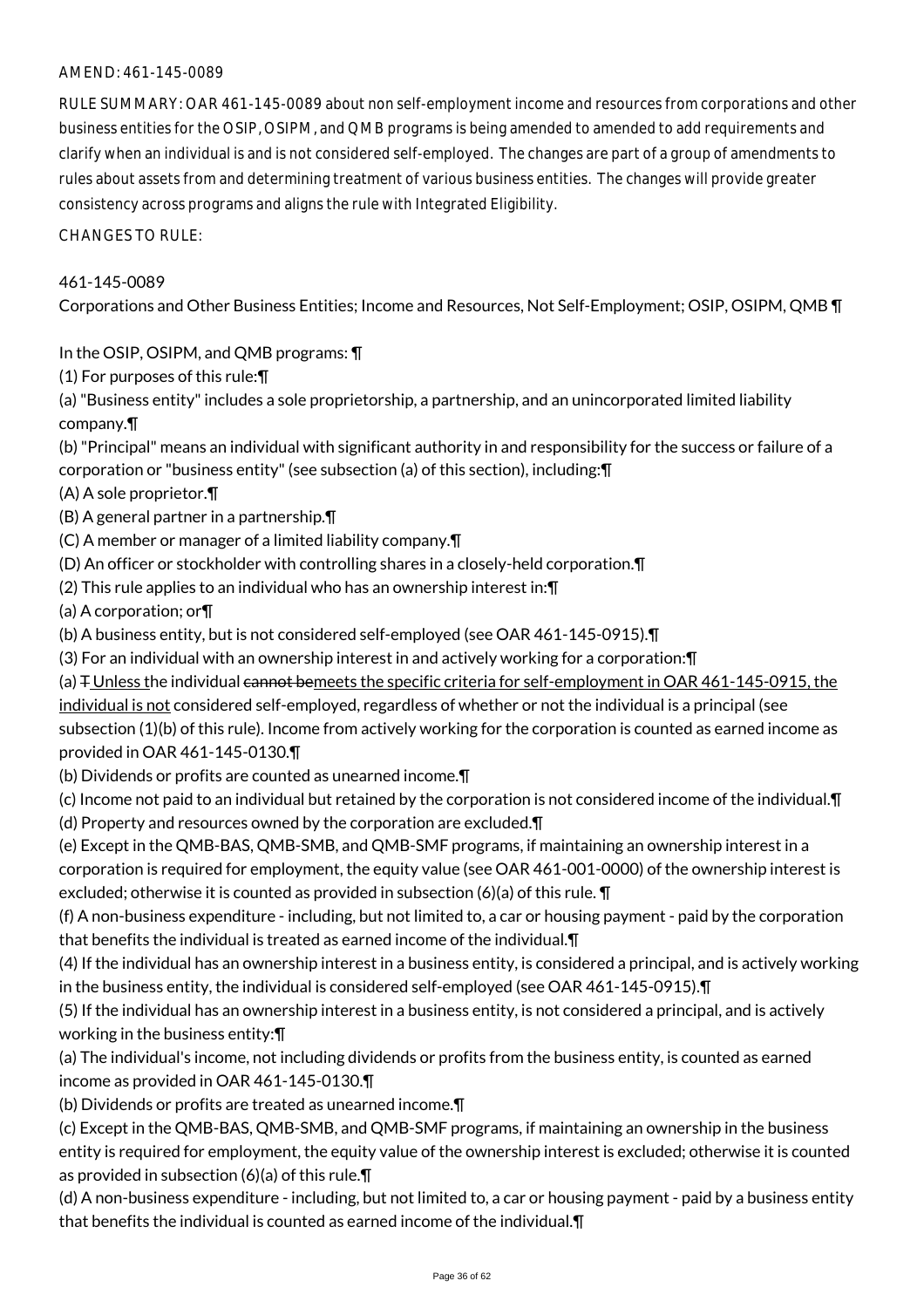(6) If the individual has an ownership interest in a corporation or business entity, but is not actively working in the corporation or business entity:¶

(a) Except in the QMB-BAS, QMB-SMB, and QMB-SMF programs, and except as provided in OAR 461-140-0020, the equity value of an ownership interest in a corporation or business entity, other than stock in the corporation, is counted as a resource. See OAR 461-145-0520 for how to treat stock.¶

(b) Except as provided in OAR 461-140-0040, income of the individual from a corporation or business entity is counted as unearned income of the individual.¶

(c) A non-business expenditure - including, but not limited to, a car or housing payment - paid by a corporation or business entity that benefits the individual is counted as unearned income of the individual.

Statutory/Other Authority: ORS 409.050, 411.060, 411.070, 411.083, 411.404, 411.706, 413.085, 414.685 Statutes/Other Implemented: ORS 409.010, 409.050, 411.060, 411.070, 411.083, 411.404, 411.706, 413.085, 414.685, 414.839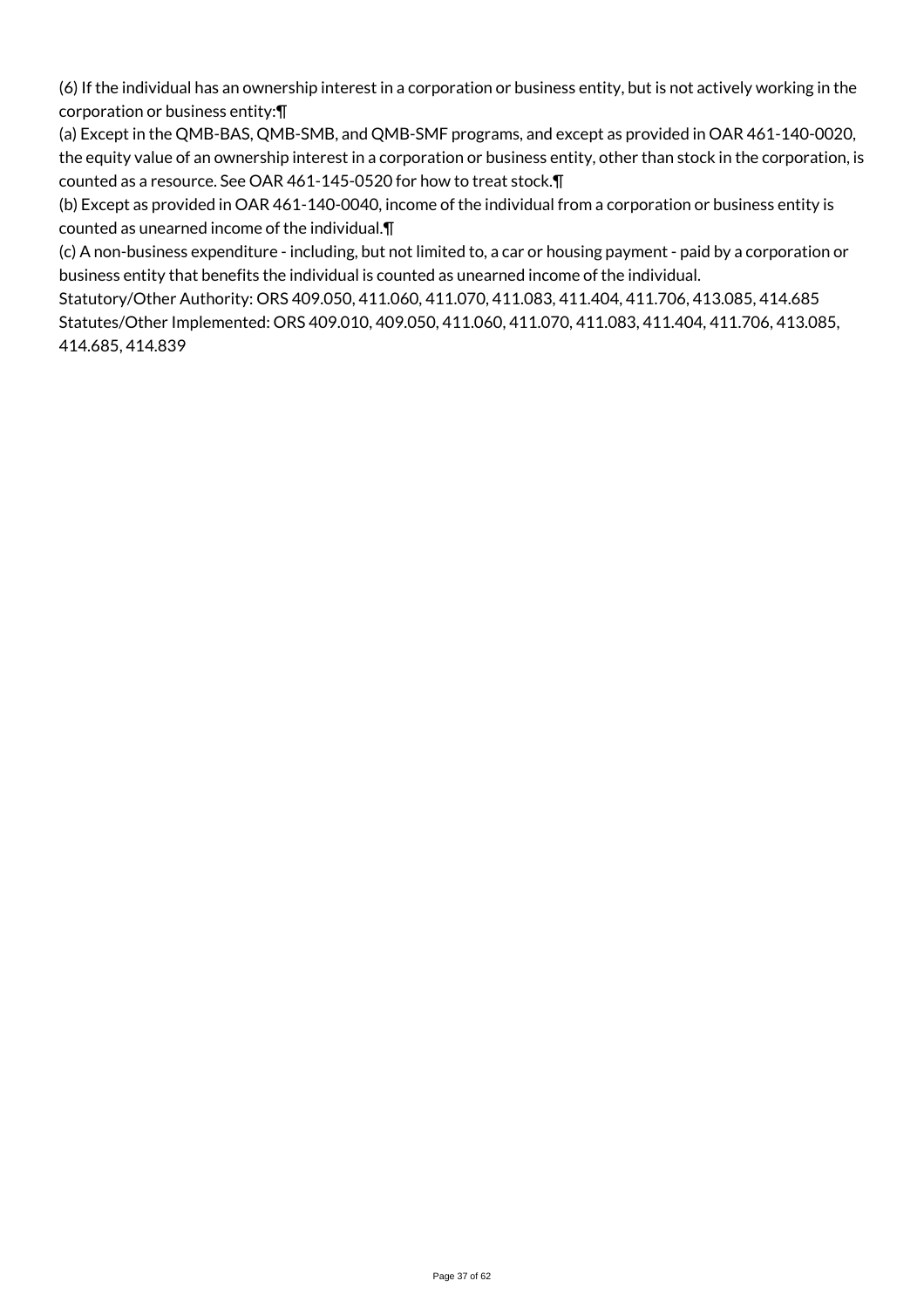## AMEND: 461-145-0120

RULE SUMMARY: OAR 461-145-0120 about earned income defined is being amended for all programs to address income earned by a principal working for a corporation. The changes are part of a group of amendments to rules about assets from and determining treatment of various business entities. The changes will provide greater consistency across programs and aligns the rule with Integrated Eligibility.

CHANGES TO RULE:

461-145-0120 Earned Income; Defined ¶

Earned income is income received in exchange for an individual's physical or mental labor. Earned income includes all of the following:¶

(1) Compensation for services performed, including wages, salaries, commissions, tips, sick leave, vacation pay, draws, or the sale of blood or plasma.¶

(2) Income from on-the-job-training, paid job experience, JOBS Plus work experience, or Welfare-to-Work work experience.¶

(3) In-kind income, when an individual is an employee of the person providing the in-kind income and the income is in exchange for work performed by the individual, or when received as compensation from self-employment.¶

(4) For self-employment, gross receipts and sales, including mileage reimbursements, before costs.¶ (5) In:¶

(a) The SNAP program, cafeteria plan (see OAR 461-001-0000) benefits, and funds placed in a flexible spending account.¶

(b) All programs except the SNAP program, cafeteria plan benefits that an employee takes as cash, and funds placed in a flexible spending account.¶

(6) Income from work-study.¶

(7) Income from profit sharing that the individual receives monthly or periodically, except as provided in OAR 461- 145-0089 in the OSIP, OSIPM, and QMB programs .¶

(8) The fee for acting as an individual's representative payee, when that individual is not included in the filing group (see OAR 461-110-0310).¶

(9) In the SNAP program, expenditure by a business entity that substantially benefits a principal (see OAR 461- 145-0088).¶

(10) The income a principal (see OAR 461-145-0089) earns working for a corporation, unless the individual can be considered self-employed under OAR 461-145-0910 or OAR 461-145-0915.¶

 $(11)$  In the OSIP, OSIPM, and QMB programs: $\overline{+}$ 

(a) A, a non-business expenditure - including, but not limited to, a personal car or housing payment - paid by an individual's corporation or business entity (see OAR 461-145-0089) that benefits the individual.¶

(b) The income a principal (see OAR 461-145-0089) earns working for a corporation.

Statutory/Other Authority: ORS 329A.500, 409.050, 411.060, 411.070, 411.404, 411.706, 411.816, 412.049, 413.085, 414.685

Statutes/Other Implemented: ORS 329A.500, ORS 409.010, 411.060, 411.070, 411.404, 411.706, 411.816, 412.049, 413.085, 414.685, 414.839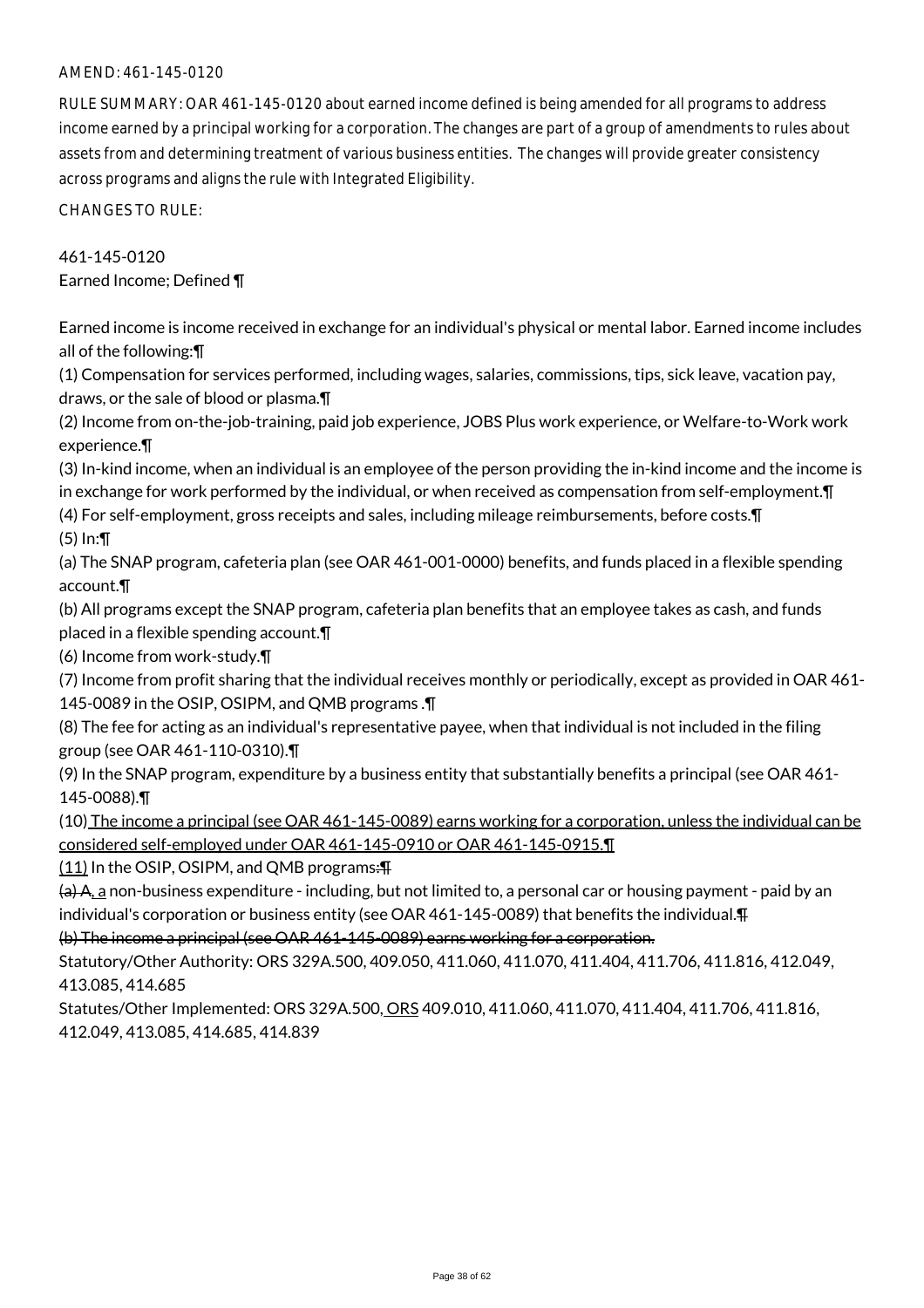# AMEND: 461-145-0220

RULE SUMMARY: OAR 461-145-0220 about home exclusion is being amended to correct a rule reference, to add an additional provision of home exclusion, and to insert defined terminology. It is also being amended to add a provision of exclusion during temporary absence for the OSIP, OSIPM, and QMB programs; if certain criteria are met. These changes are being made to align the rule with Integrated Eligibility.

CHANGES TO RULE:

461-145-0220 Home ¶

(1) Home defined: A home is the place where the filing group (see OAR 461-110-0310) lives. A home may be a house, boat, trailer, mobile home, or other habitation. A home also includes the following:¶

(a) Land on which the home is built and contiguous property.¶

(A) In all programs except the OSIP, OSIPM, QMB, and SNAP programs, property must meet all the following criteria to be considered contiguous property:¶

(i) It must not be separated from the land on which the home is built by land owned by people outside the financial group (see OAR 461-110-0530).¶

(ii) It must not be separated by a public right-of-way, such as a road.¶

(iii) It must be property that cannot be sold separately from the home.¶

(B) In the OSIP, OSIPM, QMB, and SNAP programs, contiguous property is property not separated from the land on which the home is built by land owned by people outside the financial group.¶

(b) Other dwellings on the land surrounding the home that cannot be sold separately from the home.¶

(2) Exclusion of home and other property:¶

(a) For an individual who has an initial month (see OAR 461-001-0000) of long-term care (see OAR 461-001-

0000) or home and community-based care (see OAR 461-001-0030) on or after January 1, 2006:¶

(A) For purposes of this subsection, "child" means a biological or adoptive child who is:¶

(i) Under age 21; or¶

(ii) Any age and meets the Social Security Administration criteria for blindness or disability.¶

(B) The equity value (see OAR 461-001-0000) of a home is excluded if the requirements of at least one of the following subparagraphs are met:¶

(i) The child (see paragraph (A) of this subsection) of the individual or relative dependent on the individual for support occupies the home. $\P$ 

(ii) The spouse (see OAR 461-001-0000) of the individual occupies the home.¶

(iii) The equity in the home is \$595,000 or less, and the requirements of at least one of the following sub-

subparagraphs are met:¶

(I) The individual occupies the home.¶

(II) The home equity is excluded under OAR 461-145-02502.¶

(III) The home is listed for sale per OAR 461-145-0420.¶

(iv) Notwithstanding OAR 461-120-0330, the equity in the home is more than \$595,000 and the individual is unable legally to convert the equity value in the home to cash.¶

(b) For all other filing groups, the value of a home is excluded when the home is occupied by any member of the filing group.¶

(c) In the SNAP program, the value of land is excluded while the group is building or planning to build their home on it, except that if the group owns (or is buying) the home they live in and has separate land they intend to build on, only the home in which they live is excluded, and the land they intend to build on is treated as real property in accordance with OAR 461-145-0420.¶

(3) Exclusion during temporary absence: If the value of a home is excluded under section (2) of this rule, the value of this home remains excluded in each of the following situations:¶

(a) In all programs except the OSIP, OSIPM, and QMB-DW programs, during the temporary absence of all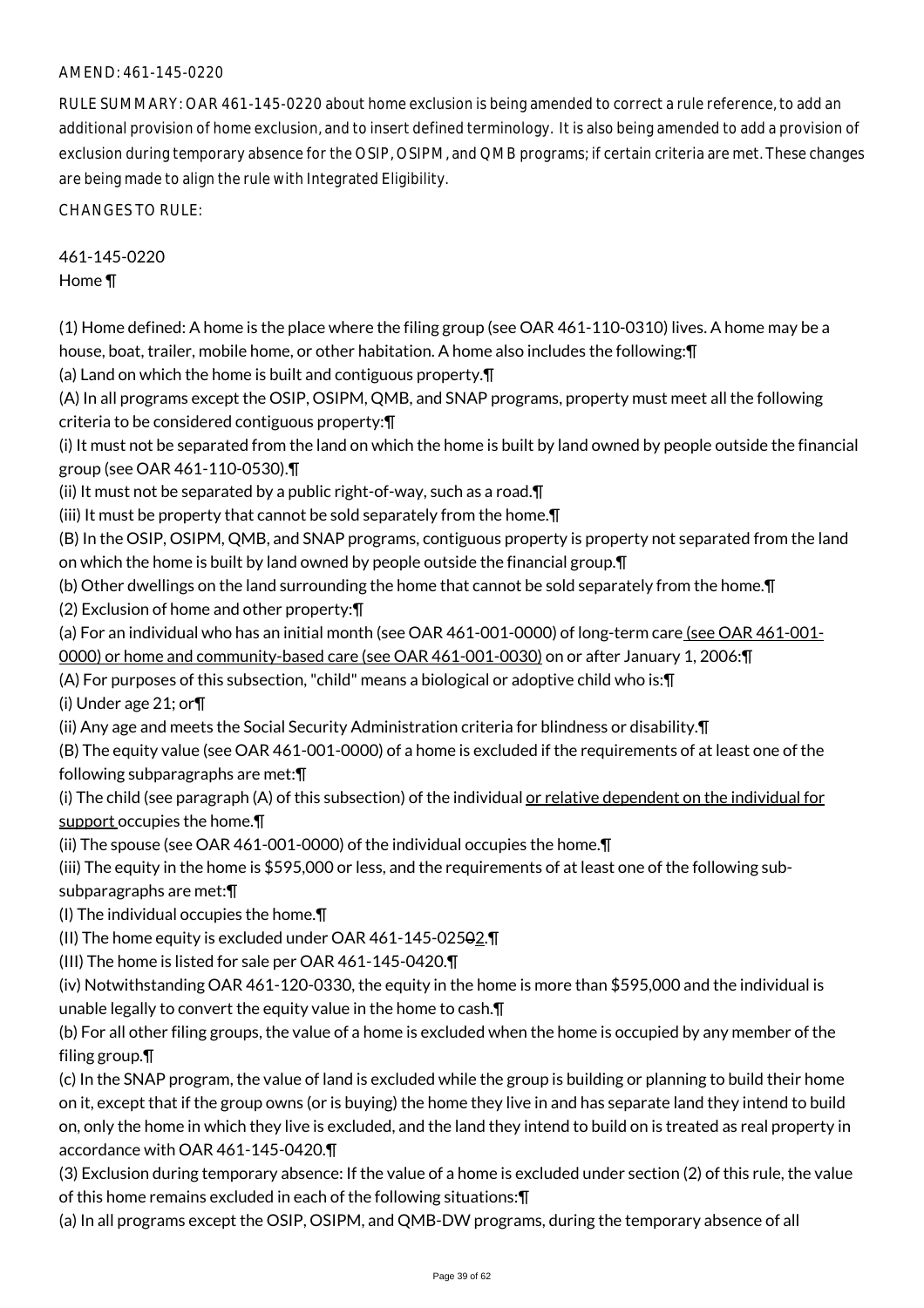members of the filing group from the property, if the absence is due to illness or uninhabitability (from casualty or natural disaster), and the filing group intends to return home.¶

(b) In the OSIP, OSIPM, and QMB-DW programs, when the individual is absent to receive eare in a mlong-term care or home and community-basedi cal institution, ifre, under one of the following is trueconditions: \[ (A) The absent individual has provided evidence that the individual will return to the home. T; the evidence must

reflect the subjective intent of the individual, regardless of the individual's medical condition. A; and a written statement from a competent individual is sufficient to prove the intent., or II

(B) The home remains occupied by the individual's spouse, child, or a relative dependent on the individual for support. F<sub>i</sub> and the child must be less than 21 years of age or, if over the age of 21, blind or an individual with a disability as defined by SSA criteria.¶

(c) In the OSIP, OSIPM, and QMB-DW programs, when the individual is absent due to illness, or due to employment or training for future employment, or due to seasonal employment, or due to uninhabitability, under the following conditions: The absent individual has provided evidence that the individual will return home; the evidence must reflect the subjective intent of the individual, regardless of the individual's medical condition; and a written statement from a competent individual is sufficient to prove the intent.

 $(d)$  In the REF, REFM, and TANF programs, when all members of the filing group are absent because: $\P$ (A) The members are employed in seasonal employment and intend to return to the home when the employment ends; or¶

(B) The members are searching for employment, and the search requires the members to relocate away from their home. If all members of the filing group are absent for this reason, the home may be excluded for up to six months from the date the last member of the filing group leaves the home to search for employment. After the six months, if a member of the filing group does not return, the home is no longer excluded.¶

(de) In the SNAP program, when the financial group is absent because of employment or training for future employment.

Statutory/Other Authority: ORS 409.050, 410.070, 411.060, 411.070, 411.404, 411.816, 412.049, 413.085, 414.685

Statutes/Other Implemented: ORS 409.010, 409.050, 410.010, 410.020, 410.070, 410.080, 411.060, 411.070, 411.404, 411.816, 412.049, 413.085, 414.685, 414.839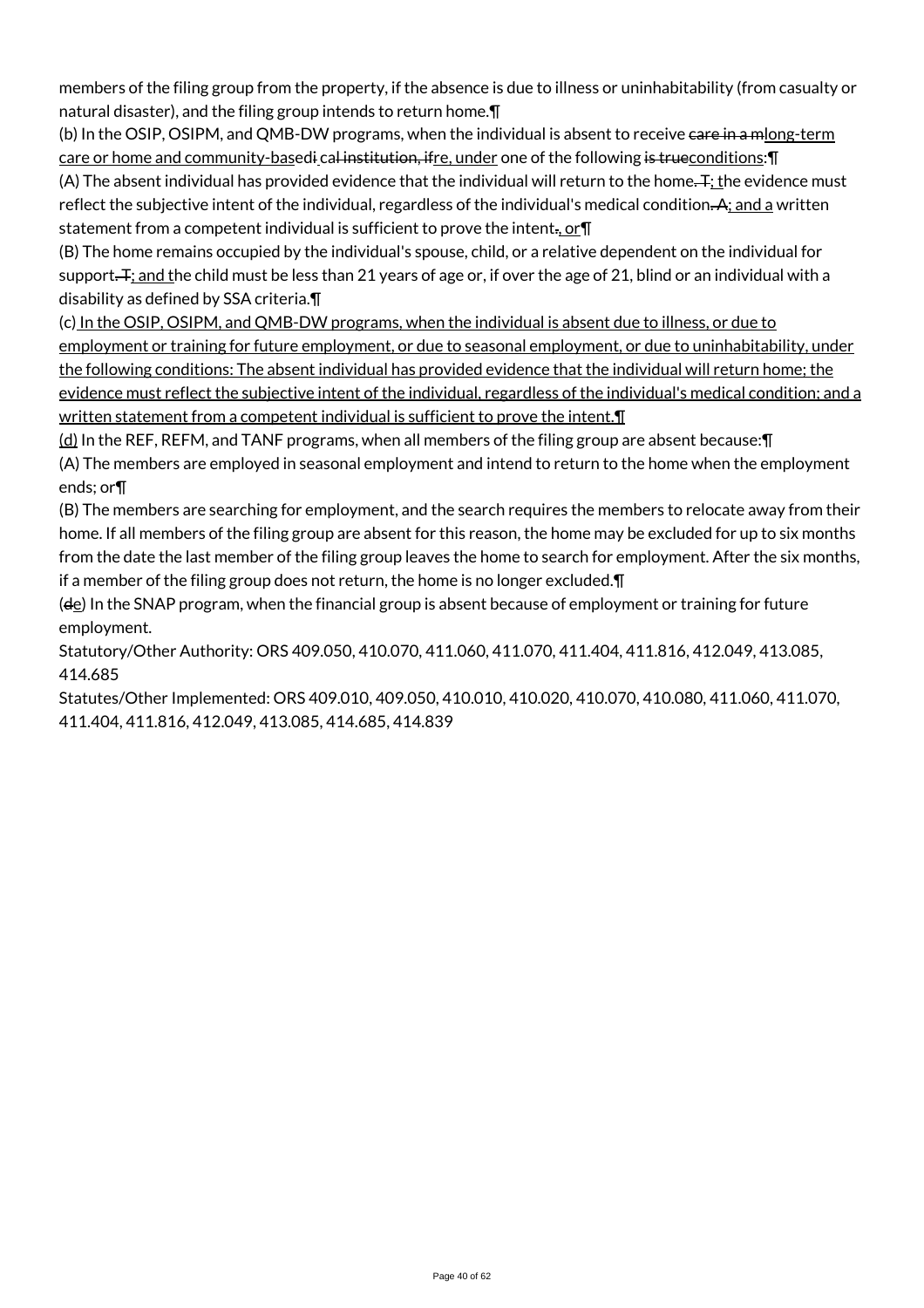#### AMEND: 461-145-0320

RULE SUMMARY: OAR 461-145-0320 about life insurance is being amended to create differences in how the OSIP, OSIPM, and QMB-DW programs treat burial insurance compared to other programs and to change how burial insurance not generating a cash surrender is treated. These amendments bring the rule into alignment with Integrated Eligibility.

CHANGES TO RULE:

461-145-0320 Life Insurance ¶

(1) Benefits paid on a life insurance policy are counted as unearned income in the month received. Except in the QMB-BAS, QMB-SMB, and QMB-SMF programs, any amount retained into the following month is counted as a resource.¶

(a) The Department counts benefits as received when the insured individual dies or when the insured individual is eligible for and receives accelerated payments before death, such as when the insured individual has a terminal illness.¶

(b) When the payment is a lump sum due to the death of the insured individual a deduction is allowed, not to exceed \$1,500, for the cost of the deceased individual's last illness and burial if these costs were not otherwise insured.¶

(2) Burial insurance that generates a cash surrender value is treated in the same manner that this rule treats life insurance.¶

(3) Burial insurance that does not generate a cash surrender value is treated as follows:¶

(a) For all programs except OSIP, OSIPM, and QMB-DW, it is excluded. ¶

(b) In the OSIP, OSIPM, and QMB-DW programs, it is considered an irrevocable burial arrangement and treated in accordance with OAR 461-145-0040. ¶

(4) When the ownership or beneficiary of a life insurance policy has been irrevocably assigned and designated for burial, it is treated in accordance with OAR 461-145-0040 and is not counted towards the \$1500 life insurance limit.¶

(45) The value of a life insurance policy is treated as follows:¶

(a) All term insurance that has no cash surrender value is excluded.¶

(b) In the ERDC, QMB-BAS, QMB-SMB, QMB-SMF, REF, REFM, SFPSS, SNAP, TA-DVS, Pre-TANF, Post-TANF,

and TANF programs, the cash surrender value of the life insurance policy is excluded.¶

(c) In the OSIP, OSIPM, and QMB-DW programs:¶

(A) For the purposes of this subsection, the following definitions apply:¶

(i) "Cash surrender value" means the equity that the policy acquires over time.¶

(ii) "Dividend" means a payment of surplus company earnings from the insurer.¶

(iii) "Dividend accumulation" means a dividend left with the insurer to accumulate interest that may be withdrawn without affecting the policy's face value or cash surrender value.¶

(iv) "Dividend addition" means the amount of insurance purchased with a dividend that increases the policy's death benefit and cash surrender value.¶

(v) "Face value" means the amount of the death benefit contracted for at the time the policy was purchased and does not include a dividend addition added after purchase of the policy.¶

(vi) "Viatical settlement" means an agreement allowing a third party to acquire a life insurance policy from a terminally ill individual at an agreed-upon percentage of the life insurance policy's face value.¶

(B) The cash surrender value of life insurance policies owned by the financial group (see 461-110-0530) is excluded if the total face value of all policies for the insured individual is less than or equal to \$1,500. If the total face value of all policies for the insured individual is more than \$1,500, the entire cash surrender value are counted as a resource to the owner of the policies. The total face value does not include any dividend addition. A dividend accumulation must count as a resource even if the face value of the policy that generated the dividend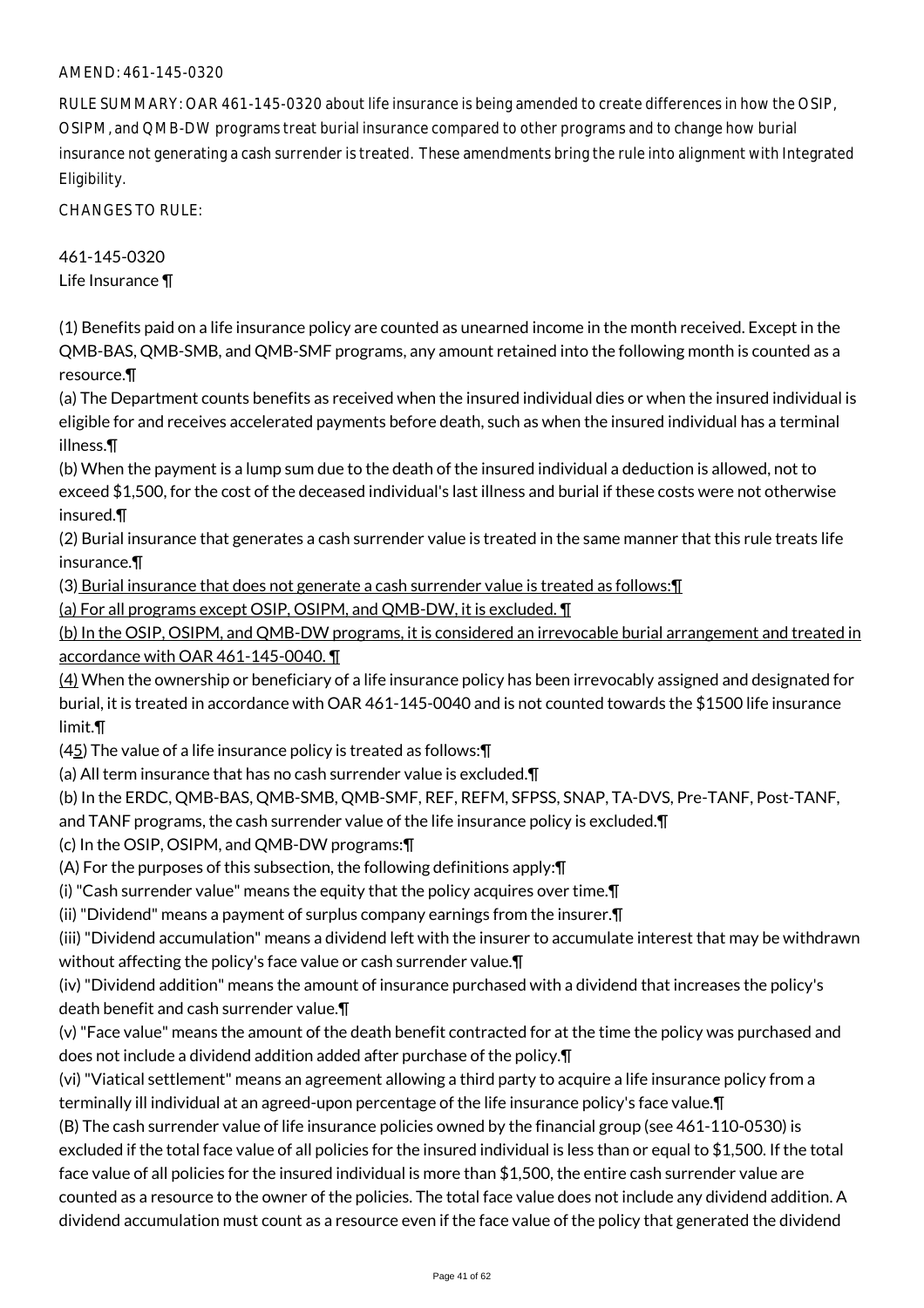accumulation is excluded.¶

(C) The face value of term life insurance policies excluded under subsection (a) of this section are not counted in determining if the \$1,500.00 life insurance exclusion limit is exceeded.¶

(D) The cash surrender value of a policy acquired through a viatical settlement is excluded.

Statutory/Other Authority: ORS 411.706, 411.816, 412.049, 413.085, 414.685, ORS 329A.500, 409.050,

411.060, 411.070, 411.083, 411.404, 411.704

Statutes/Other Implemented: ORS 409.010, 411.060, 411.070, 411.083, 411.404, 411.704, 411.706, 411.816, 412.049, 413.085, 414.685, 414.839, ORS 329A.500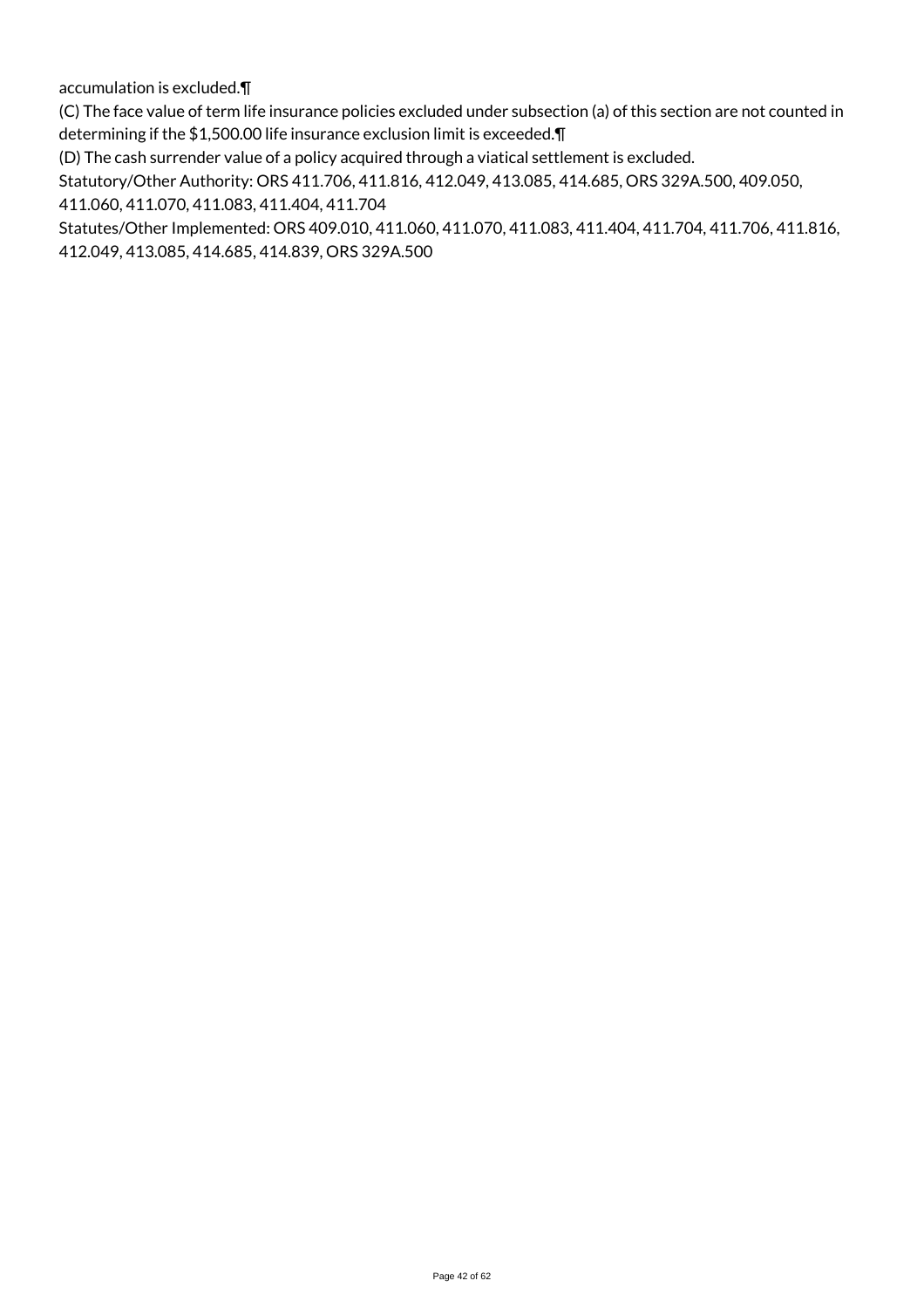#### AMEND: 461-145-0433

RULE SUMMARY: OAR 461-145-0433 about the treatment of recreational vehicles is being amended for the OSIP and OSIPM programs to clarify the treatment of vehicles used for day-to-day transportation or for the OSIPM-EPD program. This change brings the rule into alignment with federal regulations, specifically the SSI POMS. CHANGES TO RULE:

461-145-0433 Recreational Vehicles ¶

(1) For purposes of this rule, a recreational vehicle includes both of the following subsections:¶

(a) A vehicle (a means for carrying or transporting something) if:¶

(A) The vehicle is used primarily for amusement and not for day-to-day transportation; and¶

(B) The vehicle cannot be licensed as a motor vehicle for use on a public highway (even if the vehicle is registered or licensed as a non-motor vehicle).¶

(b) An ATV, boat, camper, dune buggy, plane, snowmobile, and trailer, unless tone of the following applies: [1

 $(A)$  The item qualifies as a capital asset (see OAR 461-001-0000) or.

(B) The item qualifies as work-related equipment (see OAR 461-145-0600).¶

(2) Except as provided in section (4) and (5) of this rule, for all programs except ERDC, the equity value (see OAR

461-001-0000) of a recreational vehicle is counted as a resource.¶

(3) In the ERDC program, the value of a recreational vehicle is excluded.¶

(4) In the SNAP program only, the equity value of a recreational vehicle is excluded if selling the vehicle would produce a net gain to the financial group of less than \$1,500.¶

(5) In the OSIP and OSIPM programs, items used as a means of day-to-day transportation or used for OSIP-EPD and OSIPM-EPD are treated in accordance with OAR 461-145-0360.

Statutory/Other Authority: ORS 411.060, 411.070, 411.816, 412.049

Statutes/Other Implemented: ORS 411.060, 411.070, 411.700, 411.816, 412.049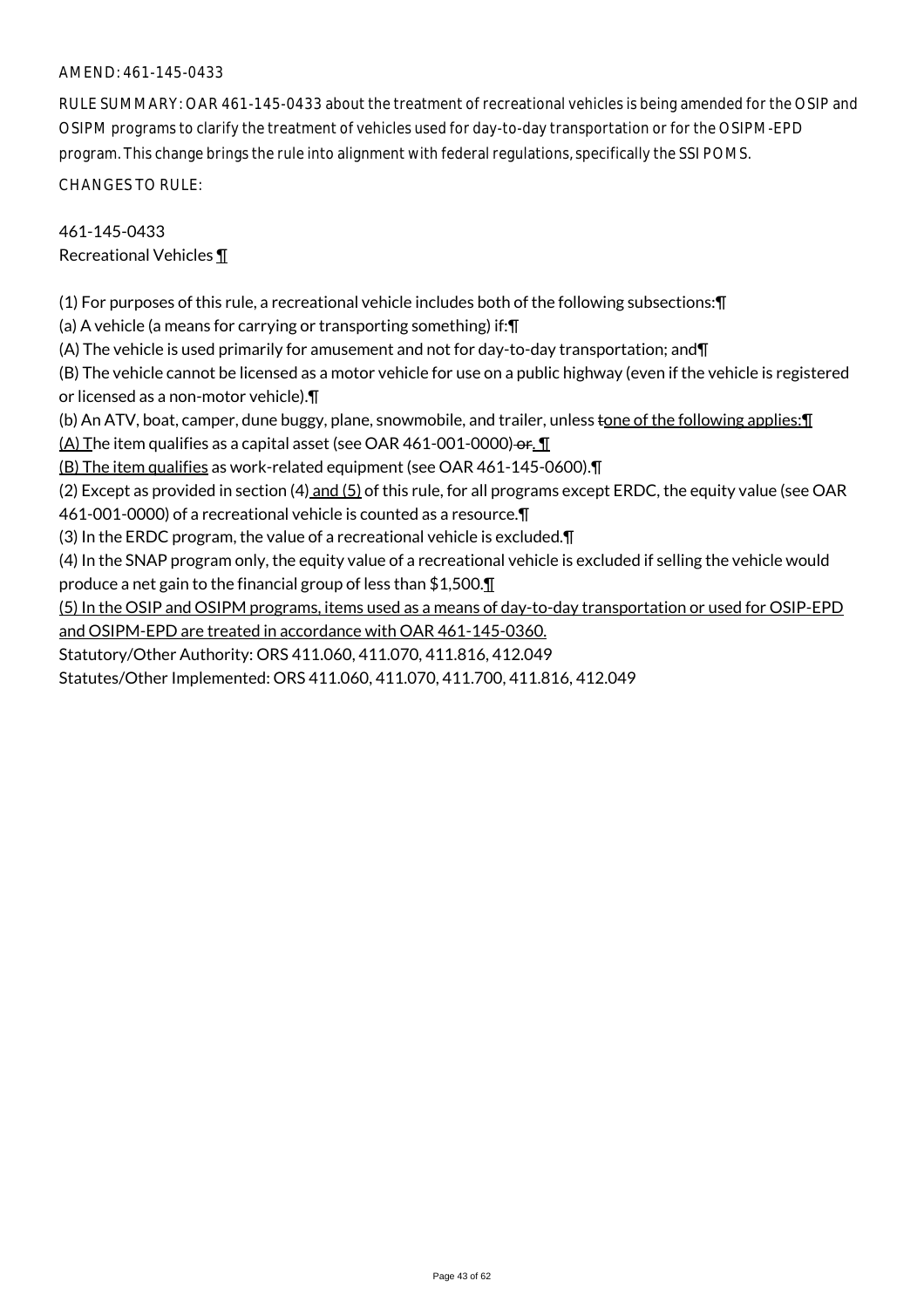#### AMEND: 461-145-0540

RULE SUMMARY: OAR 461-145-0540 about the treatment of trusts is being amended to address the treatment of revocable trusts in the OSIP, OSIPM, and QMB-DW programs; to amend some provisions about how the OSIPM and QMB-DW programs treat certain trusts; and to add additional deductions from income within an income cap trust. These amendments align the rule with Integrated Eligibility.

CHANGES TO RULE:

461-145-0540 Trusts ¶

(1) This section applies to all trust funds (see OAR 461-001-0000) in the REF, REFM, SNAP, and TANF programs. It also applies in the OSIP, OSIPM, and QMB-DW programs for trust funds established before October 1, 1993:¶ (a) Trust funds are counted as a resource if the fund is legally available for use by a member of the financial group (see OAR 461-110-0530) for items covered by program benefits. In the OSIP, OSIPM, and QMB-DW programs, the amount of the trust that is considered legally available is the maximum amount that could be distributed to the beneficiary under the terms of the trust, regardless of whether the trustee exercises his or her authority to actually make a distribution.¶

(b) Trust funds are excluded if the fund is not available for use by a member of the financial group. The financial group must try to remove legal restrictions on the trust, unless that would cause an expense to the group.¶ (c) The part of the fund available for use for medical expenses covered by the medical program for which the financial group is eligible is counted.¶

(d) In the OSIP, OSIPM, and QMB-DW programs, the amount of the trust that is considered legally available is the maximum amount that could be distributed to the beneficiary under the terms of the trust, regardless of whether the trustee exercises his or her authority to actually make a distribution.¶

(2) In the ERDC program, all trust funds are excluded.¶

(3) In the OSIP, OSIPM, and QMB-DW programs, trust funds established on or after October 1, 1993, are treated in accordance with sections (5) to (11) of this rule.¶

(4) In the QMB-BAS, QMB-SMB, and QMB-SMF programs:¶

(a) All trust funds are excluded as a resource.¶

(b) A payment made from the trust to or for the benefit of the client is counted as unearned income.¶

(5) A trust is considered established if the financial group used their resources to form all or part of the trust and if any of the following established a trust, other than by a will:¶

(a) The client.¶

(b) The client's spouse.¶

(c) Any other person, including a court or administrative body, with legal authority to act in place of or on behalf of the client or the client's spouse.¶

(d) Any other person, including a court or administrative body, acting at the direction or upon the request of the client or the client's spouse.¶

(6) If the trust contains resources or income of another person, only the share attributable to the client is considered available.¶

(7) Except as provided in section (10) of this rule, the following factors are ignored when determining how to treat a trust:¶

- (a) The purpose for which the trust was established.¶
- (b) Whether or not the trustees have or exercise any discretion under the trust.¶
- (c) Any restrictions on when or if distributions may be made from the trust.¶
- (d) Any restrictions on the use of distributions from the trust.¶
- (8) If the trust is revocable, it is treated as follows:¶
- (a) In the OSIP, OSIPM, and QMB-DW programs:¶
- (A) The total value of the trust is considered a resource available to the client.¶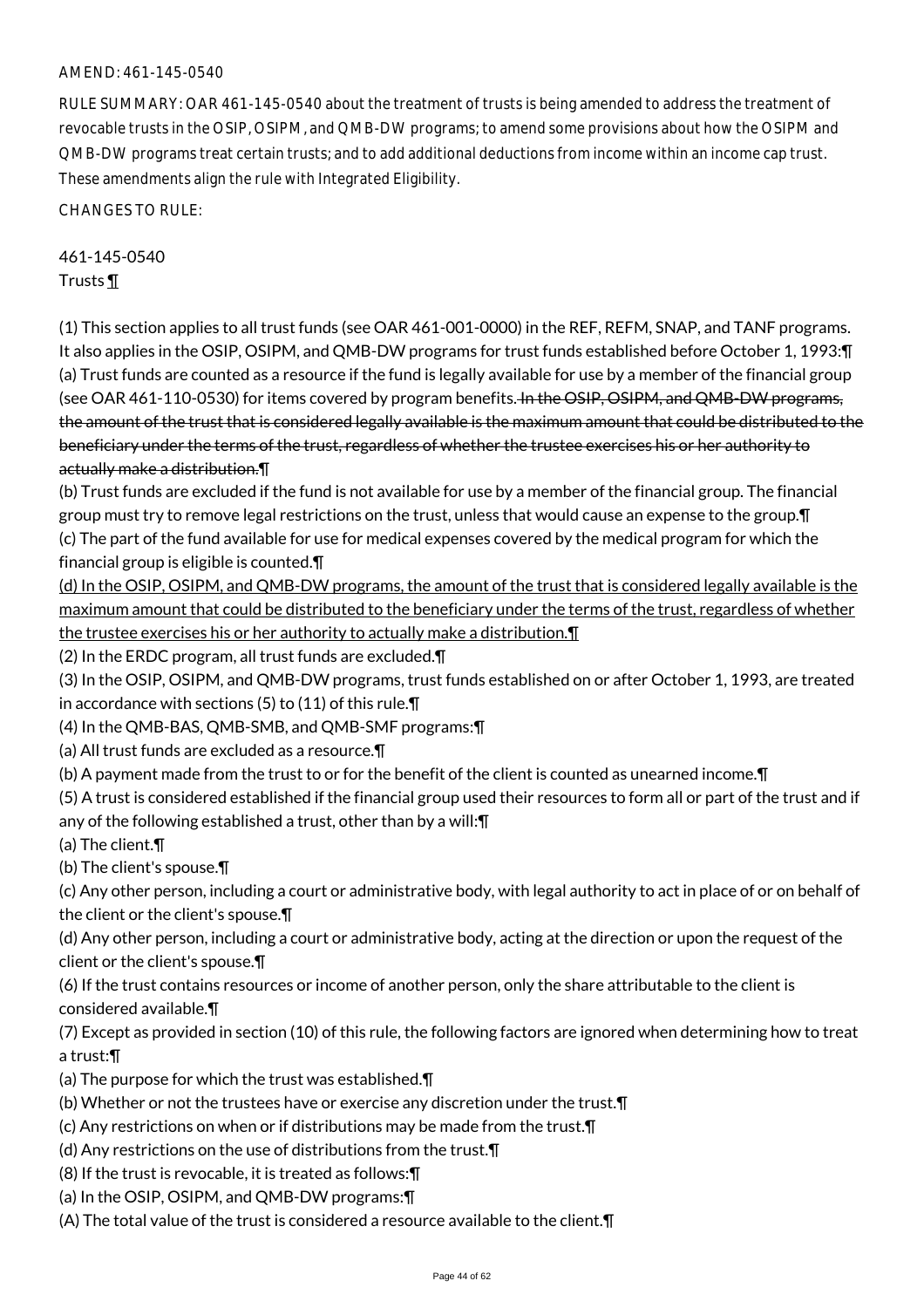(B) A payment made from the trust to or for the benefit of the client is excluded as income.¶

(b) In the ERDC, REF, REFM, SNAP, and TANF programs:¶

(A) The total value of the trust is considered a resource available to the client.¶

(B) A payment made from the trust to or for the benefit of the client is considered unearned income.¶

(c) A payment from the trust other than to or for the benefit of the client is considered a transfer of assets covered

by OAR 461-140-0210 and following.¶

(9) If the trust is irrevocable, it is treated as follows:¶

(a) If, under any circumstances, the funds transferred into the trust are unavailable to the client and the trustee has no discretion to distribute the funds to or for the benefit of the client, the client is subject to a transfer-ofresources penalty as provided in OAR 461-140-0210 and following.¶

(b) If, under any circumstances, payments could be made to or on behalf of the client, the share of the trust from which the payment could be made is considered a resource. A payment from the trust other than one to or for the benefit of the client is considered a transfer of assets that may be covered by OAR 461-140-0210.¶

(c) If, under any circumstances, income is generated by the trust and could be paid to the client, the income is unearned income. Payments made for any reason other than to or for the benefit of the client are considered a transfer of assets subject to disqualification per OAR 461-140-0210.¶

(d) If any change in circumstance makes assets (income or resources) from the trust unavailable to the client, the change is a disqualifying transfer as of the date of the change.¶

(10) Notwithstanding the provisions in sections (1), (3) and (5) to (9) of this rule, the following trusts are not considered in determining eligibility (see OAR 461-001-0000) for OSIPM and QMB-DW:¶

(a) A trust containing the assets of a client determined to have a disability that meets the SSI criteria that was created before the client reached age 65, if the trust was established by one of the following and the state will receive all funds remaining in the trust upon the death of the client, up to the amount of medical benefits assistance provided on behalf of the elient: T

(Aindividual, except that if the individual is age 65 or older when the trust is funded or a transfer is made to the trust, the transfer may constitute a disqualifying transfer of assets under OAR 461-140-0210 and following:¶ (A) The individual, for trusts established on or after December 13, 2016.¶

(B) The client's parent (see OAR 461-001-0000).¶

(BC) The client's grandparent.¶

 $(ED)$  The client's legal guardian or conservator. $\P$ 

(DE) A court.¶

(b) A trust established between October 1, 1993 and March 31, 1995 for the benefit of the client and containing only the current and accumulated income of the client. The accumulated amount remaining in the trust must be paid directly to the state upon the death of the client up to the amount of medical benefits assistance provided on behalf of the client. The trust is the total income in excess of the income standard for OSIPM. The remaining income not deposited into the trust is available for the following deductions in the order they appear prior to applying the patient liability:¶

(A) Personal-needs allowance.¶

(B) Community spouse monthly maintenance needs allowance.¶

(C) Medicare and other private medical insurance premiums.¶

(D) Other incurred medical.¶

(c) A trust established on or after April 1, 1995 for the benefit of the client whose income is above 300 percent of the full SSI standard and containing the current and accumulated income of the client. The accumulated amount remaining in the trust must be paid directly to the state upon the death of the client up to the amount of medical assistance provided on behalf of the client. The trust contains all of the client's income. The income deposited into the trust is distributed monthly in the following order with excess amounts treated as income to the individual subject to the rules on transfer of assets in division 140 of this chapter of rules:¶

(A) An earned income deduction of \$65 from earned income.¶

(B) The deductions under the plan for self-support as allowed by OAR 461-145-0405.¶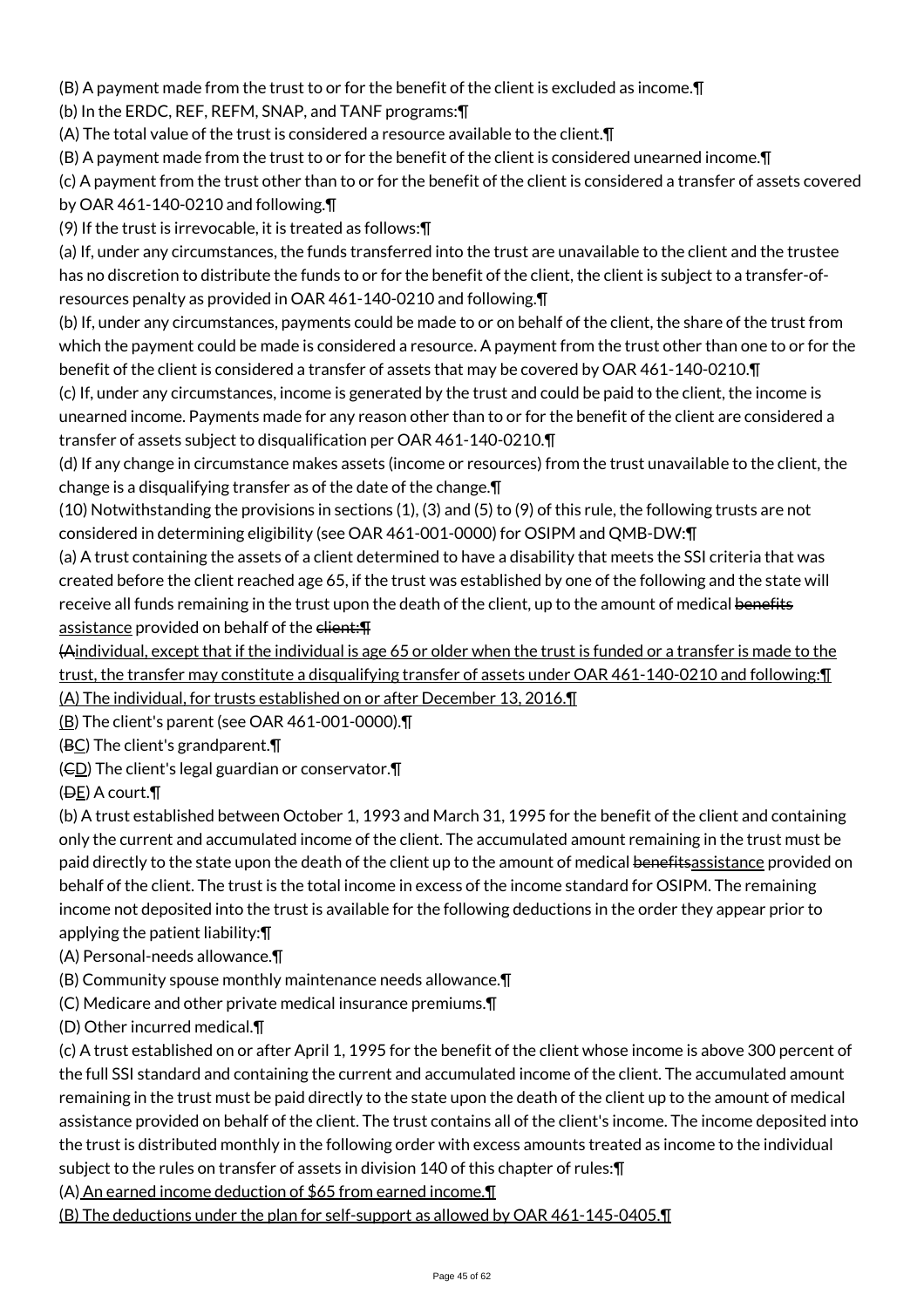(C) Personal needs allowance and applicable room and board standard.¶

(BD) Reasonable administrative costs of the trust, not to exceed a total of \$50 per month, including the following:¶

(i) Trustee fees.¶

(ii) A reserve for administrative fees and costs of the trust, including bank service charges, copy charges, postage, accounting and tax preparation fees, future legal expenses, and income taxes attributable to trust income.¶

(iii) Conservatorship and guardianship fees and costs.¶

(CE) Community spouse and family monthly maintenance needs allowance.¶

(DF) Medicare and other private medical insurance premiums.¶

(EG) Other incurred medical costs as allowed under OAR 461-160-0030 and 461-160-0055.¶

 $(F_H)$  Contributions to reserves or payments for child support, alimony, and income taxes. $\P$ 

(GI) Monthly contributions to reserves or payments for the purchase of an irrevocable burial plan with a maximum value of \$5,000.¶

(H<sub>J</sub>) Contributions to a reserve or payments for home maintenance if the client meets the criteria of OAR 461-155-0660 or OAR 461-160-0630.¶

(IK) Patient liability not to exceed the cost of home and community-based care (see OAR 461-001-0030) or nursing facility services.¶

(11) This section of the rule applies to a trust signed on or after July 1, 2006.¶

(a) Notwithstanding the provisions of sections (1), (3) and (5) to (9) of this rule, a trust that meets the requirements of subsection (b) of this section is not considered in determining eligibility for OSIPM and QMB-DW, except that if the client is age 65 or older when the trust is funded or a transfer is made to the trust, the transfer may constitute a disqualifying transfer of assets under OAR 461-140-0210 and following.¶

(b) This section of the rule applies to a trust that meets all of the following conditions:¶

(A) The trust is established and managed by a non-profit association.¶

(B) A separate account is maintained for each beneficiary of the trust, but, for purposes of investment and management of funds, the trust pools these accounts.¶

(C) The trust is established by the client, client's parent, grandparent, or legal guardian or a court for clients who have disabilities.¶

(D) Upon the death of the beneficiary or termination of the trust, the trust pays to the state an amount equal to the total medical assistance paid on behalf of the beneficiary under the State plan for Medicaid. The amount paid to the state may be reduced by administrative costs directly related to administering the sub-trust account of the beneficiary.¶

(E) The trust contains the resources or income of a client who has a disability that meets the SSI criteria.¶

(12) In the OSIP, OSIPM, and QMB-DW programs, the provisions of this rule may be waived for an irrevocable trust if the Department determines that denial of benefits would create an undue hardship on the client if, among other things:¶

(a) The absence of the services requested may result in a life-threatening situation.¶

(b) The client was a victim of fraud or misrepresentation.

Statutory/Other Authority: ORS 329A.500, 409.050, 411.060, 411.070, 411.083, 411.404, 411.816, 412.049, 413.085, 414.685

Statutes/Other Implemented: ORS 329A.500, 409.010, 411.060, 411.070, 411.083, 411.404, 411.816, 412.049, 413.085, 414.685, 414.839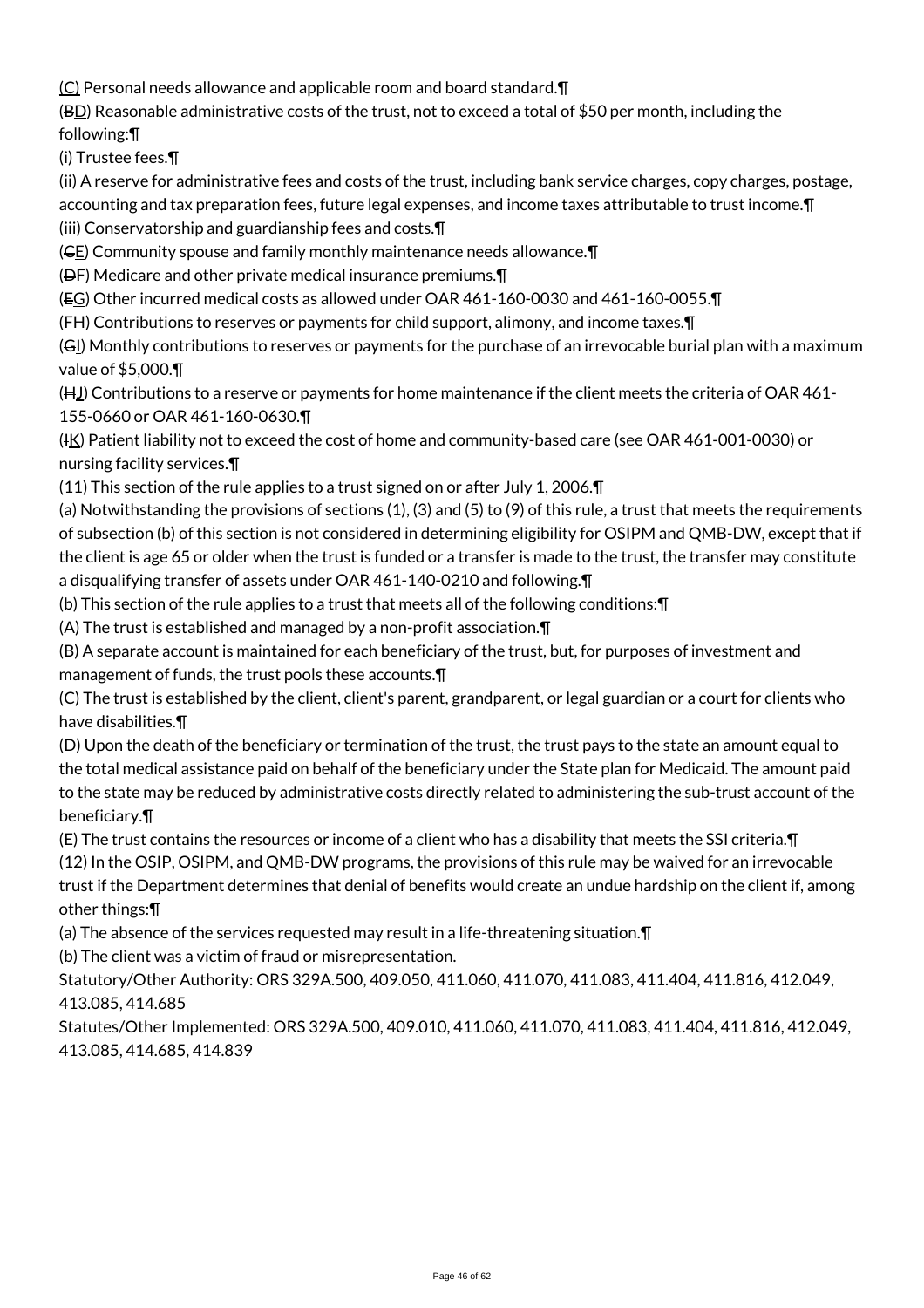## AMEND: 461-145-0915

RULE SUMMARY: OAR 461-145-0915 about self-employment in the OSIP, OSIPM, and QMB programs is being amended to add conditions under which some owners or principals of corporations can be considered self-employed as well as add that filing taxes as self-employed indicates the presence of self-employment. The changes are part of a group of amendments to rules about assets from and determining treatment of various business entities. The changes will provide greater consistency across programs and aligns the rule with Integrated Eligibility.

CHANGES TO RULE:

# 461-145-0915 Self-Employment; General; OSIP, OSIPM, QMB ¶

# (1) For purposes of this rule:¶

(a) "Business entity" includes a sole proprietorship, a partnership, and an unincorporated limited liability company.¶

(b) "Principal" means an individual with significant authority in a "business entity" (see subsection (a) of this section), including a sole proprietor, a general partner in a partnership, or a member or manager of an unincorporated limited liability company.¶

(2) Notwithstanding any other sections of this rule:¶

(a) Homecare workers (see OAR 411-031-0020) paid by the Department are not self-employed.¶ (b) Child care providers (see OAR 461-165-0180) paid by the Department, adult foster home providers (see OAR 411-050-0602) paid by the Department, realty agents, and individuals who sell plasma, redeem beverage containers, pick mushrooms for sale, or engage in similar enterprises are considered self-employed.¶ (c) Self-employment does not include non-business activities such as property rentals (see OAR 461-145-0252) or

renting a room out of the financial group's primary residence (see OAR 461-145-0340).¶ (3) Self-employment means active engagement in one's own business, trade, or profession, rather than earning a salary or wage paid by an employer or maintaining a passive ownership interest in a business entity. An individual is considered self-employed if the individual meets the criteria in subsection (2)(b) or section (5) of this rule.¶ (4) For aA principal (see subsection (1)(b) of this rule) of a corporation or incorporated limited liability company, cannot be considered self-employed unless the criteria in either subsection (a) or (b) are met. All other payments for working or performing services for the corporation or holding corporate office are considered wages and counted as earned income (seetreated in accordance with OAR 461-145-0089 and OAR461-145-0130).¶ (5) Except as provided in OAR 461-145-0089(3), an individual is self-employed for the purposes of this division of rules if the individual:¶

 $\Theta$   $\Theta$   $\left( \Theta$   $\right)$ 

(a) The individual files taxes for the incorporated business entity as self-employed on their personal taxes, rather than as a corporation.¶

(b) The individual does not file taxes but and meets the criteria in section (5)(c) of this rule.¶

(5) Except as provided in OAR 461-145-0089(3), an individual is self-employed for the purposes of this division of rules if the individual meets the requirements of one or more of the subsections below:¶

(a) The individual files taxes as self-employed for their business on their personal taxes.¶

(b) The individual is considered an independent contractor by the business that employs him or her; or¶

 $(**bc**)$  MThe individual meets at least four of the following criteria: $\P$ 

 $(A)$  Is engagHas not completed ian an enterprise for the purpose of producing income.  $\P$ 

(B) Is responsible for obtaining or providing a service or product by retaining control over the means and manner of providing the work or services offered.¶

(C) Has significant responsiIRS W4 form for their employer.¶

(B) Does not pay federal income tax or FICA payments from their paycheck.¶

(C) Liability for the success or failure of the business operation and has the authority to hire and fworkers' compensation insurance for the individual is not paid by theire employees to perform the labor or services.r. I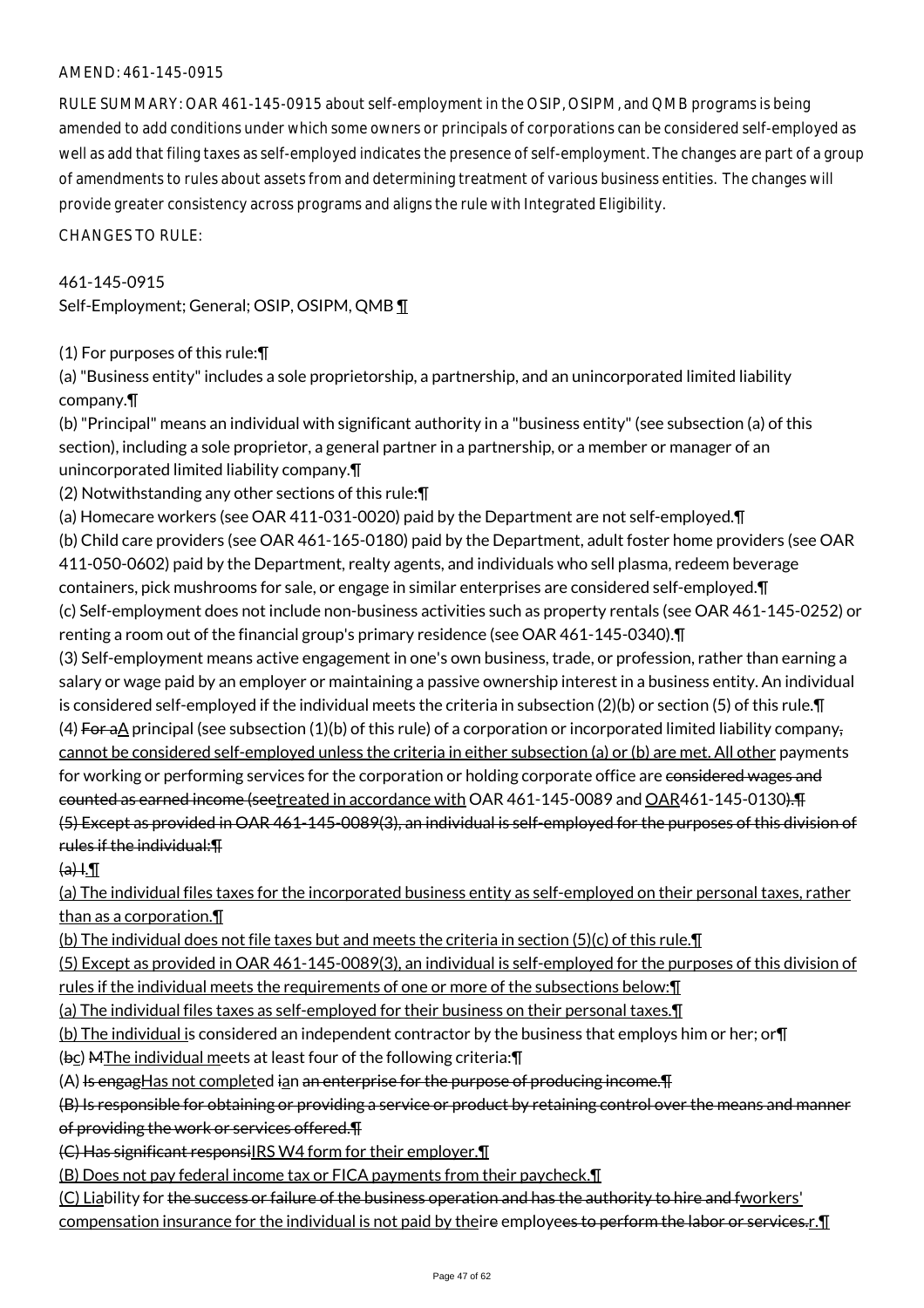(D) Meets at least one of the following criteria:¶

(Di) Is not required to complete an IRS W-4 form for an employer and is not required to have federal income tax or FICA payments withheld from a pay check.¶

(E) Is not covered under an employer's liability or workers' compensation insurance policyCreates or provides the products and services they sell.¶

(ii) Sets the price for the product or services they sell.¶

(E) Is responsible for the business expenses and losses.¶

(F) Receives profits from the business.¶

(6) For a principal or any individual with an ownership interest in a business entity who cannot be considered selfemployed using the criteria in this rule:¶

(a) See OAR 461-145-0089 for individuals who are not actively working in the business entity to determine how to treat income and resources.¶

(b) See OAR 461-145-0130 for individuals who are actively working for the business entity but do not have significant authority or responsibility for its success or failure to determine how to treat income and OAR 461- 145-0089 to determine how to treat resources.¶

(7) For an individual who is considered self-employed:¶

(a) See OAR 461-145-0920 and 461-145-0930 to determine how to treat income from self-employment.¶

(b) See OAR 461-145-0600 to determine how to treat resources used in self-employment.

Statutory/Other Authority: ORS 409.050, 411.060, 411.070, 411.404, 411.706, 413.085, 414.685

Statutes/Other Implemented: ORS 409.010, 409.050, 411.060, 411.070, 411.400, 411.404, 411.706, 413.085, 414.685, 414.839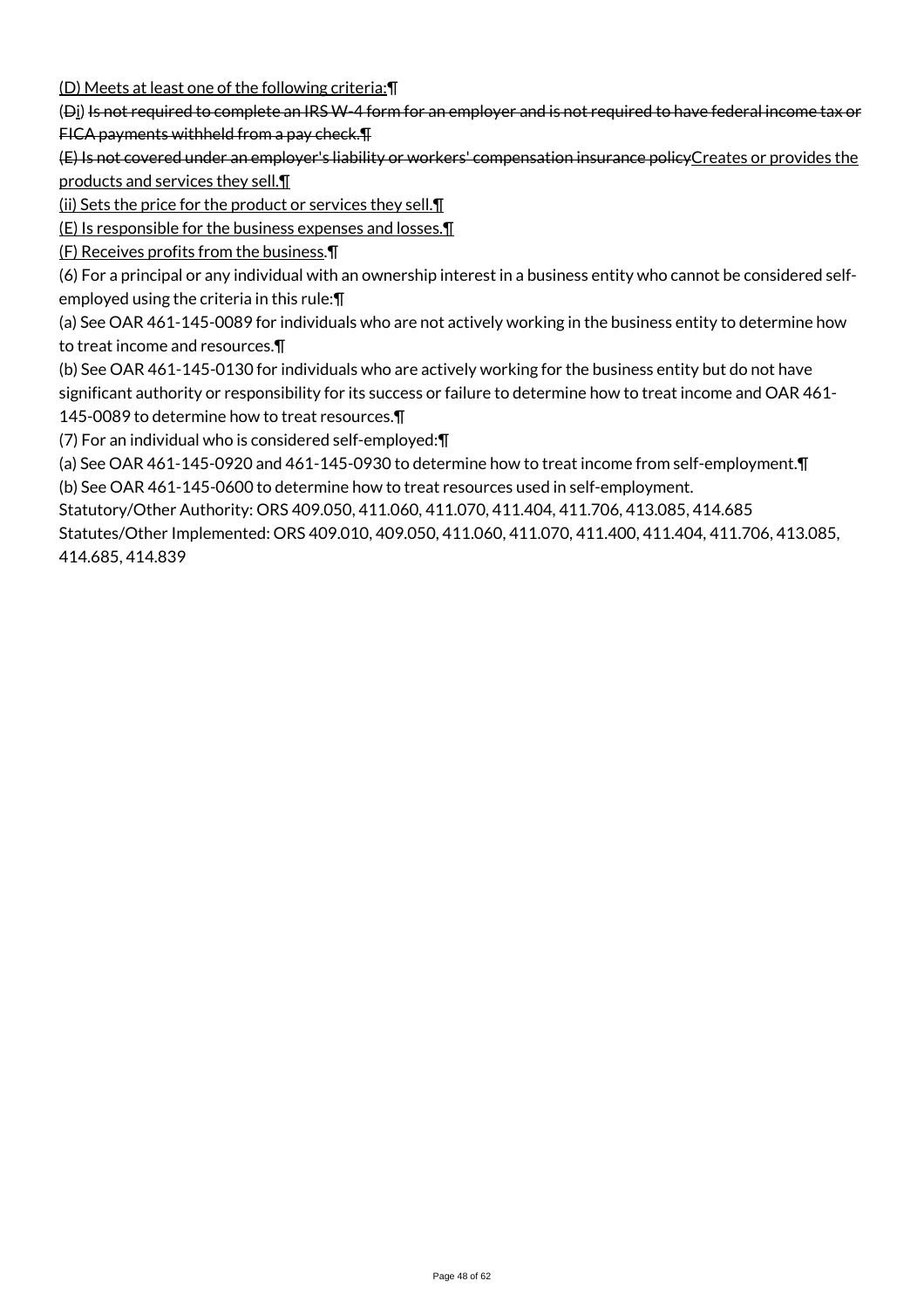# AMEND: 461-155-0660

RULE SUMMARY: OAR 461-155-0660 about receiving a special need accommodation allowance, is being amended to clarify that the accommodation allowance includes the cost of homeowners insurance, not other types of insurance. This amendment makes the rule more understandable and concise.

CHANGES TO RULE:

461-155-0660 Special Need; Accommodation Allowance ¶

An OSIPM recipient may receive an accommodation allowance as follows:¶

(1) Temporary absence of individual from home.¶

(a) A temporary accommodation allowance may be authorized if an individual meets all the following requirements:¶

(A) The individual owns, rents or leases a primary residence.¶

(B) The individual leaves his or her home or rental property and temporarily receives services in a hospital, nursing facility, residential care facility, assisted living facility, adult foster home, specialized living facility or state psychiatric institution.¶

(C) Except for a temporary absence from the primary residence, the individual must be eligible to receive in-home services under OAR chapter 411 division 030.¶

(D) The individual cannot afford to keep the home or rental property without the allowance.¶

(E) The individual will be able to return home or rental property within six months of leaving, according to a written statement from a primary practitioner, RN, or PAS (pre-admission screening) RN.¶

(F) The home or rental property will accommodate the service plan of the individual when the individual returns.¶

(b) The allowance may be authorized for six months. If, after six months, the individual continues to meet the

criteria in subsection (a) of this section, an extension may be approved in writing by a supervisor.¶

(c) The accommodation allowance equals the total of the individual's housing cost, including taxes and

homeowners insurance, plus the limited standard utility allowance for the SNAP program provided in OAR 461-160-0420.¶

(2) Disability-associated accommodation allowance.¶

(a) In order to be eligible for an accommodation allowance under this section, an individual must meet the requirements of each of the following paragraphs:¶

(A) The individual must meet the requirements of at least one of the following subparagraphs:¶ (i) Receive SSI.¶

(ii) Have adjusted income less than the OSIPM program income standard.¶

(iii) Be receiving or be eligible to receive home and community-based care in-home services under OAR chapter 411 division 030 and be 18 years of age or older¶

(B) The individual's shelter costs exceed \$451 for a one-person need group or \$559 for a two-person need group; and¶

(C) The individual has a documented increase in rent associated with access by an individual with a disability.¶

(b) The amount of the accommodation allowance is limited to the amount of the increase in housing cost associated with the individual's access needs.¶

(3) Accommodation allowance based on increased costs associated with an individual's need for a home with an additional bedroom for a service provider.¶

(a) In order to be eligible for an accommodation allowance under this section, an individual must meet the requirements of all of the following paragraphs:¶

(A) Receive in-home services under OAR Chapter 411 Division 030.¶

(B) Require full assistance in at least four of the six activities of daily living as determined by the assessment described in OAR Chapter 411 Division 015.¶

(C) Receive services from one or more homecare workers who routinely sleep at the individual's home as part of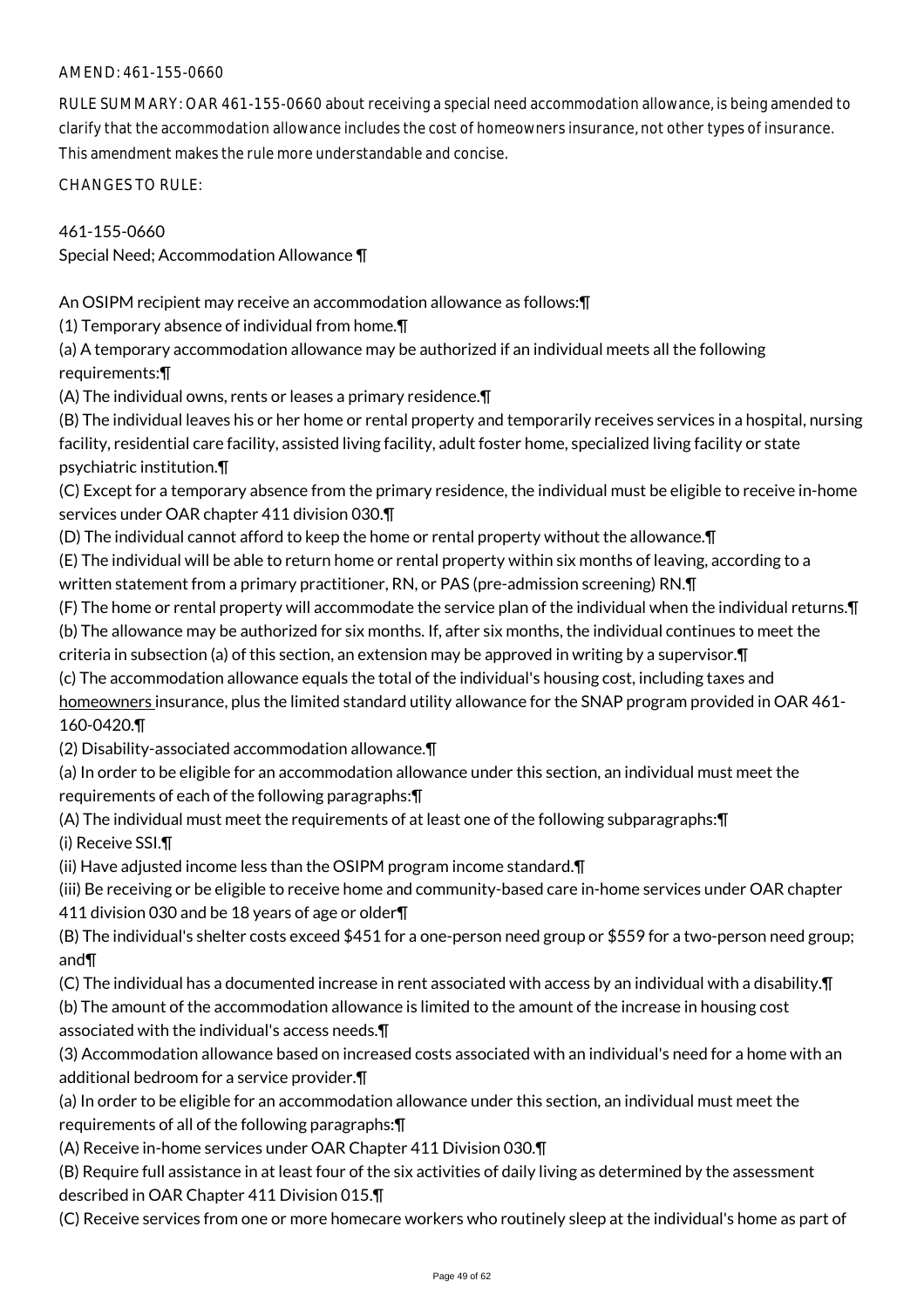the individual's service plan.¶

(b) The amount of the accommodation allowance is the limited standard utility allowance for the SNAP program under OAR 461-160-0420 plus:¶

(A) One-third of the monthly rental cost; or¶

(B) One-third of the monthly payment on the property agreement (including mortgage, trust deed, or land sale contract). The property agreement is the agreement existing at the time the individual is approved for the accommodation allowance. The accommodation allowance for the housing portion ends if the debt is refinanced, unless the refinancing was done only to reduce the original property agreement's interest rate or total monthly payment amount and the owner realized no direct or indirect payment of the home's equity value is from the refinancing.¶

(i) If the refinancing requirement is met under this paragraph, the amount of the accommodation allowance is onethird of the refinanced property agreement amount plus the limited standard utility allowance under OAR 461- 160-0420.¶

(ii) If the refinancing requirement under this paragraph is not met and the housing portion of the accommodation allowance ends, the individual remains eligible only for the limited standard utility allowance portion under OAR 461-160-0420.¶

# (4) Special requirements.¶

(a) An individual who rents and qualifies for an allowance under section (2) or (3) of this rule must take the steps necessary to obtain subsidized housing under any federal or state housing program. An individual who fails, at any time, to take the steps necessary to obtain reasonably available subsidized housing is ineligible for the allowance. An individual who has been denied or revoked from participation in any rent subsidy program based on the individual's own actions is ineligible for benefits under this rule.¶

(b) An individual who rents housing and refuses subsidized housing will no longer be eligible for an accommodation allowance, except that if the housing that is offered is not suitable, related to accommodations, and the individual continues to have increased costs related to accommodations in the individual's current living situation, the accommodation allowance may continue until such time as appropriate subsidized housing is found. Statutory/Other Authority: ORS 409.050, 411.060, 411.070, 411.404, 411.704, 411.706, 413.085, 414.685 Statutes/Other Implemented: ORS 409.010, 411.060, 411.070, 411.404, 411.704, 411.706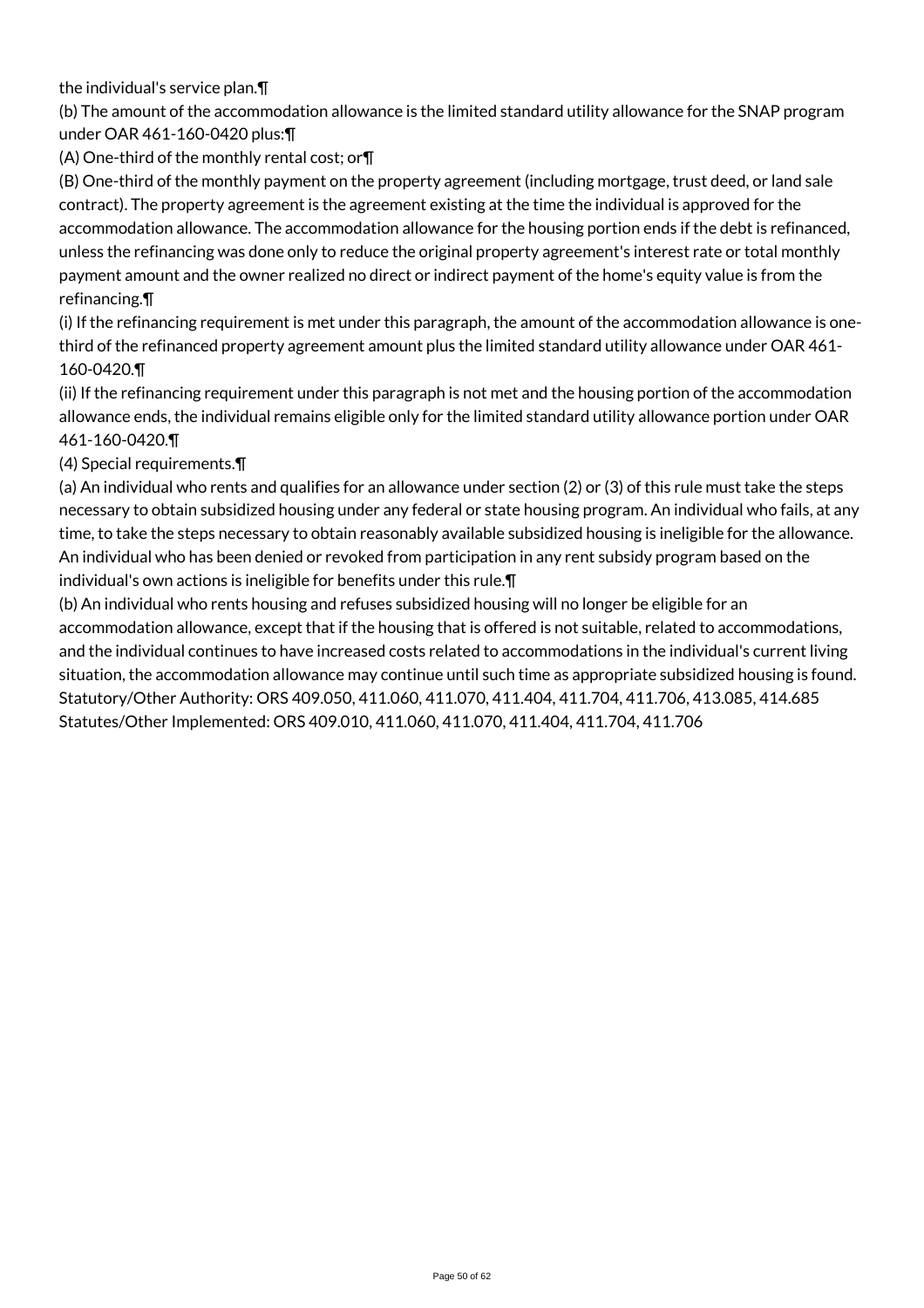## AMEND: 461-160-0580

RULE SUMMARY: OAR 461-160-0580 about excluded resources for OSIPM except OSIPM-EPD is being amended to correct the term "monthly income allowance" to "maintenance needs allowance." This brings the rule verbiage into federal compliance and aligns the rule with current policy.

CHANGES TO RULE:

## 461-160-0580

Excluded Resource; Community Spouse Provision (OSIPM except OSIPM-EPD) ¶

In the OSIPM (except OSIPM-EPD) program:¶

(1) This rule applies to an institutionalized spouse (see OAR 461-001-0030) who has applied for benefits because the individual is in or will be in a continuous period of care (see OAR 461-001-0030).¶

(2) Whether a legally married (see OAR 461-001-0000) couple lives together or not, the determination of whether the value of the couple's resources exceeds the eligibility limit for the institutionalized spouse for the OSIPM program is made as follows:¶

(a) The first step is the determination of what the couple's combined countable (see OAR 461-001-0000) resources were at the beginning of the most recent continuous period of care. (The beginning of the continuous period of care is the first month of that continuous period.)¶

(A) Division 461-140 and 461-145 rules applicable to OSIPM describe which of the couple's resources are countable resources, and are applicable to determine whether a community spouse's resources are countable, even if the rule only applies to OSIPM clients.¶

(B) The countable resources of both spouses are combined.¶

(C) At this point in the computation, the couple's combined countable resources are considered available equally to both spouses.¶

(b) The second step is the calculation of one half of what the couple's combined countable resources were at the beginning of the continuous period of care. The community spouse's half of the couple's combined resources is treated as a constant amount when determining eligibility.¶

(c) The third step is the determination of the community spouse's resource allowance. The community spouse's resource allowance is the largest of the four following amounts:¶

(A) The community spouse's half of what the couple's combined countable resources were at the beginning of the continuous period of care, but not more than \$128,640.¶

(B) \$25,728 (the state community-spouse resource allowance).¶

(C) A court-ordered community spouse resource allowance. In this paragraph and paragraph (2)(f)(C) of this rule, the term "court-ordered community spouse resource allowance" means a "court-ordered community spouse resource allowance" that, in relation to the income generated, would raise the community spouse's income to a court-approved monthly maintenance needs allowance. In cases where the client became an institutionalized spouse on or after February 8, 2006, this resource allowance must use all of the client's available income and the community spouse's income to meet the community spouse's monthly maintenance needs allowance before any resources are used to generate interest income to meet the allowance.¶

(D) After considering the income of the community spouse (see OAR 461-001-0030) and the income available from the institutionalized spouse, an amount which, if invested, would raise the community spouse's income to the monthly maintenance needs allowance. The amount described in this paragraph is the amount required to purchase a single premium immediate annuity to make up the shortfall; and the amount described in this paragraph is considered only if the amount described in subparagraph (i) of this paragraph is larger than the amount described in subparagraph (ii); it is the difference between the following:¶

(i) The monthly incomeaintenance needs allowance computed in accordance with OAR 461-160-0620. (ii) The difference between:¶

(I) The sum of gross countable income of the community spouse and the institutionalized spouse; and¶ (II) The applicable need standard under OAR 461-160-0620(3)(c).¶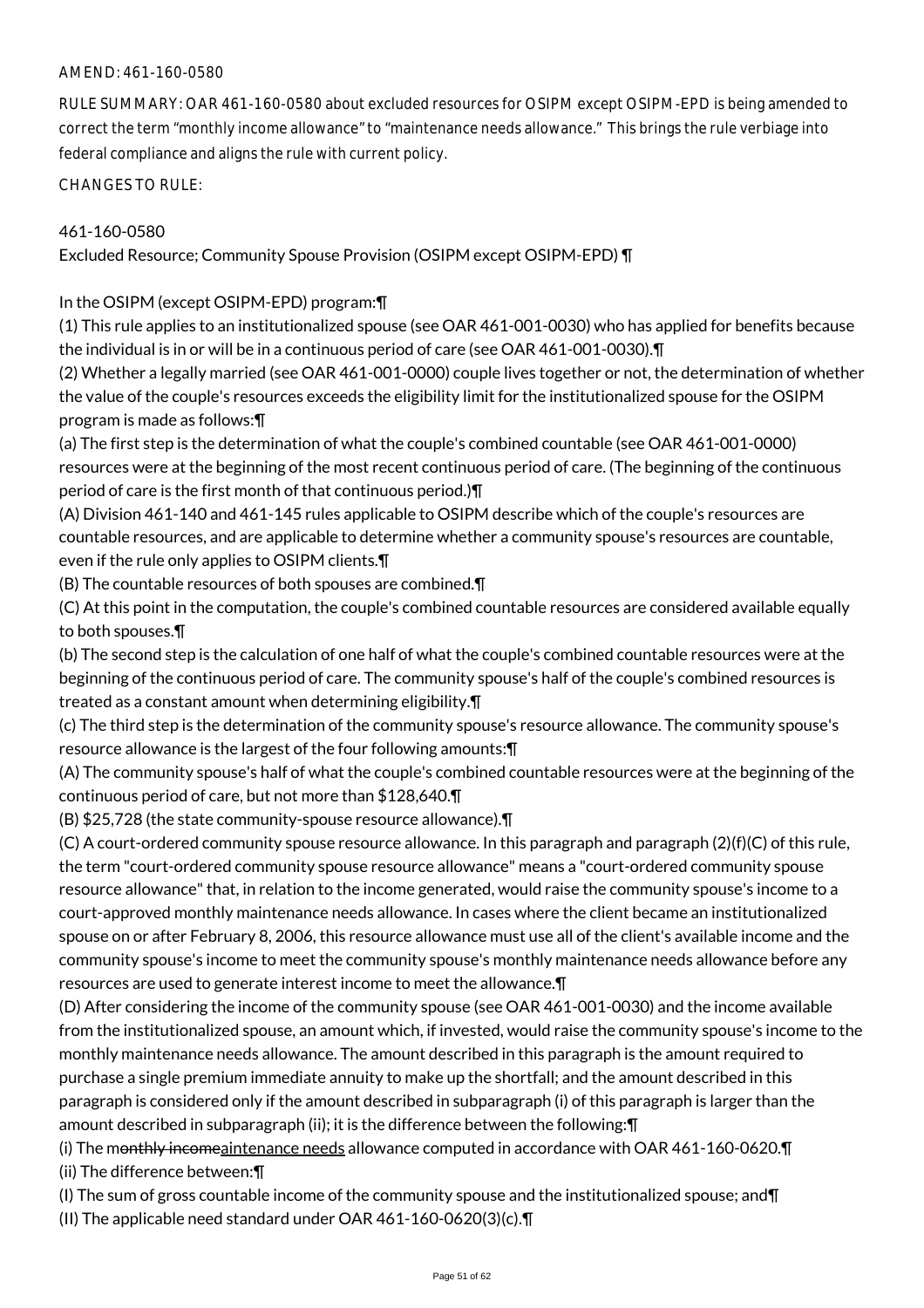(d) The fourth step is the determination of what the couple's current combined countable resources are when a resource assessment is requested or the institutionalized spouse applies for OSIPM. The procedure in subsection (2)(a) (first step) of this rule is used.¶

(e) The fifth step is the subtraction of the community spouse's resource allowance from the couple's current combined countable resources. The resources remaining are considered available to the institutionalized spouse.¶ (f) The sixth step is a comparison of the value of the remaining resources to the OSIPM resource standard for one person (under OAR 461-160-0015). If the value of the remaining resources is at or below the standard, the institutionalized spouse meets this eligibility requirement. If the value of the remaining resources is above the standard, the institutionalized spouse cannot be eligible until the value of the couple's combined countable resources is reduced to the largest of the four following amounts:¶

(A) The community spouse's half of what the couple's combined countable resources were at the beginning of the continuous period of care (but not more than \$128,640) plus the OSIPM resource standard for one person.¶ (B) \$25,728 (the state community-spouse resource allowance), plus the OSIPM resource standard for one person.¶

(C) A "court-ordered community spouse resource allowance" plus the OSIPM resource standard for one person. (See paragraph  $(2)(c)(C)$  of this rule for a description of the "court-ordered community spouse resource allowance".)¶

(D) The OSIPM resource standard for one person plus the amount described in the remainder of this paragraph. After considering the income of the community spouse and the income available from the institutionalized spouse, add an amount which, if invested, would raise the community spouse's income to the monthly maintenance needs allowance. This amount is the amount required to purchase a single premium immediate annuity to make up the shortfall. Add this amount only if the amount described in subparagraph (i) of this paragraph is larger than the amount described in subparagraph (ii); it is the difference between the following:¶

(i) The monthly income allowance computed in accordance with OAR 461-160-0620.¶

(ii) The difference between:¶

(I) The sum of gross countable income of the community spouse and the institutionalized spouse; and¶

(II) The applicable need standard under OAR 461-160-0620(3)(c).¶

(3) Once eligibility has been established, resources equal to the community spouse's resource allowance (under subsection (2)(c) of this rule) must be transferred to the community spouse if those resources are not already in that spouse's name. The institutionalized spouse must indicate his or her intent to transfer the resources and must complete the transfer to the community spouse within 90 days. This period may be extended for good cause. These resources are excluded during this period. After this period, resources owned by the institutionalized spouse but not transferred out of that spouse's name will be countable and used to determine ongoing eligibility. $\P$ (4) The provisions of paragraph (2)(c)(C) of this rule requiring income to be considered first may be waived if the Department determines that the resulting community resource allowance would create an undue hardship on the spouse (see OAR 461-001-0000) of the client.

Statutory/Other Authority: ORS 411.070, 411.083, 411.404, 411.706, ORS 411.060, ORS 409.050, 413.085, 414.685

Statutes/Other Implemented: ORS 411.060, 411.070, 411.083, 411.404, 411.706, ORS 409.010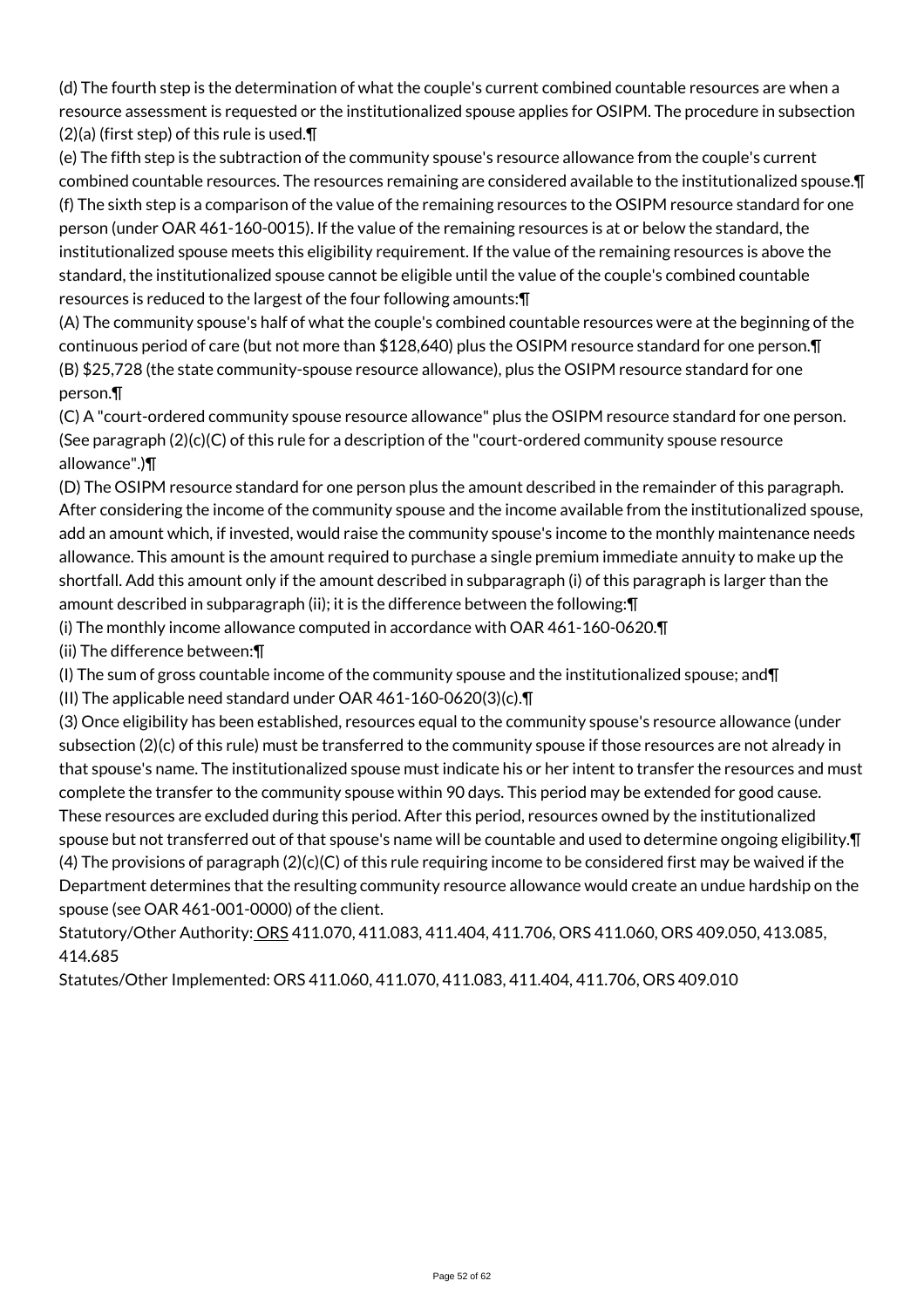## AMEND: 461-160-0620

RULE SUMMARY: OAR 461-160-0620 about income deductions and client liability in the OSIPM program is being amended to change the community spouse maximum monthly maintenance needs allowance from \$3,216.50 to \$3,216.00. This amendment brings the rule amount in alignment with the most recently received Medicaid guidance and federal regulations.

CHANGES TO RULE:

#### 461-160-0620

Income Deductions and Client Liability; Long-Term Care Services or Home and Community-Based Care; OSIPM ¶

#### In the OSIPM program:¶

(1) Deductions from income are made for an individual residing in or entering a long-term care facility or receiving home and community-based care (see OAR 461-001-0030) as explained in subsections (3)(a) to (3)(h) of this rule.¶

(2) Except as provided otherwise in OAR 461-160-0610, the liability of the individual is determined according to subsection (3)(i) of this rule.¶

(3) Deductions are made in the following order:¶

(a) One standard earned income deduction of \$65 is made from the earned income in the OSIPM program.¶

(b) The deductions under the plan for self-support as allowed by OAR 461-145-0405.¶

(c) One of the following need standards:¶

(A) A \$64.11 personal needs allowance for an individual receiving long-term care services.¶

(B) A \$90 personal needs allowance for an individual receiving long-term care services who is eligible for VA benefits based on unreimbursed medical expenses. The \$90 allowance is allowed only when the VA benefit has been reduced to \$90.¶

(C) For an individual who receives home and community-based care:¶

(i) Except as provided in subparagraph (ii) of this paragraph, the OSIPM maintenance standard.¶

(ii) For an individual who receives in-home services, the OSIPM maintenance standard plus \$500.¶

(d) A community spouse (see OAR 461-001-0030) monthly income allowance is deducted from the income of the institutionalized spouse (see OAR 461-001-0030) to the extent that the income is made available to or for the benefit of the community spouse, using the following calculation.¶

(A) Step 1 - Determine the maintenance needs allowance. \$2,113.75 is added to the amount over \$634.13 that is needed to pay monthly shelter expenses for the principal residence of the couple. This sum or \$3,216.500, whichever is less, is the maintenance needs allowance. For the purpose of this calculation, shelter expenses are the rent or home mortgage payment (principal and interest), taxes, insurance, required maintenance charges for a condominium or cooperative, and the full standard utility allowance for the SNAP program (see OAR 461-160- 0420). If an all-inclusive rate covers items that are not allowable shelter expenses, including meals or housekeeping in an assisted living facility, or the rate includes utilities, to the extent they can be distinguished, these items must be deducted from the all-inclusive rate to determine allowable shelter expenses.¶ (B) Step 2 - Compare maintenance needs allowance with community spouse's countable income. The countable (see OAR 461-001-0000) income of the community spouse is subtracted from the maintenance needs allowance determined in step 1. The difference is the income allowance unless the allowance described in step 3 is greater.¶ (C) Step 3 - If a spousal support order or exceptional circumstances resulting in significant financial distress require a greater income allowance than that calculated in step 2, the greater amount is the allowance.¶ (e) A dependent income allowance as follows:¶

(A) For a case with a community spouse, a deduction is permitted only if the monthly income of the eligible dependent is below \$2,113.75. To determine the income allowance of each eligible dependent:¶

(i) The monthly income of the eligible dependent is deducted from \$2,113.75.¶

(ii) One-third of the amount remaining after the subtraction in paragraph (A) of this subsection is the income allowance of the eligible dependent.¶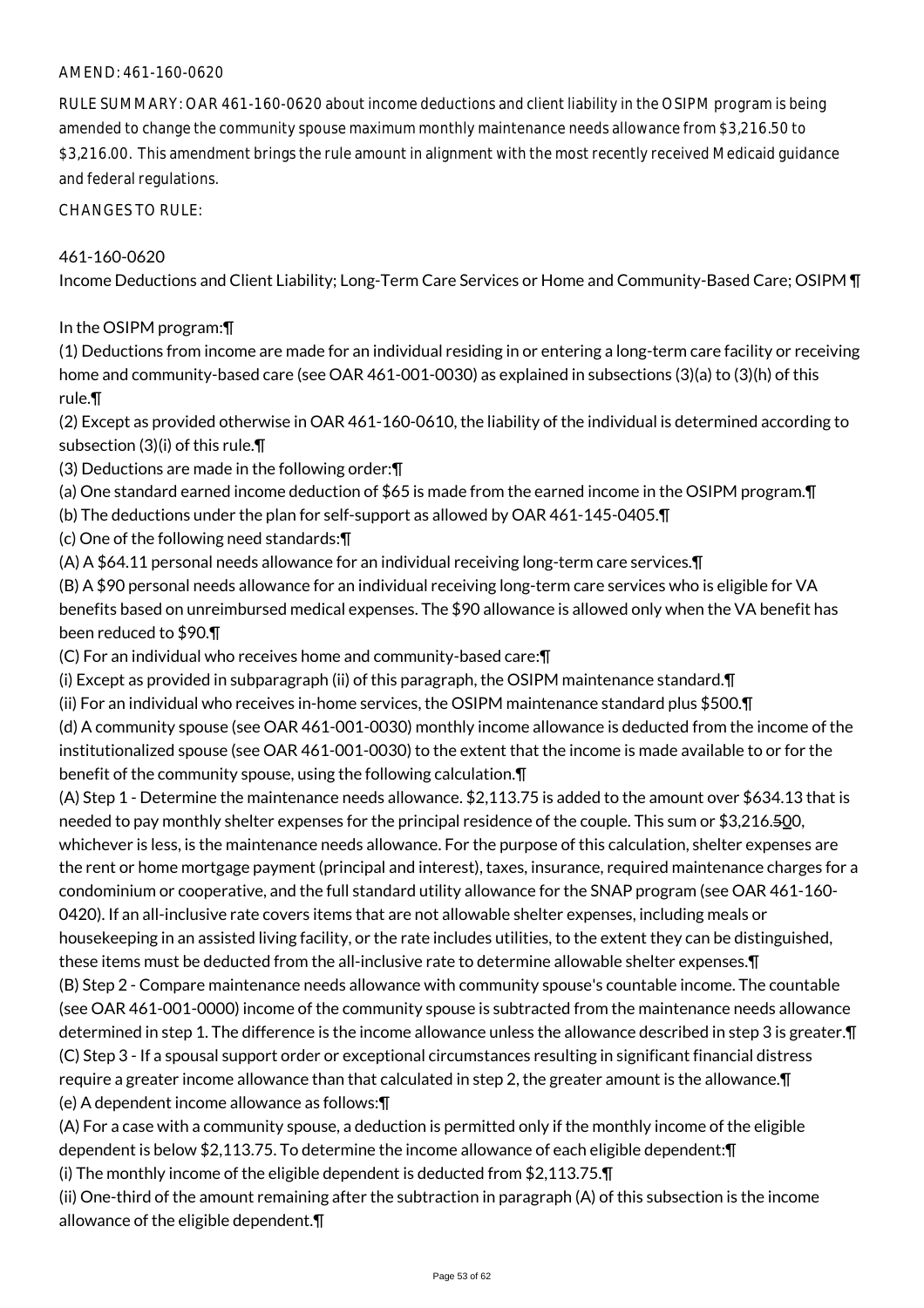(B) For a case with no community spouse:¶

(i) The allowance is the TANF adjusted income standard (see OAR 461-155-0030) for the individual and eligible dependents.¶

(ii) The TANF standard is not reduced by the income of the dependent.¶

(f) Costs for maintaining a home if the individual meets the criteria in OAR 461-160-0630.¶

(g) Medical deductions allowed by OAR 461-160-0030 and 461-160-0055 are made for costs not covered under the state plan.¶

(h) After taking all the deductions allowed by this rule, the remaining balance is the adjusted income (see OAR 461-001-0000).¶

(i) The individual's liability is determined as follows:¶

(A) For an individual receiving home and community-based care (except an individual identified in OAR 461-160- 0610(4)), the liability is the actual cost of the home and community-based care or the adjusted income of the individual, whichever is less. This amount must be paid to the Department or the home and community-based care facility each month as a condition of being eligible for home and community-based care. In OSIPM-IC, the liability is subtracted from the gross monthly benefit.¶

(B) For an individual who resides in a nursing facility, the liability is the actual cost of services or the adjusted income of the individual, whichever is less. This amount must be paid to the facility each month as a condition of being eligible for nursing facility services.

Statutory/Other Authority: ORS 409.050, 413.085, 411.060, 411.070, 411.404, 414.065, 414.685, 411.706 Statutes/Other Implemented: ORS 409.010, 413.085, 411.060, 411.070, 411.404, 414.065, 414.685, 42 USC 1396r-5, 411.706, 42 CFR 435.725 - 435.735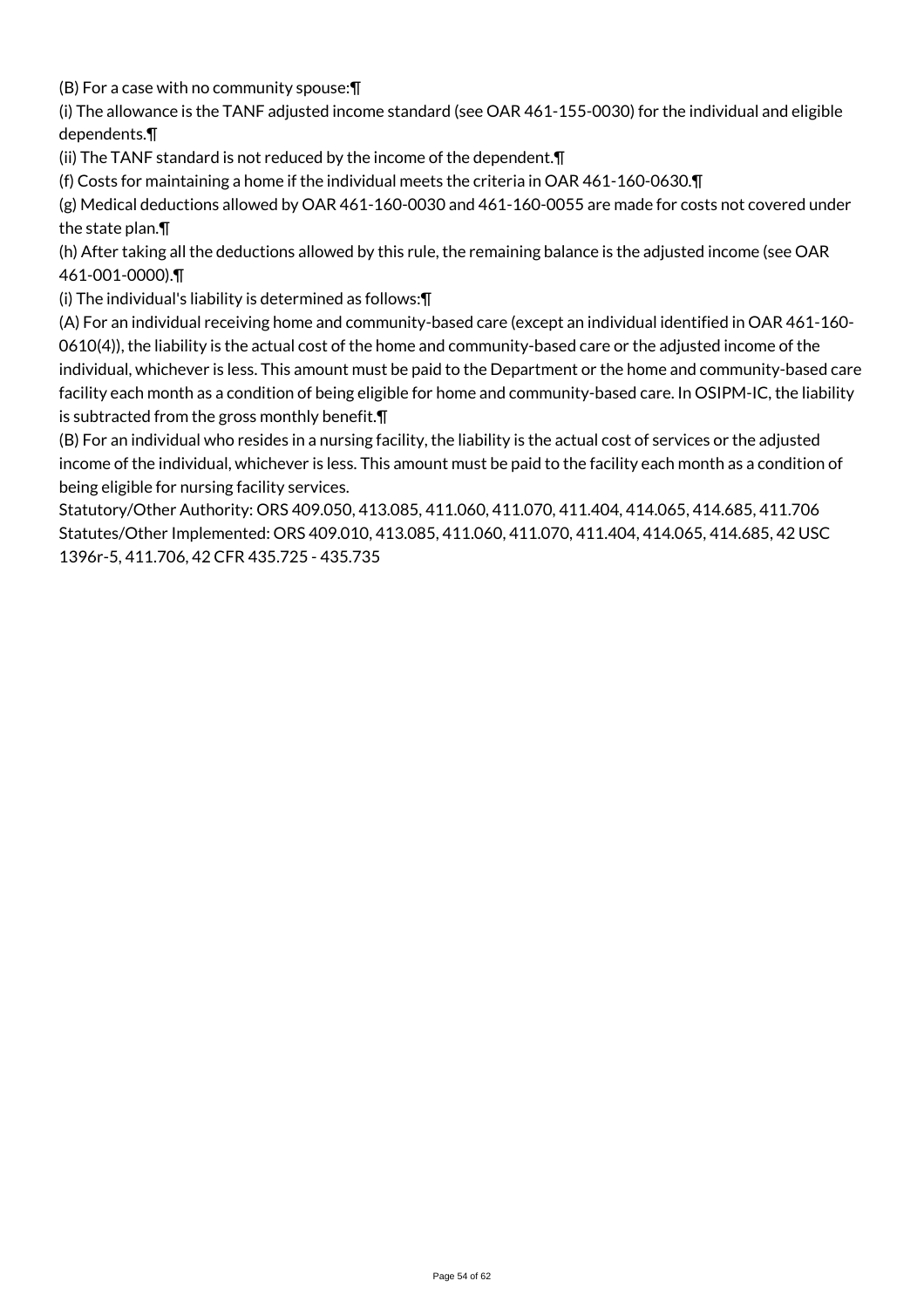#### AMEND: 461-160-0630

RULE SUMMARY: OAR 461-160-0630 about deductions for maintaining the home of a nursing facility care clients is being amended to make clear that the deduction includes the cost of homeowners insurance, not other types of insurance. This amendment makes the rule more understandable and concise.

CHANGES TO RULE:

## 461-160-0630

Deduction for Maintaining a Home; Nursing Facility Care Client ¶

In the OSIP and OSIPM programs:¶

(1) A single individual in a nursing facility is eligible for a home maintenance deduction for up to six months if all of the following are true:¶

(a) The individual would not be able to afford to keep the home or rental property without the deduction.¶ (b) A physician has documented that the individual is likely to return home within six months.¶

(c) The Department determines that maintaining the home is consistent with the individual's care needs.¶

(2) The amount of the deduction is the total of the individual's housing cost, including taxes and homeowners insurance, plus the limited standard utility allowance for the SNAP program provided in OAR 461-160-0420. Statutory/Other Authority: ORS 409.050, 411.060, 411.404, 413.085, 414.685 Statutes/Other Implemented: ORS 409.010, 411.060, 411.404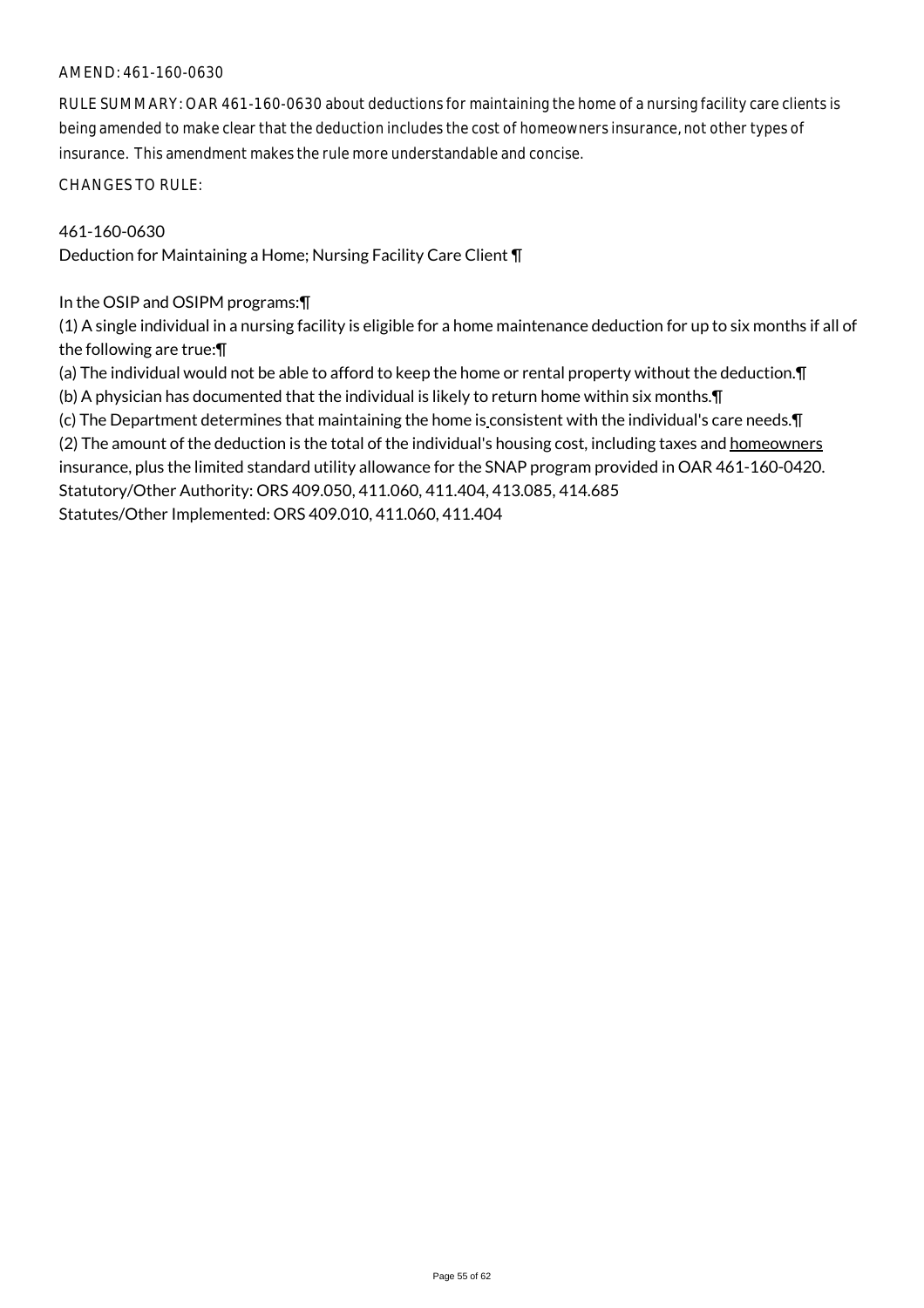## AMEND: 461-160-0800

RULE SUMMARY: OAR 461-160-0800 about determining the participant fee in the OSIP-EPD and OSIPM-EPD programs is being amended to allow the participant fee to be based on the lesser of the participant fee calculation or the client liability calculation for individuals in a nonstandard living arrangement. This amendment aligns the rule with Integrated Eligibility.

CHANGES TO RULE:

#### 461-160-0800

Determining Participant Fee; OSIP-EPD, OSIPM-EPD (Including In-Home Services) ¶

(1) Individuals who receive OSIP-EPD and OSIPM-EPD program benefits will have a participant fee (see section (2) of this rule) but do not have aOAR 461-001-0035).¶

(a) For individuals in a standard living arrangement (see OAR 461-001-0000), the participant fee is the amount calculated under section (2) of this rule.¶

(b) For individuals in a nonstandard living arrangement (see OAR 461-001-0000), the participant fee is the amount calculated under section (2) of this rule or the client liability as discussed in OAR 461-160-0620.¶ (2) In the OSIP-EPD and OSIPM-EPD programs, t, whichever is less.¶

(2) The participant fee is calculated using the Federal Poverty Level (FPL) (see OAR 461-155-0290) and the individual's total countable (see OAR 461-001-0000) income as follows:¶

(a) For clients with countable income less than 75 percent of the FPL, the participant fee is \$0.¶

(b) For clients with countable income equal to or greater than 75 percent but less than 100 percent of the FPL, the participant fee is \$50 per month.¶

(c) For clients with countable income equal to or greater than 100 percent but less than 250 percent of the FPL, the participant fee is \$100 per month.¶

(d) For clients with countable income equal to or greater than 250 percent of the FPL, the participant fee is \$150 per month.¶

(3) The participant fee under section (2) of this rule must be paid each month as a condition of eligibility for as long as the individual is anreceiving OSIP-EPD or OSIPM-EPD-client.

(4) OSIP-EPD and OSIPM-EPD clients in a licensed community-based care facility must pay room and board costs in addition to their participant fees.¶

(5) The local office may waive unpaid participant fees if the individual provides verification (OAR 461-115-0610) of significant economic difficulty, such as, but not limited to, homelessness, divorce, domestic violence (see OAR 461-001-0000), or illness.

Statutory/Other Authority: ORS 411.060, 411.070, 414.042

Statutes/Other Implemented: ORS 411.060, 411.070, 414.042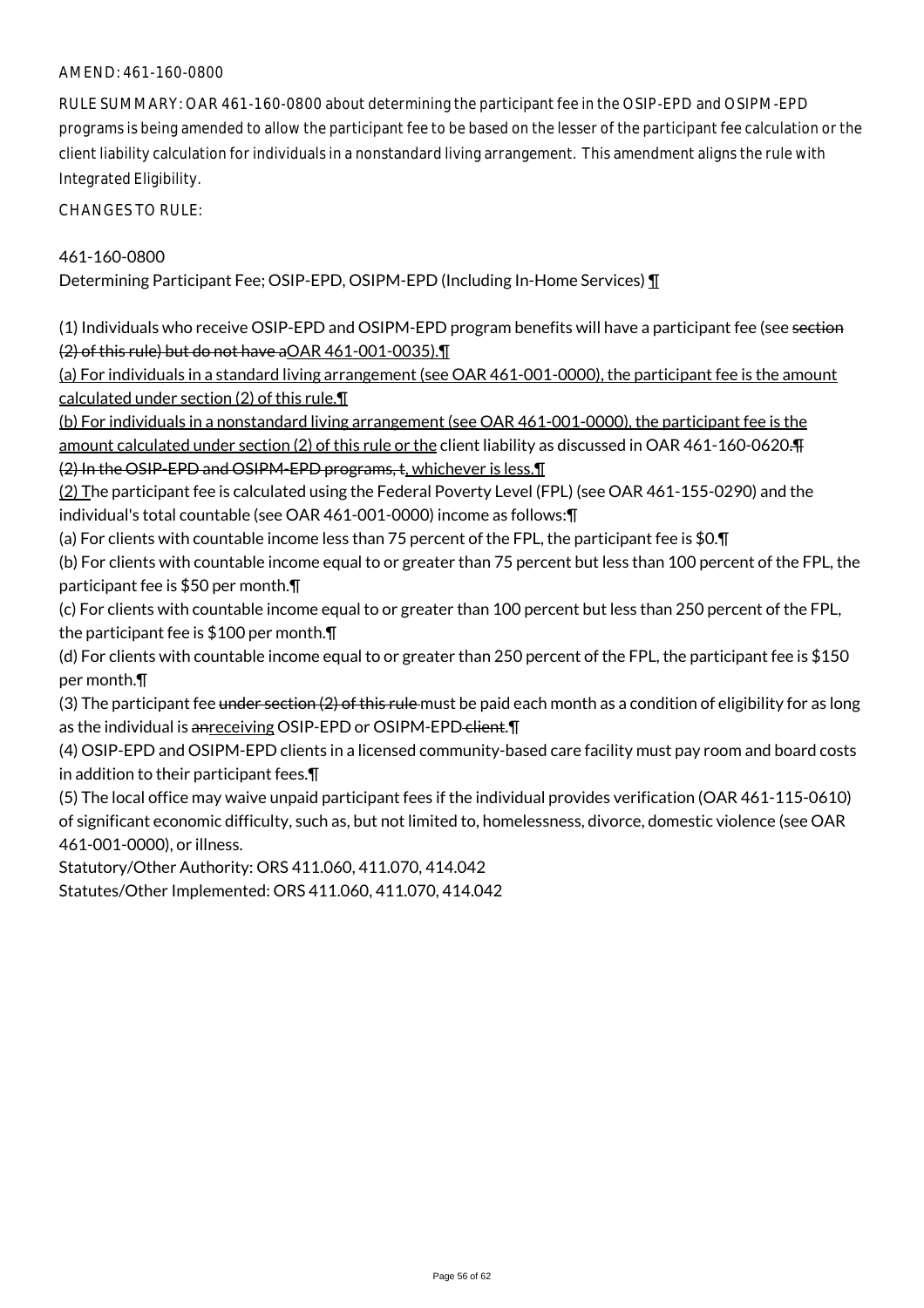# AMEND: 461-175-0230

RULE SUMMARY: OAR 461-175-0230 about notices for individuals in nonstandard living situations is being amended to require a certain notices be sent when an individual's participant fee is changing in different situations. This amendment aligns the rule with Integrated Eligibility.

CHANGES TO RULE:

# 461-175-0230

Notice Situation; Nonstandard Living Situations ¶

(1) In the SNAP program:¶

(a) A timely continuing benefit decision notice (see OAR 461-001-0000) is sent to terminate, suspend, or reduce benefits if the notice occurs as a result of any of the following situations:¶

(A) A client has been admitted or committed to an institution.¶

(B) A client has been placed in foster care, skilled nursing care, intermediate care, or long term hospitalization.¶

(C) A client is placed in official custody or a correctional facility.¶

(D) A client enters a drug or alcohol residential treatment facility.¶

(E) A client leaves a drug or alcohol residential treatment facility without reapplying for SNAP benefits.¶

(b) No decision notice (see OAR 461-001-0000) is required if the Department determines that a resident of a group living (see OAR 461-001-0015) facility or a drug or alcohol treatment center is ineligible as a result of one of the following actions taken against the center or facility:¶

(A) Disqualification by Food and Nutrition Services (FNS) as an authorized representative.¶

(B) Loss of certification with the Department.¶

(c) A resident of a facility that is disqualified or loses its certification as described in subsection (b) of this section may still qualify for SNAP benefits through a separate application.¶

(2) Except as provided in section (3) of this rule, for all programs except the SNAP program, a basic decision notice (see OAR 461-001-0000) is sent to terminate, suspend, or reduce benefits in each of the following situations:¶ (a) The client has been admitted or committed to an institution, or the client loses Medicaid eligibility while in the institution.¶

(b) The client has been placed in skilled nursing care, intermediate care, or long-term hospitalization.¶

(c) The client is placed in official custody or a correctional facility.¶

(3) Except as provided in OAR 461-175-0300, in the OSIPM program, a client receiving home and communitybased care (see OAR 461-001-0030) or long-term care services is sent - $\P$ 

(a) A timely continuing benefit decision notice in each of the following situations:¶

(A) A reduction or closure of services occurs as the result of a process of reevaluating both the functional

impairment levels of a client and the requirements of a client for assistance in performing activities of daily living.¶ (B) Services are closing because the client has not paid the client liability (see OAR 461-160-0610) or participant fee (see OAR 461-001-0035).¶

(C) The client receives benefits in the OSIP-IC or OSIPM-IC program, and benefits will end under OAR 411-030- 0100.¶

(D) There is a change in special needs as described in OAR 461-180-0040.¶

(E) Except as provided in subsection (b) of this section, when there is an increase in the client liability or participant fee as described in OAR 461-160-0610 and OAR 461-160-0620.¶

(b) A continuing benefit decision notice (see OAR 461-001-0000) when there is an increase in a client liability as a result of any of the following:¶

(A) A cost-of-living adjustment (COLA).¶

(B) A mass change under a program operated by a federal agency.¶

(C) A mass change to payments in a program operated by the Department. ¶

 $(c)$  A basic decision notice when there is a decrease in the client liability or participant fee.

Statutory/Other Authority: ORS 329A.500, 409.050, 411.060, 411.101, 411.404, 411.816, 412.014, 412.049,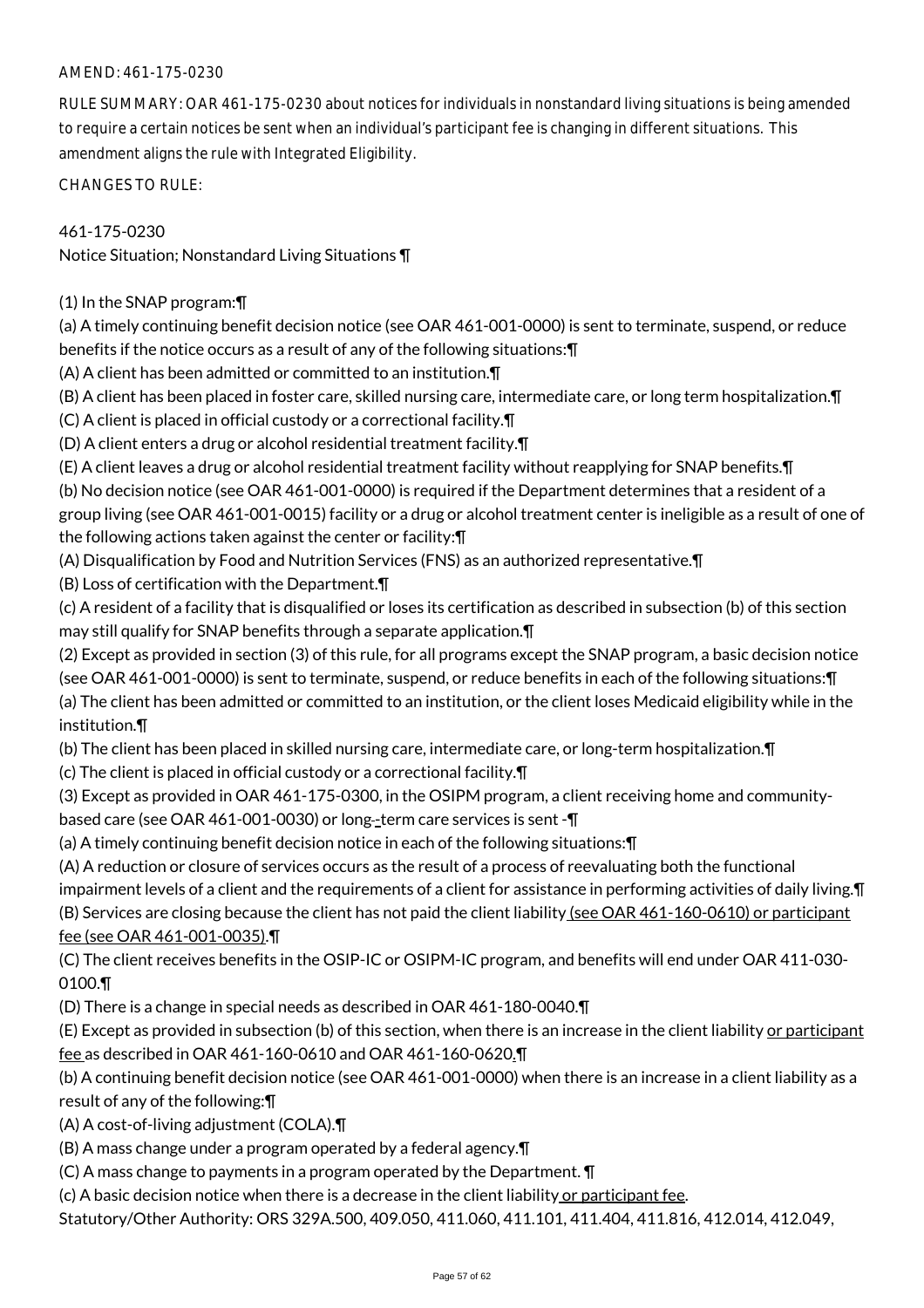413.085, 414.685 Statutes/Other Implemented: ORS 411.060, 411.085, 411.095, 411.099, 411.101, 411.103, 411.816, 412.014, 412.049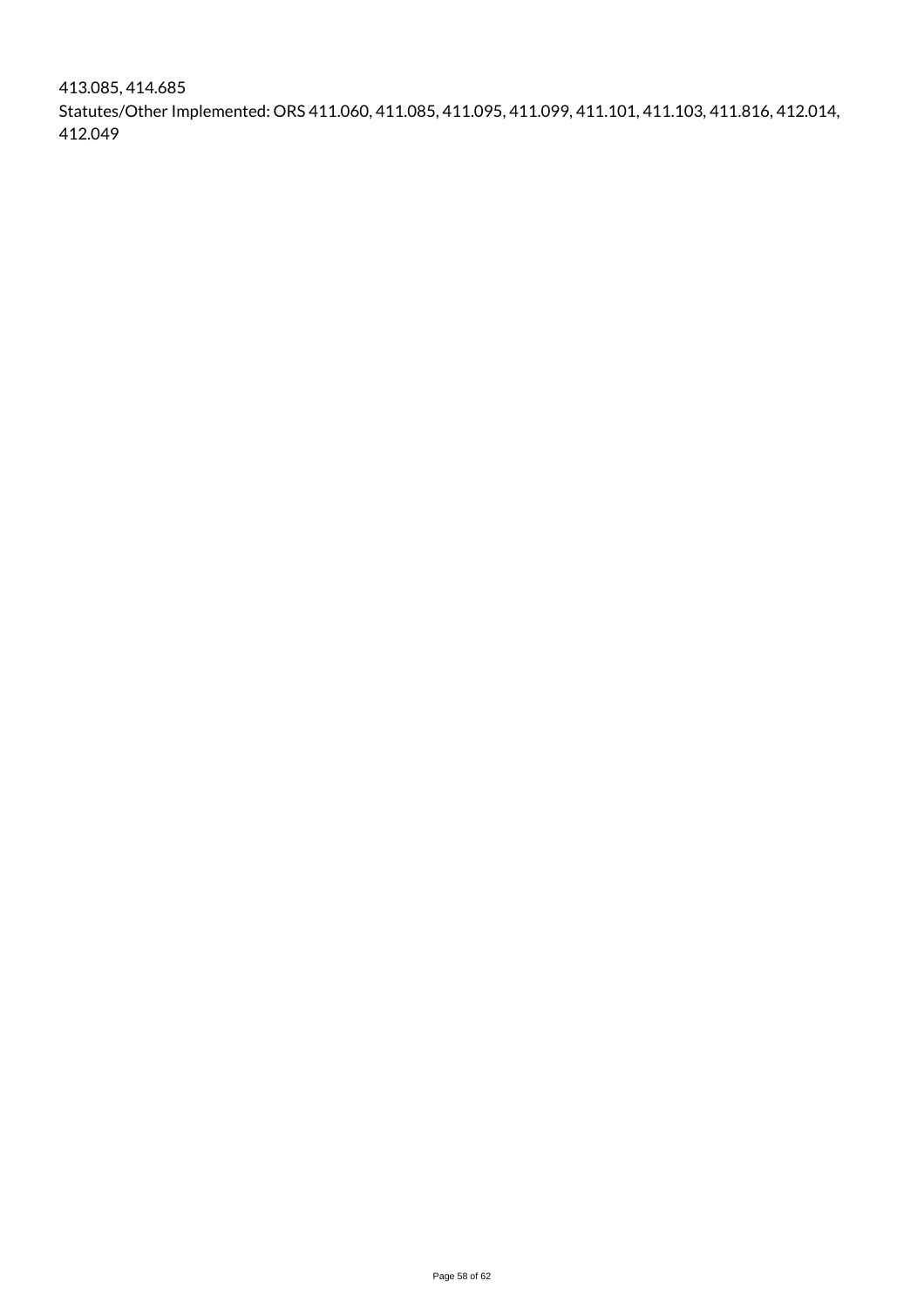# AMEND: 461-175-0300

RULE SUMMARY: OAR 461-175-0300 about prior notice, notice situations is being amended to add participant fee to the notice situations for client liability. This amendment aligns the rule with Integrated Eligibility.

CHANGES TO RULE:

# 461-175-0300 Notice Situation; Prior Notice ¶

(1) Except as provided in section (5) of this rule, when benefits in any Department program except a medical program and the SNAP program will end or be reduced after a specific period of time, the Department may issue a decision notice (see OAR 461-001-0000) informing the benefit group (see OAR 461-110-0750) of the date benefits will end or be reduced, and no further decision notice is required.¶

(2) Except as provided in section (5) of this rule, in any Department program except a medical program and the SNAP program, if the benefit group was informed in writing when the benefits began that the benefit group would receive benefits only for a specific period of time a basic decision notice (see OAR 461-001-0000) may be used to- -¶

(a) Deny an application to start or continue benefits after the completion of a certification period (see OAR 461- 001-0000) or to approve benefits at a level lower than the prior certification period.¶

(b) Indicate that benefits have been ended or reduced when no timely application is submitted.¶

(3) A basic decision notice is used when a special need allowance granted for a specific period of time is removed at the end of the specified period and the benefit group was informed of this in writing when the allowance began. A timely continuing benefit decision notice (see OAR 461-001-0000) is required if stopping the special need allowance results in benefit closure.¶

(4) In the JOBS Plus program, a basic decision notice is used if--¶

(a) An employer submits a wage reimbursement billing and the Department calculates a supplement (see OAR 461-190-0416 about supplements);¶

(b) The benefit group received a timely continuing benefit decision notice that the method of payment would be changed from cash to employer-paid wages; and¶

- (c) The notice specified the period of time that benefits would be diverted.¶
- (5) No additional decision notice is required when:¶

(a) Notwithstanding OAR 461-115-0010(6), when a benefit group submits an application for a program from which they currently are receiving benefits.¶

(b) In the OSIPM program:¶

(A) An indivual's client's liability (see OAR 461-160-0610) or participant fee (see OAR 461-001-0035) returns to the previous liability amount after the Department sent the client a basic decision notice for a decrease in the client liability or participant fee due to a one-time allowable deduction and that notice also specified when the deduction no longer would apply causing the client liability or participant fee to return to the previous liability amount; or¶

(B) A client's benefits are being closed or reduced and the Department sent the client a basic decision notice of eligibility and a simultaneous continuing benefit decision notice (see OAR 461-001-0000) because the client's circumstances changed between the date of the client's application and the date of the Department's eligibility decision and the change caused the client's benefits to be reduced or closed.¶

(c) In the ERDC program when a filing group (see OAR 461-110-0310 and 461-110-0350) is receiving priority processing (see OAR 461-170-0150(2)) but does not return postponed verification to the Department by the last day of the month in which the application period ends (see OAR 461-115-0190).¶

(d) A decision notice that included the eligibility begin and end dates for the three consecutive months of Employment Payments (see OAR 461-001-0025 and 461-135-1270) was given and the three month eligibility period ends.¶

(e) A decision notice that informed the JPI benefit group in writing, when their benefits began, that they would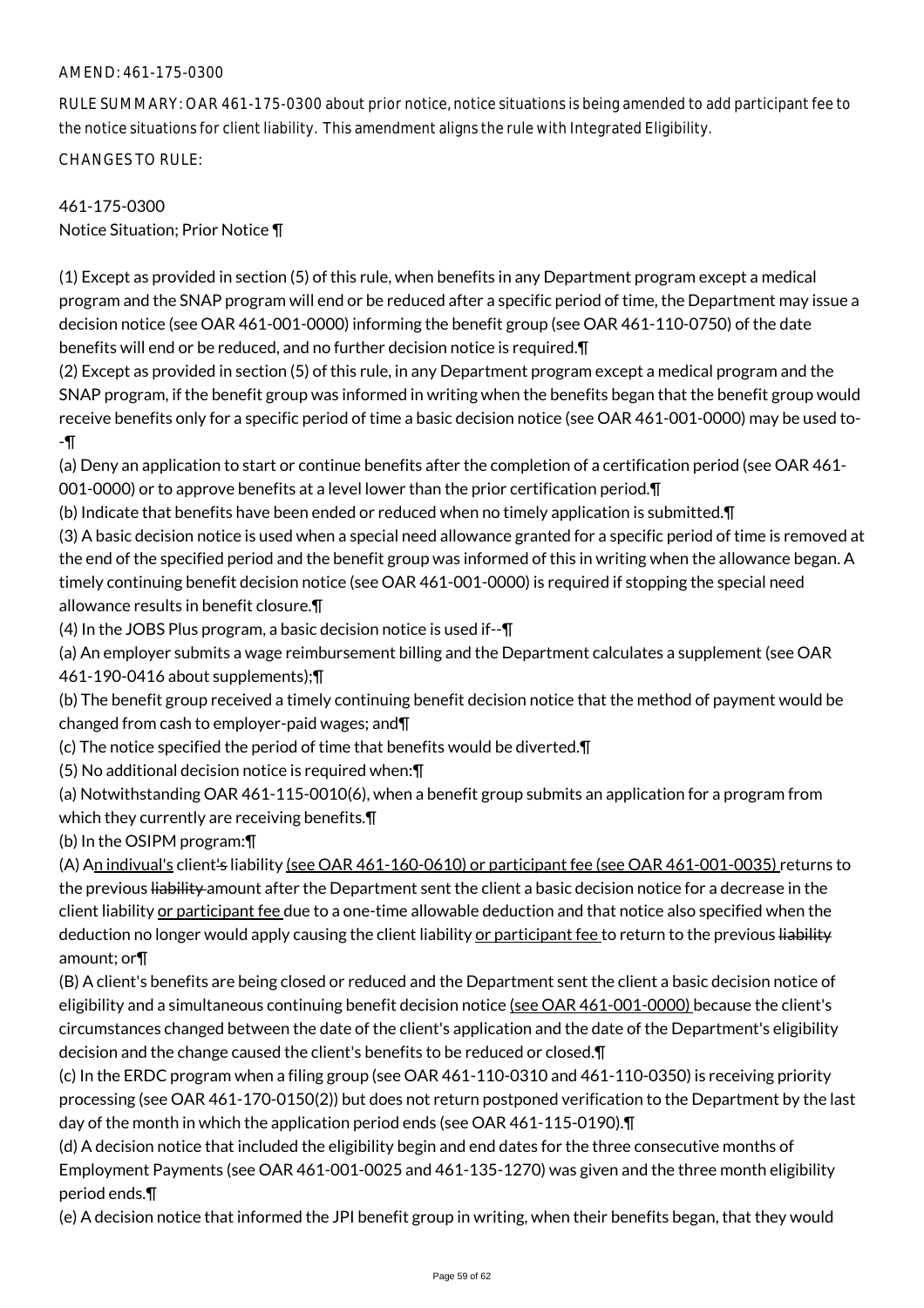receive JPI (see OAR 461-135-1260) benefits only for a specific period of time.¶

(f) A decision notice that included the eligibility begin and end dates was given for the reduced ERDC copay described in OAR 461-155-0150(13) and the three-month eligibility period ends.¶

(g) A decision notice that included the eligibility begin and end dates was given for TA-DVS program benefits and the 90-day eligibility period ends.¶

(6) In the SNAP program:¶

(a) A basic decision notice is used to close benefits if the benefit group was informed in writing, when their benefits began, that they would receive benefits only for a specific period of time.¶

(b) No decision notice is required if the client is provided a decision notice at the time of application or redetermination that -¶

(A) The allotment of the benefit group would vary from month to month and listed the anticipated changes;¶ (B) In the case the client applied at the same time for both cash assistance and SNAP benefits, the SNAP benefits would be reduced or closed upon approval of the cash assistance; or¶

(C) In the case of a benefit group receiving benefits under expedited services with postponed verification:¶

(i) The expedited services benefits would close if the Department did not receive the postponed verification within the timeframe established under OAR 461-115-0690.¶

(ii) The expedited services benefits may be adjusted beyond the timeframe established under OAR 461-115-0690 based on the verified information provided to the Department without further notice.

Statutory/Other Authority: ORS 183.417, 411.060, 411.070, 411.117, 411.404, 411.706, 411.816, 412.006, 412.014, 412.049, 414.231, 414.826

Statutes/Other Implemented: ORS 183.417, 411.060, 411.070, 411.117, 411.404, 411.706, 411.816, 412.006, 412.014, 412.049, 414.231, 414.826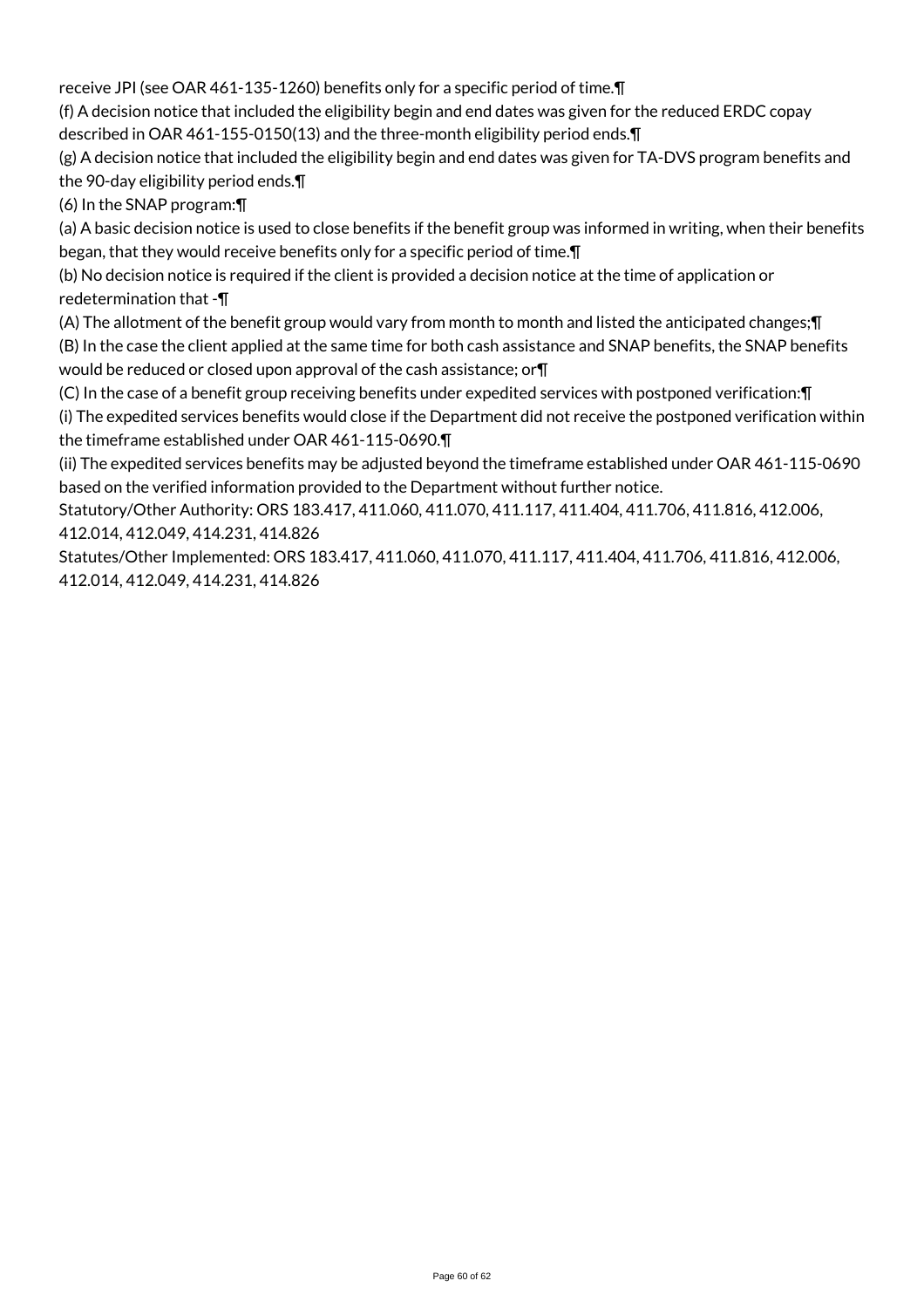#### AMEND: 461-180-0020

RULE SUMMARY: OAR 461-180-0020 about effective dates when there are changes in income or income deductions that cause increases is being amended to integrate decreases in EPD participant fees into sections that currently describe the effective date for decreases in liability only as some participant fees may be based on client liability calculations. It is also being amended to make all decreases in liability or participant fee, except those due to changes in service setting, effective the month they are reported or discovered. This amendment aligns the rule with Integrated Eligibility.

CHANGES TO RULE:

#### 461-180-0020

Effective Dates; Changes in Income or Income Deductions That Cause Increases ¶

For all programs in Chapter 461, except the ERDC program, this rule is used to determine the effective date when a change in income or income deductions causes an increase in benefits. For all changes, the effective date is one of the following:¶

(1) In the GA, REF, SFPSS, and TANF programs, the effective date for an anticipated change reported before the payment month is the first of the payment month in which it will occur. If the change is not reported until the month it occurs or later, the effective date is the first of the month following the month in which the change was reported.¶

(2) In the SNAP program:¶

(a) The effective date when verification is not requested is the first of the month following the date the change was reported.¶

(b) The effective date if verification is requested is:¶

(A) The first of the month following the date the change was reported if verification is received no later than the due date for the verification.¶

(B) The first of the month following the date the verification is received by the Department, if received after the verification due date.¶

(3) In the OSIPM and QMB programs, the effective date for increases resulting from reported changes is determined as follows:¶

(a) If, based on the reported change, the individual is determined eligible for a new program with a higher benefit level, the effective date for the new program is determined in accordance with OAR 461-180-0090.¶

(b) For changes in income or increased deductions due to changes to an individual's marital status or number of eligible dependents that reduce client liability (see OAR 461-160-0610) or the OSIPM-EPD participant fee: Fig.

(A) If the change was reported timely, the change is effective the month the change occurred.¶

(B) If the change was not reported timely, the change is effective the month it (see OAR 461-001-0035), the effective date is the first of the month in which the change is reported or discovered.¶

(c) For medical costs allowed in accordance with OAR 461-160-0030 that reduce liabilitythe client liability or participant fee:¶

(A) One-time and ongoing costs that have already been paid when the change is reported are allowed in the month they weare paireported. **[** 

(B) For one-time and ongoing costs that have been incurred but not paid, the change is effective the month the individual reports they will paid the cost or begian making payments.  $\P$ 

(d) When the decrease in liability is caused by increased deductions due to a change to an individual's marital status or number of eligible dependentsa higher maintenance standard due to a change in service setting, the effective date is:¶

(A) The first of the month the change occurred, if the change was reported timely.¶

(B) The first of the month the change was reported or discovered, if the change was not reported timely the date the individual moves into the new service setting.¶